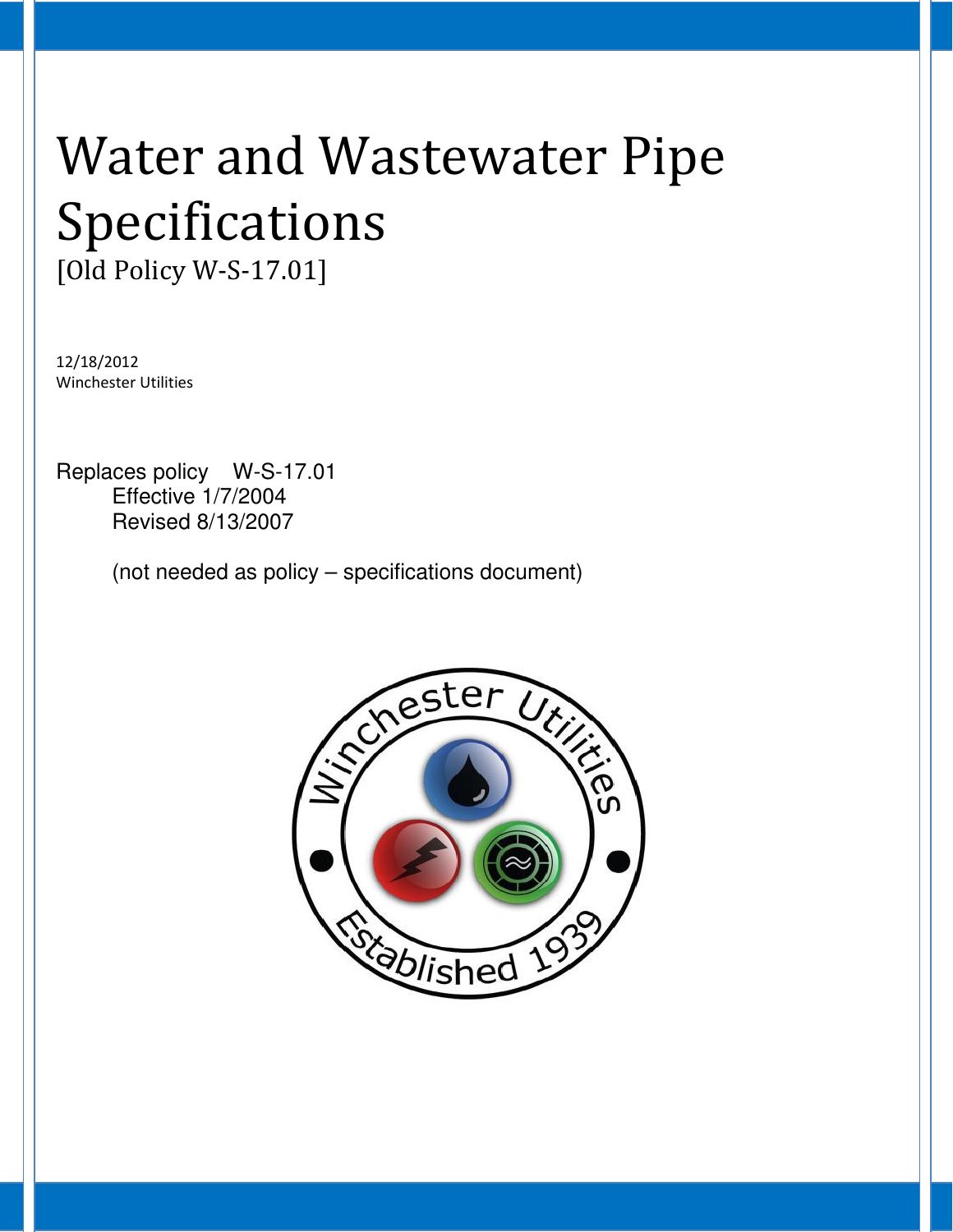# **Table of Contents**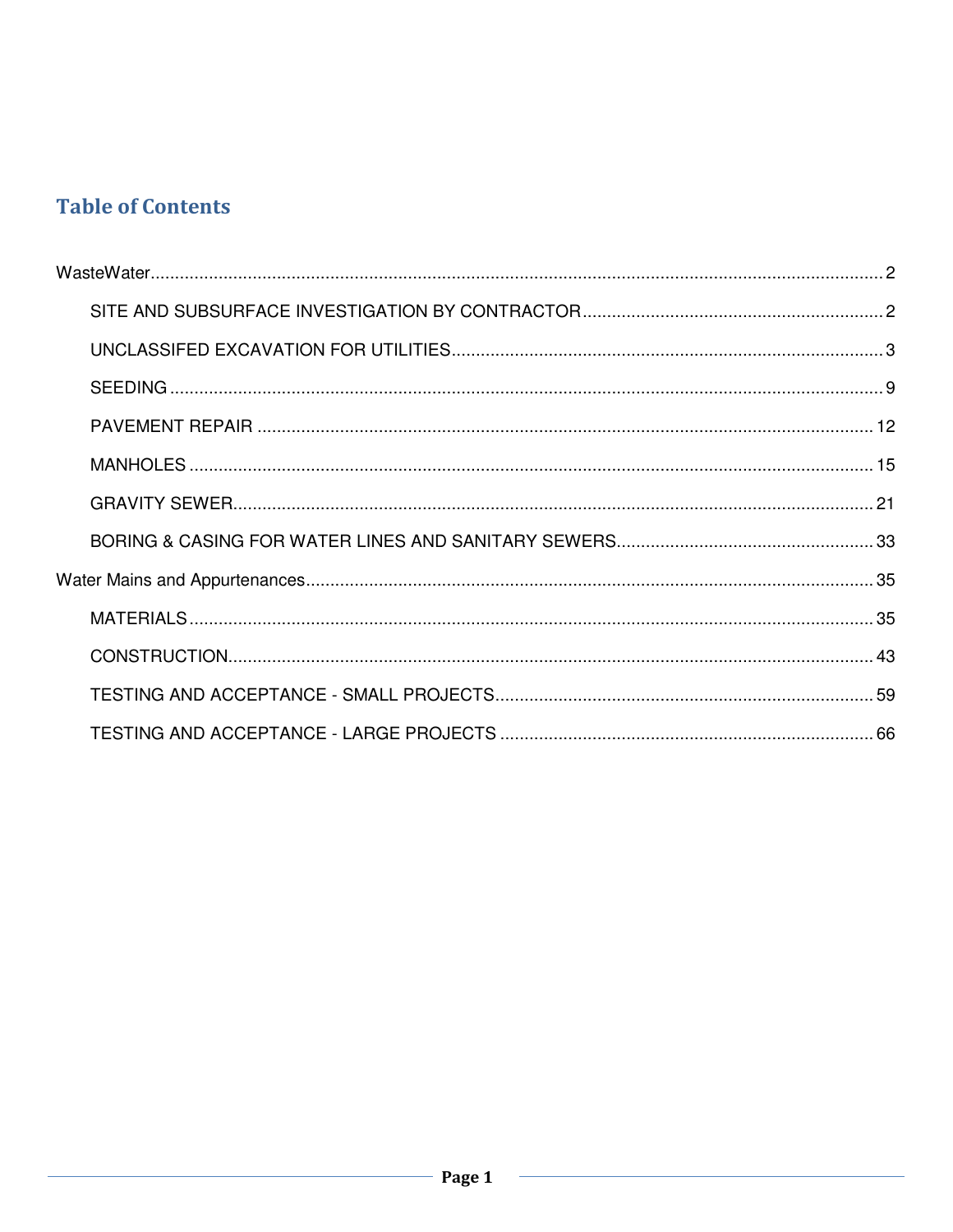# **WasteWater** SITE AND SUBSURFACE INVESTIGATION BY CONTRACTOR

# **PART I GENERAL**

- 1.01 SECTION INCLUDES
	- A. Surface reconnaissance and evaluation of existing site conditions.
	- B. Sub-surface evaluation by contractor's chosen method of investigation.

## 1.02 RELATED SECTIONS

- A. General Conditions.
- B. Supplementary conditions.

## 1.03 DEFINITIONS

"Owner" refers to company of Winchester Utilities throughout this document.

# **PART 2 EXECUTION**

#### 2.01 EXECUTION

- A. The Contractor is responsible for having a thorough knowledge of all Drawings, Specifications, General and Supplementary Conditions, and other Contract Documents. Failure to acquaint himself with this knowledge does not relieve him of the responsibility for performing his work in a manner acceptable to the Owner. No additional compensation will be allowed because of conditions that occur due to failure by the Contractor to familiarize himself and all workers with this knowledge.
- B. The Contractor shall be responsible for determining the existing conditions of the site and shall thoroughly examine all factors reasonably available to him, including but not limited to the Drawings, Specifications, site boundary and topography, site conditions, site history, local information, and seasonal weather conditions. Geotechnical report data is not available and it is the Contractor's responsibility to further investigate site conditions as he determines necessary. The Contractor shall be totally responsible for acceptance of the site and preparation of the site to the proper grade and compaction requirements as indicated by the Contract Documents including Construction Drawings and Specifications. Any construction performed by the Contractor on the project will constitute acceptance of the site.
- C. The Material to be excavated is considered unclassified.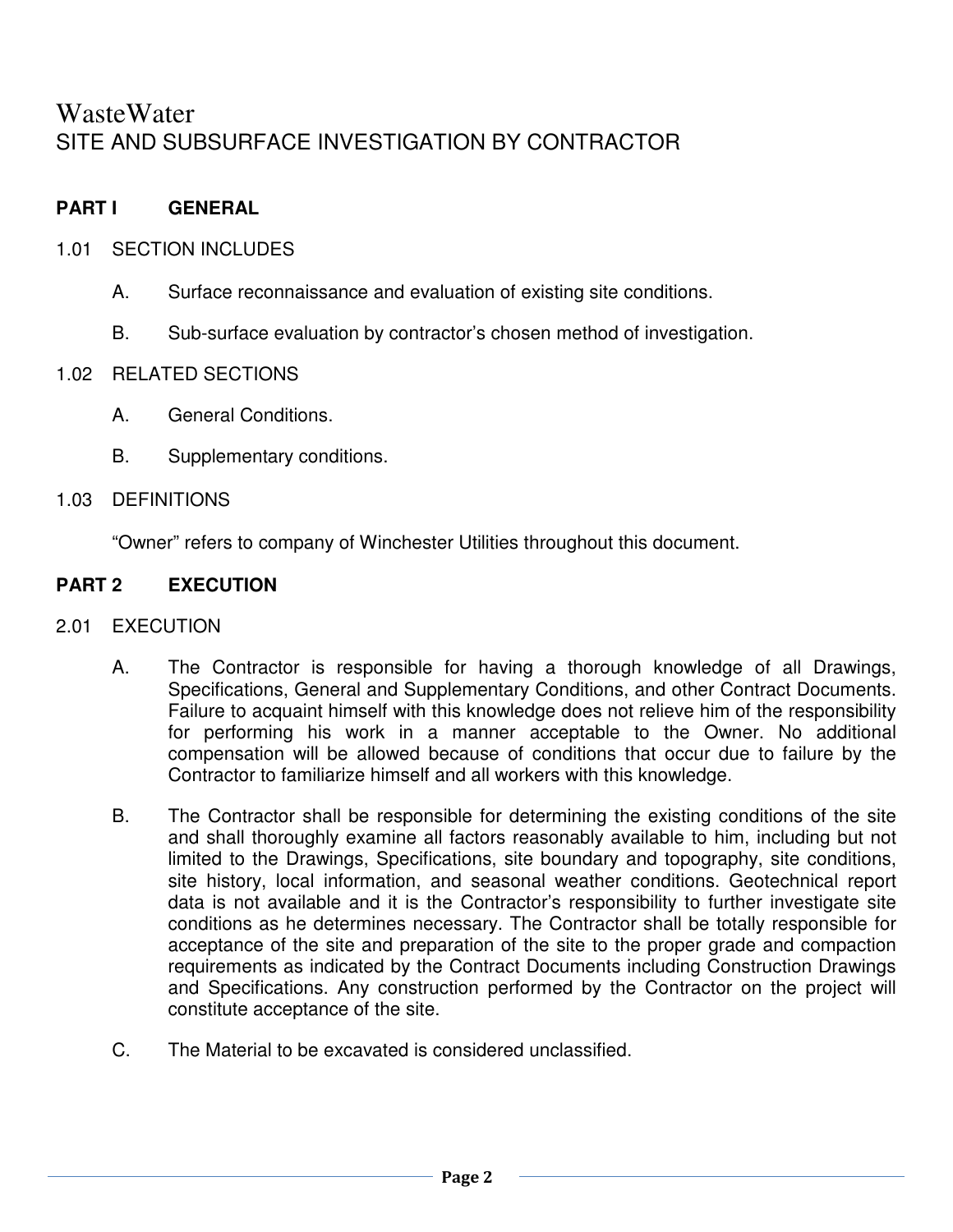# UNCLASSIFED EXCAVATION FOR UTILITIES

## **PART 1 GENERAL**

The work called for by this section shall consist of clearing and grubbing, loosening, loading, removing, and disposing of, in the specified manner, all wet and dry materials (including rock) encountered that must be removed for construction purposes; furnishing, placing, and maintaining all sheeting, shoring, bracing, and timbering necessary for the proper protection and safety of the work, the workmen, the public, and adjacent property and improvements; the dewatering of trenches and other excavations; the preparation of satisfactory pipe beds; the backfilling and tamping of trenches, foundations, and other structures; the perpetration of fills and embankments; the removal of unsuitable material from outside the normal limits of excavation and, where ordered by the A/E and/or owner, their replacement with suitable materials; and all other grading or excavation work incidental to or necessary for the work. This work shall be performed as specified below.

## **PART 2 EXECUTION**

#### 2.1 PREPARATION OF THE SITE

- A. Before starting construction, remove from the work site all vegetable growth (except as hereinafter excluded), debris, and/or other objectable matter as well as any buildings and/or other structures that the drawings and/or the A/E and/or owner specifically indicate are to be removed. Dispose of this refuse material in a manner acceptable to the A/E and/or owner.
- B. In certain areas it may be desirable for existing trees, shrubs, or other vegetation on the site to be preserved for the permanent landscape. Such vegetation may be shown on the drawings, specifically listed in the specifications, marked on the site, or identified by the A/E and/or owner. In no case damage or remove such growth without written permission from the Owner.
- C. If the area to be excavated is occupied by trees, brush, or other vegetable growth, clear such growth and grub the excavated area, and remove all large roots to a depth of not less than 2 feet below the bottom of the proposed construction. Dispose of the growth removed in a manner satisfactory to the A/E and/or owner. Fill all holes or cavities created during this work that extend below the subgrade elevation with suitable material, and compact to the same density as the surrounding material.
- D. Trees, cultivated shrubs, etc., that are situated within public rights-of-way and/or construction easements through private property but not directly within the excavation area shall remain undisturbed unless it is necessary to remove them so that the work can be performed safely and unless their removal is specifically ordered by the A/E and/or owner. Take special precautions to protect and preserve such growth throughout all stages of the construction.
- E. Preparation of the site shall be considered an integral part of the excavation and one for which no separate payment shall be allowed.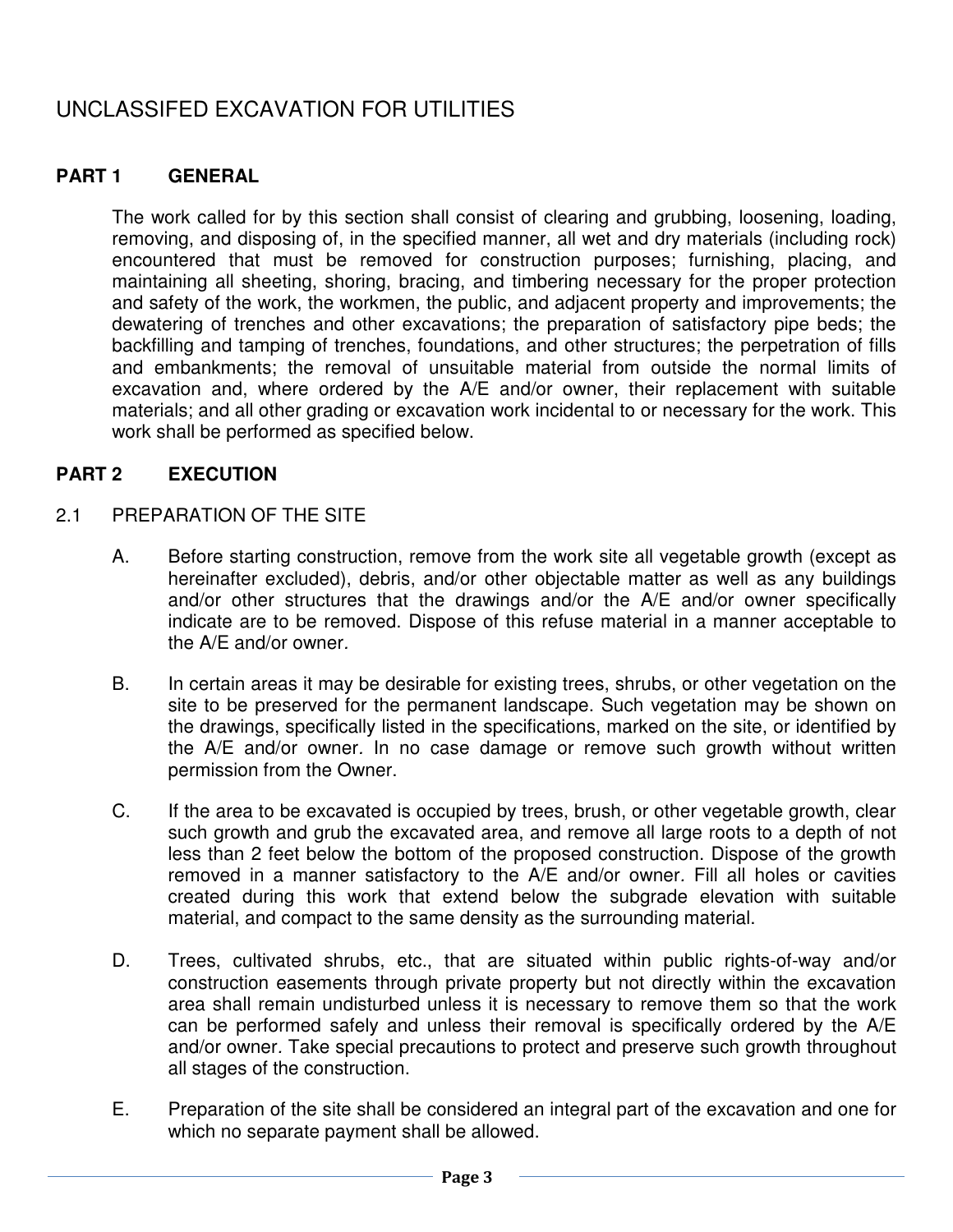## 2.2 UNSUITABLE MATERIALS

Wherever muck, quicksand, soft clay, swampy ground, or other material unsuitable for foundations, subgrade, or backfilling is encountered, remove it and continue excavation until suitable material is encountered. The material removed shall be disposed in the manner described below. Then refill the areas excavated for this reason with crushed stone. The top 6 inches of this refill shall be No. 67 (TDOT) crushed stone for bedding.

## 2.3 ROCKS AND BOULDERS

- A. Any material that is encountered within the limits of the required excavation that cannot be removed except by drilling and/or blasting, including rock, boulders, masonry, hard pan, chert, shale, street and sidewalk pavements, and/or similar materials, shall be considered as unclassified excavation, and no separate payment will be made thereof.
- B. Should rock be encountered in the excavation, remove it by blasting or otherwise. Where blasts are made, cover the excavation with enough excavation material and/or timber or steel to prevent danger to life and property. The Contractor shall secure, at his own expense, all permits required by law for blasting operations and the additional hazard insurance required. Observe all applicable laws and ordinances pertaining to blasting operations.
- C. Excavate rock over the horizontal limits of excavation and to a depth of not less than 6 inches below the bottom of pipe up to 30 inches in diameter and not less than 12 inches below the bottom of larger pipes if rock extends to such depth. Then backfill the space below grade with No. 67 (TDOT) crushed stone or other approved material, tamp to the proper grade, and make ready for construction. For brick or monolithic concrete sewers and for structures, excavate rock to the outside bottom of the structure or sewer.

#### 2.4 DISPOSAL OF MATERIALS

- A. Whenever practicable, all materials removed by excavation that are suitable for backfilling pipe trenches or for other purposes shown on the drawings or directed by the A/E and/or owner shall be used for these purposes. Any materials not so used shall be considered waste materials and disposed of by the Contractor as specified below.
- B. Waste materials may be deposited in spoil areas at locations approved by the A/E and/or owner. Do not leave in unsightly piles but instead spread in uniform layers, neatly levels, shape to drain. Seed as specified in "Seeding" section starting on page 9 of this document.
- C. Once any part of the work is completed, properly dispose of all surplus or used materials (including waste materials) let within the construction limits of that work. Leave the surface of the work in a neat and workmanlike condition, as described below.
- D. The disposal of waste materials shall be considered an integral part of the excavation work and one for which no separate payment shall be allowed.
- 2.5 EXCAVATION FOR TRENCHES, MANHOLES, AND STRUCTURES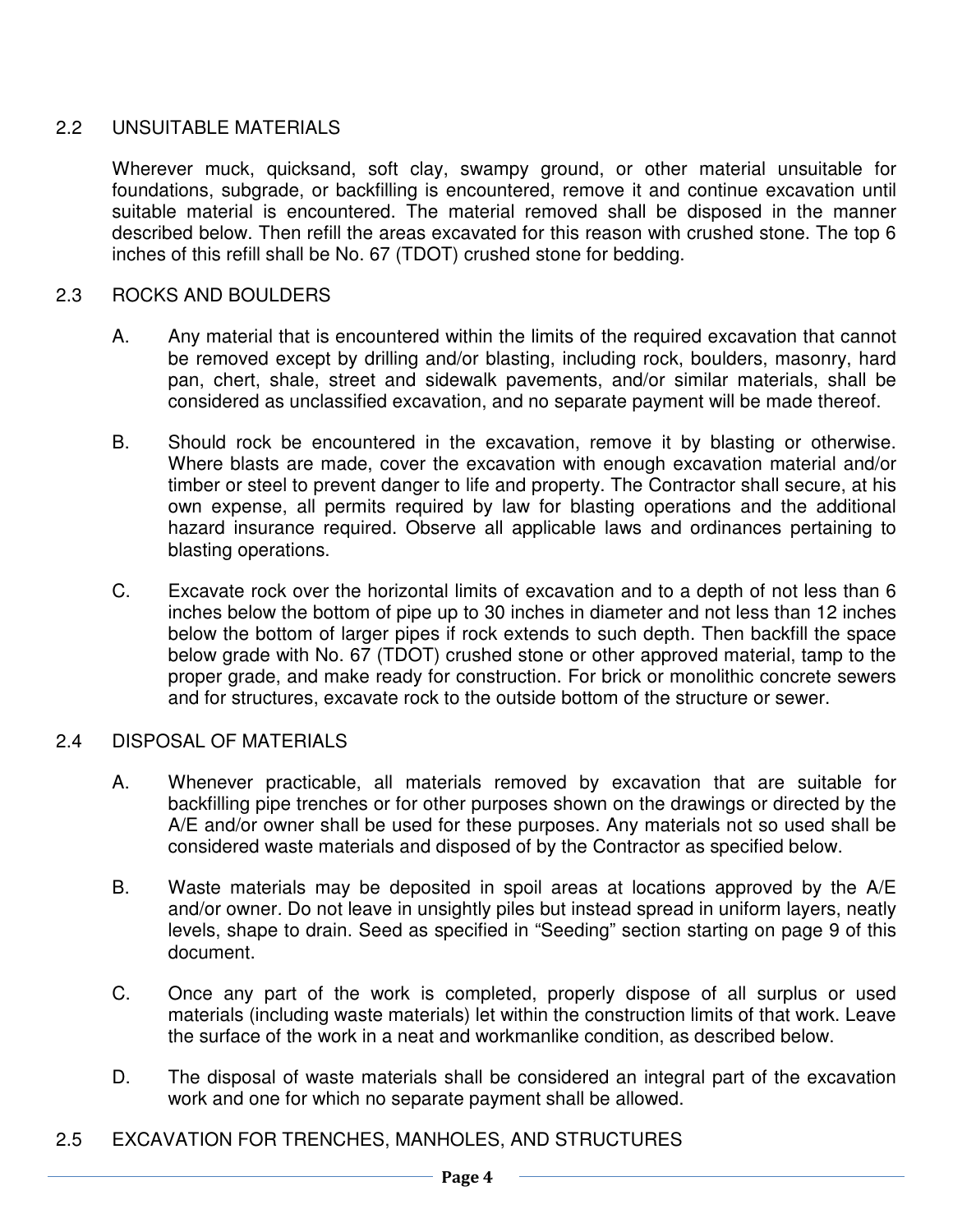- A. Unclassified excavation for pipelines shall consist of the excavation necessary for the construction of water, sewer, and other pipes and their appurtenances (including manholes, inlets, outlets, headwalls, collars, concrete saddles, and pipe protection) that are called for by the necessary, backfilling and tamping pipe trenches and around structures, and disposing of waste materials, all of which shall conform to the applicable provisions set forth elsewhere in these specifications.
- B. The Contractor may, if he chooses, use a motor powered trenching machine. If he does, however, he shall be fully responsible for the preservation or repair of existing utility service connection.
- C. Unless the construction of lines by tunneling, jacking, or boring is called for by the drawings or specifically authorized by the A/E and/or owner, make excavation for pipelines in open cut and true to the lines and grades shown on the drawings or established by the A/E and/or owner on the ground. Cut the banks of trenches between vertical parallel planes equidistant from the pipe centerline. The horizontal distance between the vertical planes (or, if sheeting is used, between the inside faces of this sheeting) shall vary with the size of the pipe to be installed, but shall not be more than the distance determined by the following formula:  $4/3d + 15$  inches, where "d" represents the internal diameter of the pipe in inches. When approved in writing by A/E and/or owner, the banks of trenches from the ground surface down to a depth not closer than 1 foot above the top of the pipe may be excavated to nonvertical and nonparallel planes, provided the excavation below that depth is made with vertical and parallel sides equidistant from the pipe centerline in accordance with the formula given above. Any cut made in excess of the formula  $4/3d + 15$  inches shall be at the expense of the Contractor and may be cause for the A/E and/or owner to require that stronger pipe and/or a higher class of bedding be used at no cost to the Owner.
- D. For rigid pipe, shape the bottom of all trenches to provide uniform bearing for the bottom of the pipe barrel. For plastic sewer lines, provide a minimum of 6 inches of No. 67 (TDOT) crushed stone for bedding.
- E. Excavate bell holes for bell and spigot pipe at proper intervals so that the barrel of the pipe will rest for its entire length upon the bottom of the trench. Bell holes shall be large enough to permit proper jointing of the pipe. Do not excavate bell holes more than 2 joints ahead of pipe laying.
- F. Excavation for manholes, inlets, and other incidental structures shall not be greater in horizontal area than that required to allow a 2-foot clearance between the outer surface of the structure and the waIls of the adjacent excavation or of the sheeting used to protect it. The bottom of the excavation shall be true to the required shape and elevation shown on the drawings. No earth backfilling will be permitted under manholes, inlets, headwalls, or similar structures. Should the Contractor excavate below the elevation shown or specified, he shall, at his own expense, fill the void with either concrete or granular material approved by the A/E and/or owner.
- G. Do not excavate pipe trenches more than 200 feet ahead of the pipe laying, and perform all work so as to cause the least possible inconvenience to the public.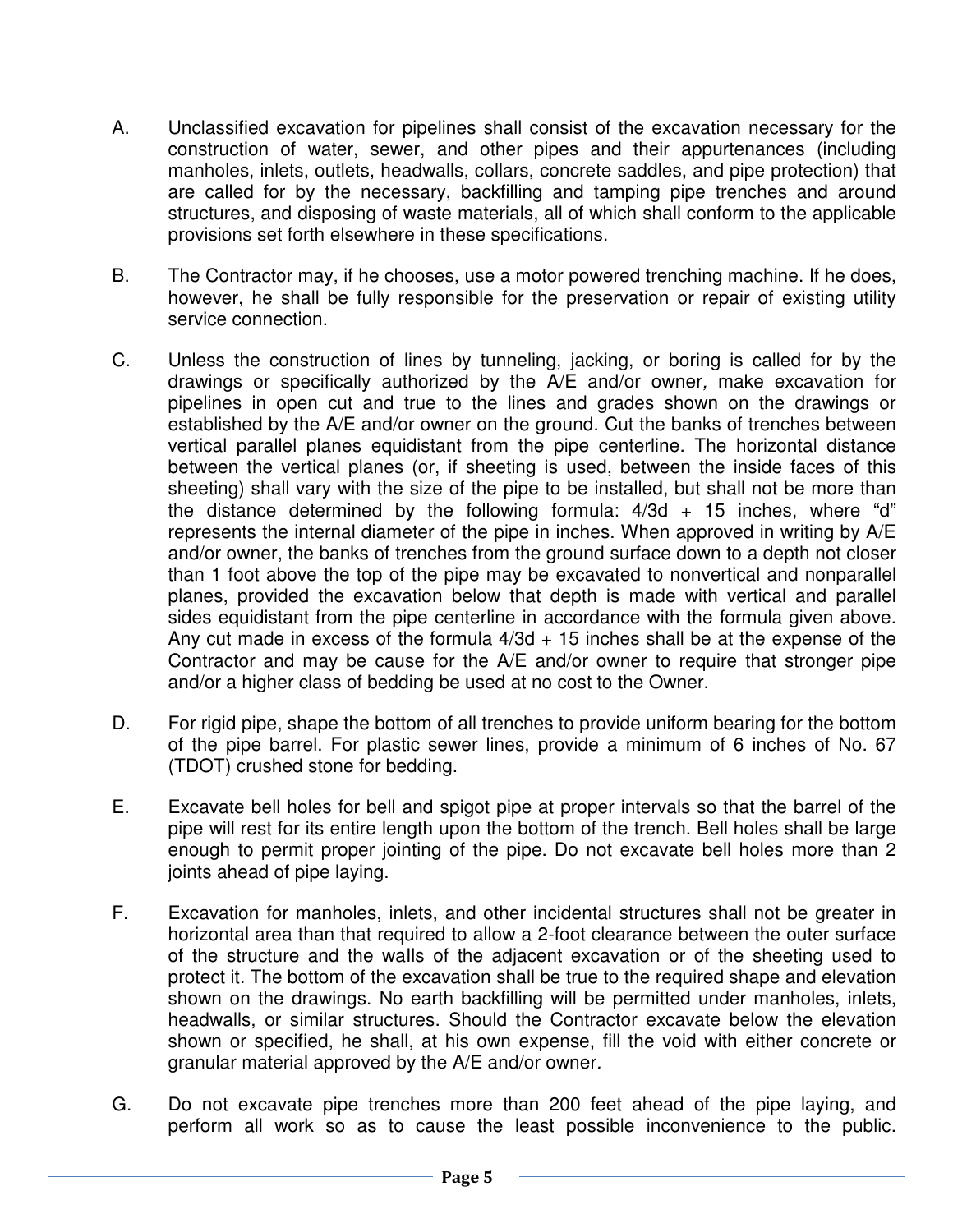Construct temporary bridges or crossings when and where the A/E and/or owner deems necessary to maintain vehicular or pedestrian traffic.

- H. In all cases where materials are deposited along open trenches, place them so that in the event of rain no damage will result to the work and/or to adjacent property.
- I. Excavation for manholes and other structures may be performed with nonvertical banks except beneath pavements or adjoining existing improvements. Do not permit the horizontal area of the excavation to exceed that required to allow a 2-foot clearance between the outer excavation or the sheeting used to protect the embankments. The bottom of the excavation shall be true to the required shape and elevation.

#### 2.6 SHEETING, SHORING, AND BRACING

- A. Take special care to avoid damage wherever excavation is being done. Sufficiently sheet, shore, and brace the sides of all excavations to prevent slides, cave-ins, settlement, or movement of the banks and to maintain the specified trench widths. Use solid sheets in wet, saturated, or flowing ground. All sheeting, shoring, and bracing shall have enough strength and rigidity to withstand the pressures exerted, to keep the walls of the excavation properly in place, and to protect all persons and property from injury or damage. Separate payment will not be made for sheeting, shoring, and bracing, which are considered an incidental part of the part excavation work.
- B. Whenever employees may be exposed to moving ground or cave-ins, shore and lay back exposed earth excavation surfaces more than 5 feet high to a stable slope, or else provide some equivalent means of protection. Effectively protect trenches less than 5 feet deep when examination of the ground indicated hazardous ground movement may be expected. Guard the walls and faces of all excavations in which employees are exposed to danger from moving ground by a shoring system, sloping of the ground, or some equivalent protection.
- C. Comply with all OSHA standards in determining where and in what manner sheeting, shoring, and bracing are to be done. The sheeting, shoring, and bracing system shall be designed by a professional engineer licensed in the State of Tennessee and shall be subject to approval by the A/E and/or owner. However, such approval does not relieve the Contractor of the sole responsibility for the safety of all employees, the effectiveness of the system, and any damages or injuries resulting from the lack or inadequacy of sheeting, shoring, and bracing.
- D. Where excavations are made adjacent to existing buildings or structures or in paved streets or alleys, take particular care to sheet, shore, and brace the side of the excavation so as to prevent any undermining of or settlement beneath such structures or pavement. Underpin adjacent structures wherever necessary, with the approval of the A/E and/or owner.
- E. Do not leave sheeting, shoring, or bracing materials in place unless this is called for by the drawings, ordered by the A/E and/or owner, or deemed necessary or advisable for the safety or protection of the new or existing work or features. Remove these materials in such a manner that the new structure or any existing structures or property, whether public or private, will not be endangered or damaged and that cave-ins and slides are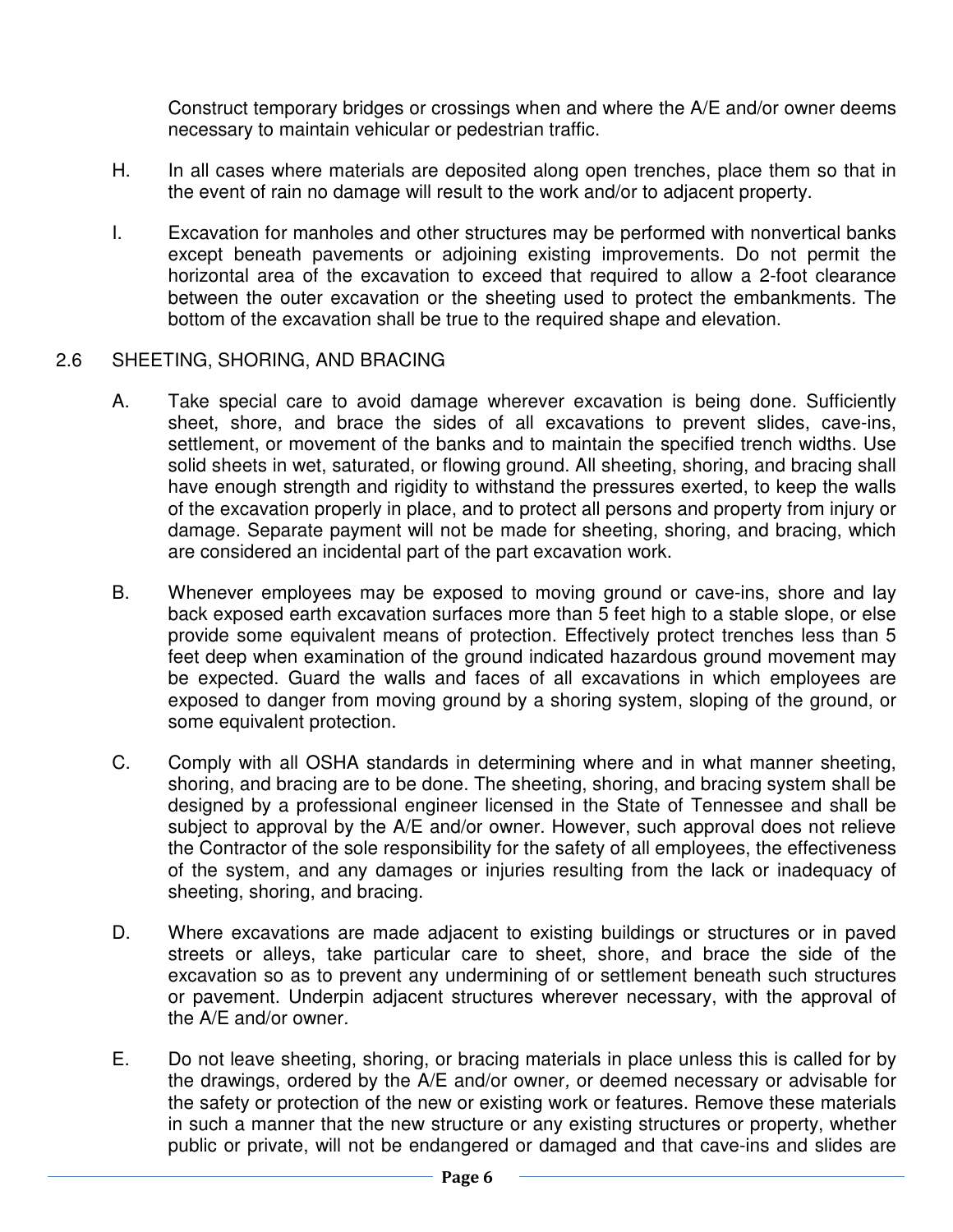avoided.

- F. Fill and compact all holes and voids left in the work by the removal of sheeting, shoring, or bracing as specified herein.
- G. The Contractor may use a trench box, which is a prefabricated movable trench shield composed of steel plates welded to a heavy steel frame. The trench box shall be designed to provide protection equal to or greater than that of an appropriate shoring system.

# 2.7 THE DEWATERING OF EXCAVATION

Provide and keep in operation enough suitable pumping equipment whenever necessary or whenever directed to do so by the A/E and/or owner. Give special attention to excavations for those structures that, prior to proper backfilling, are subject to flotation from hydrostatic uplift.

#### 2.8 BORROW EXCAVATION

- A. Whenever the backfill of excavated areas or the placement of embankments requires more material than is available from authorized excavations, or whenever the backfill material from such excavations is unsuitable, then obtain additional material from the other sources. This may require the opening of borrow pits at points accessible to the work. In such cases, make suitable arrangements with the property owner and pay all incidental costs, including any royalties, for the use of the borrowed material. Before a borrow pit is opened, the quality and suitability of its material shall be approved by the A/E and/or owner.
- B. Excavate borrow pits in such a way that the remaining surfaces and slopes are reasonably smooth and that adequate drainage is provided over the entire area. Construct drainage ditches wherever necessary to provide outlets for water to the nearest natural channel, thus preventing the formation of pools in the pit area. Leave the sides of borrow pit cuts at a maximum slope of 2:1 unless otherwise directed by the A/E and/or owner.
- C. Properly clear and grub borrow pits, and remove all objectionable matter from the borrow pit material before placing it in the backfill.
- D. The taking of materials from borrow pits for use in the construction of backfill, fills, or embankments shall be considered an incidental part of the work; no separate payment shall be made for this.

# 2.9 BACKFILLING

A. Begin backfilling after the line construction is completed and then inspected and approved by the A/E and/or owner. On each side of the Line, from the bottom of barrel to 1 foot above the top of the pipe, the backfill material shall consist of either fine, loose earth like sandy soil or loam or of granular material that is free from clods, vegetable matter, debris, stone, and/or other objectionable materials and that has a size of no more than 2 inches. Place this backfill simultaneously on either side of the pipe in even layers that before compaction are no more than 6 inches deep. Thoroughly and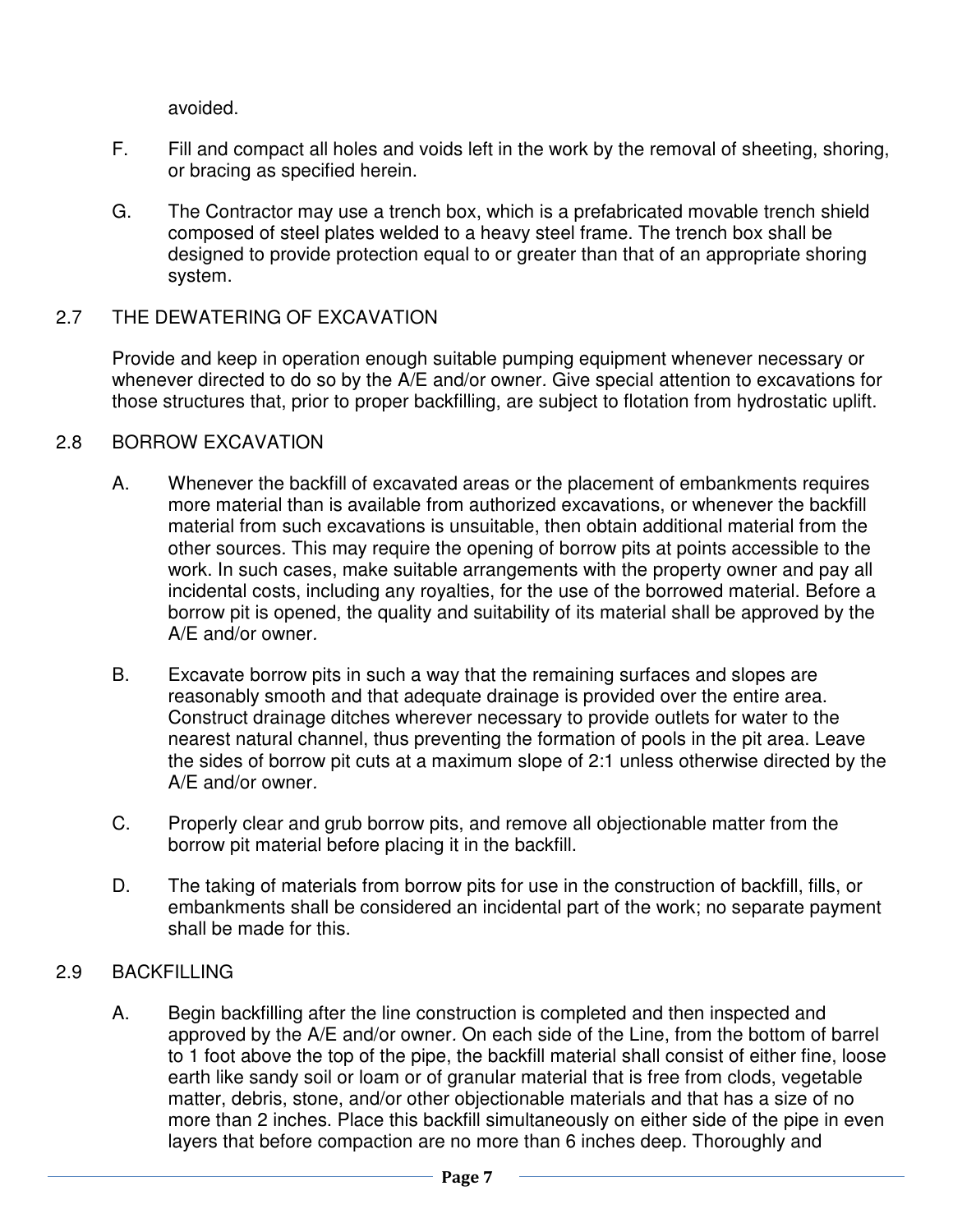completely tamp each layer into place before placing additional layers. When shown on the drawings, this backfill shall, at locations beneath or closely adjacent to pavement, consist of No. 67 (TDOT) crushed stone.

- B. If plastic sewer pipe is used, install No. 67 (TDOT) crushed stone in a 6-inch envelope in all sides of the pipe and over the pipe. Then add remaining backfill as described in the previous paragraph.
- C. From 1 foot above the pipe upward, the backfill material may contain broken stones that make up approximately 3/4 of the backfill's total volume. However, if this type of backfill is used, there must be enough spalls and earth materials to fill all voids completely. The maximum dimension of individual stones in such backfill shall not exceed 6 inches, and the backfill material shall be placed and spread in even layers not more than 12 inches deep. At locations beneath or closely adjacent to pavement or at locations of improvements subject to damage by displacement, tamp and thoroughly compact the backfill in other areas, the backfill for the upper portion of the trenches may be placed without tamping but shall be compacted to a density equivalent to that of adjacent earth material as determined by laboratory tests. Use special care to prevent the operation of backfilling equipment from causing any damage to the pipe.
- D. If earth material for backfill is, in the opinion of the A/E and/or owner, too dry to allow thorough compaction, then add enough water so that the backfill can be properly compacted. Do not place earth that the A/E and/or owner considers too wet or otherwise unsuitable.
- E. Wherever excavation has been made within easements across private property, the top 1 foot of backfill material shall consist of fine loose earth free from large clods, vegetable matter, debris, stone, and/or other objectionable materials.
- F. Wherever trenches have been cut across or along existing pavement or driveways, temporarily pave the backfill of such trenches by placing Class A, Grade D, crushed stone as the top 12 inches of the backfill. Maintain this temporary pavement either until the permanent pavement is restored or until the project is accepted by the Owner.
- G. Conduct backfilling around manholes, inlets, outfalls, and/or structures in the same manner as specified above for pipelines except that even greater care is necessary to prevent damage to the utility structure.
- H. Wherever pipes have diameters of 15 inches or less, do not use power operated tampers to tamp that portion of the backfill around the pipe within 1 foot above the pipe.
- I. Perform backfilling so as not to disturb or injure any pipe and/or structure against which the backfill is being placed. If any pipe or structure is damaged and/or displaced during backfilling, open up the backfill and make whatever repairs are necessary, whenever directed to do so by the A/E and/or owner.
- J. Backfilling and clean-up operations shall closely follow pipe laying; failure to comply with this provision will result in the A/E's and/or owner requiring that the Contractor's other activities be suspended until backfilling and clean-up operations catch up with pipe laying.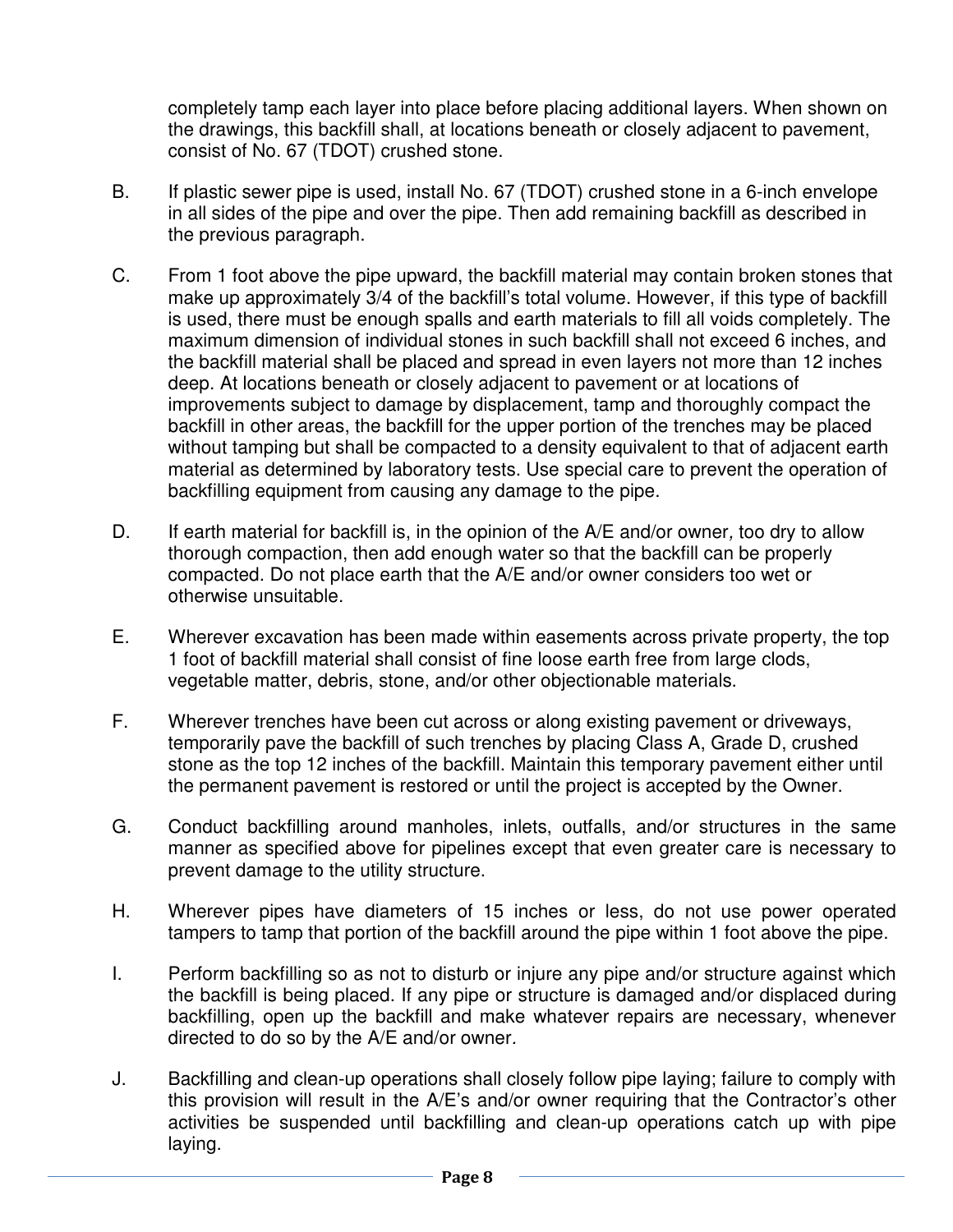K. Compaction Requirements: Under buildings and 2 times the depth of pipe beyond, and under roads and 2 times the depth beyond the shoulder, compact to 95% maximum density in accordance with ASTM D698, in all other locations, compact to 90% maximum density, or backfill the trench entirely with crushed stone.

#### 2.10 MAINTENANCE

- A. Seed and maintain in good condition all excavated areas, trenches, fills, embankments, and channels until final acceptance by the Owner.
- B. Maintain trench backfill at the approximate level of the original ground surface by periodically adding backfill material wherever necessary and whenever directed to do so by the A/E and/or owner. Continue such maintenance until final acceptance of the project, or until the A/E and/or owner issues a written release.

#### 2.11 SLOPES

Neatly trim all open cut slopes, and finish to conform to either the slope lines shown on the drawings or the directions of the A/E and/or owner. Leave the finished surfaces of bottom and sides in reasonably smooth and uniform planes like those normally obtainable with hand tools, though the Contractor will not required to use hand methods if he is able to obtain the required degree of evenness with mechanical equipment. Conduct grading operations so that material is not removed or loosened beyond slope.

# SEEDING

#### **PART I GENERAL**

- 1.1 This work shall be performed in all existing grassed areas disturbed during construction, and shall include, but not necessarily be limited to, all seed bed preparation, the supplying and placing of fertilizer, seed, agricultural limestone, and mulch. Seeding shall not be required within the demolition area contained by the existing building.
- 1.2 Refer to other sections for items affecting seeding. Coordinate this work with that specified for timely execution.

#### **PART 2 PRODUCTS**

2.1 Grass Seed meeting the requirements of the State Department of Agriculture and furnished in new bags that are sound and not mended, no "below standards' seed accepted. The seed shall be a uniform mixture of:

| <b>Planting Period</b> | <b>Seed Mixture</b>                                                                     |
|------------------------|-----------------------------------------------------------------------------------------|
| March $15 -$ May 15    | Kentucky 31 Fescue at 120 pounds per<br>acre or Bermuda grass at 80 pounds<br>per acre. |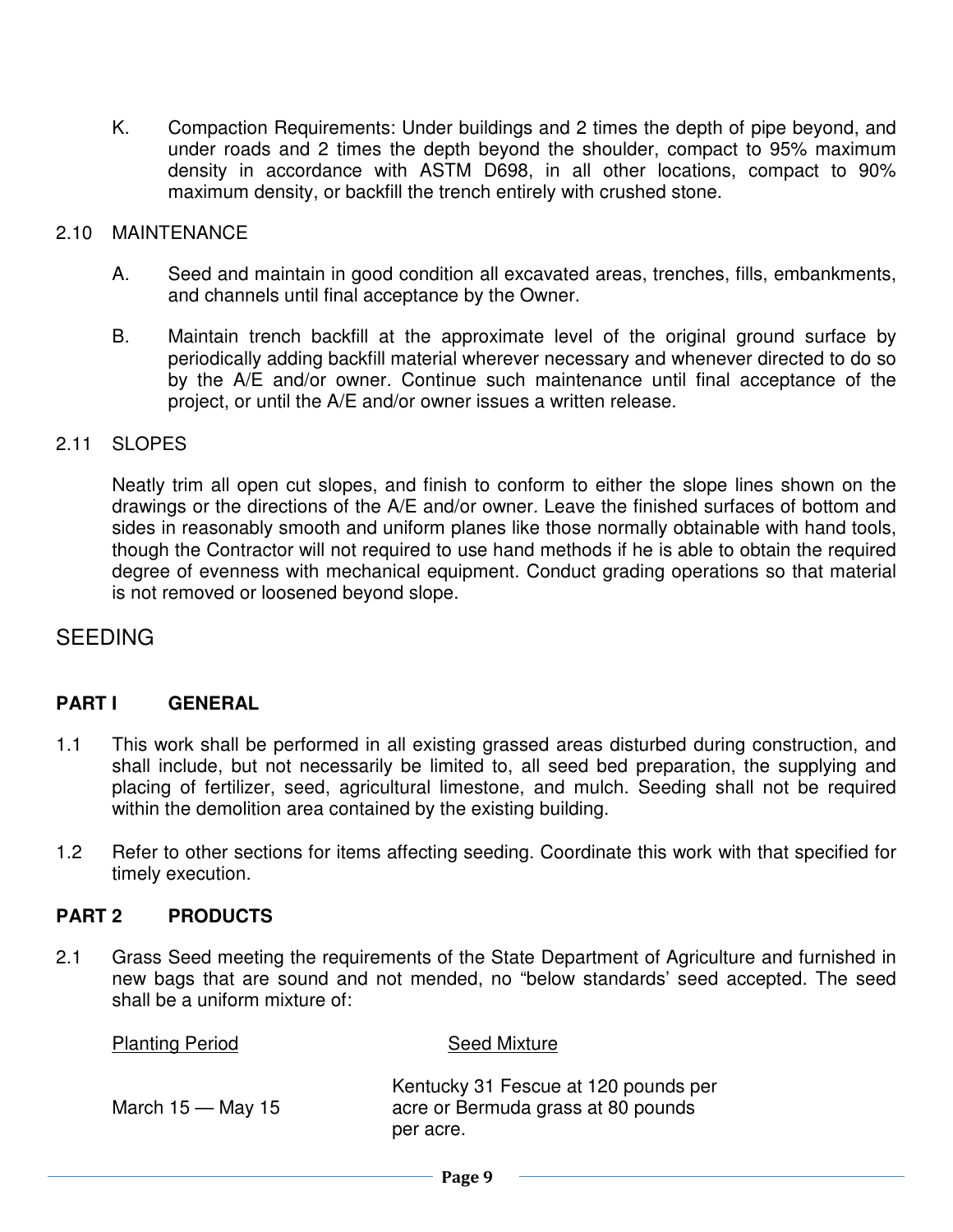| May $15 -$ August 15 | Mixture of Bermuda grass at 80 pounds<br>per acre and Korean Lespedeza at 20<br>pounds per acre.                                             |
|----------------------|----------------------------------------------------------------------------------------------------------------------------------------------|
| August 15 – March 15 | Mixture of Kentucky Fescue at 120<br>pounds per acre and White Clover at<br>30 pounds per acre and annual<br>Ryegrass at 50 pounds per acre. |

- 2.2 Fertilizer: Commercially manufactured, Grade 10-10-10, furnished in standard containers that are clearly marked with the name, weight, and guaranteed analysis of the contents and that ensure proper protection in transportation and handling, and in compliance with all state, and federal fertilizer laws.
- 2.3 Agricultural Limestone: Containing a minimum of 85% calcium carbonate and magnesium carbonate combined, 85% of which passes a No. 10 mesh sieve.
- 2.4 Mulch: Stalks of rye, oats, wheat, or other approved grain crops properly cured prior to baling, air dried, and reasonably free of noxious weeds and weed seeds or other material detrimental to plant growth.

# **PART 3 EXECUTION**

- 3.1 Perform all seeding and related work as a continuous operation. Sow seeds as soon as the seed bed has been prepared, and perform subsequent work in a continuous manner.
- 3.2 Before beginning seeding operations in any area, complete the placing of topsoil and final grading, and have the work approved by the A/E and/or owner.
- 3.3 Scarify, disk, harrow, rake or otherwise work each area to be seeded until the soil has been loosened and pulverized to a depth of not less than 2". Perform this work only when the soil is in a tillable and workable condition.
- 3.4 Apply fertilizer and agricultural limestone uniformly over the seed bed, and lightly harrow, rake, or otherwise incorporate them into the soil for a depth of approximately 1" at the following rates:

Fertilizer: 20 pounds per 1,000 square feet Agricultural Limestone: 100 pounds per 1,000 square feet

- 3.5 Sow seed uniformly with a rotary seeder, wheelbarrow seeder, or hydraulic equipment or by other satisfactory means.
- 3.6 Perform no seeding during windy weather or when the ground surface is frozen, wet, or otherwise untillable.
- 3.7 Spread mulch material evenly over the seeded area immediately following the seeding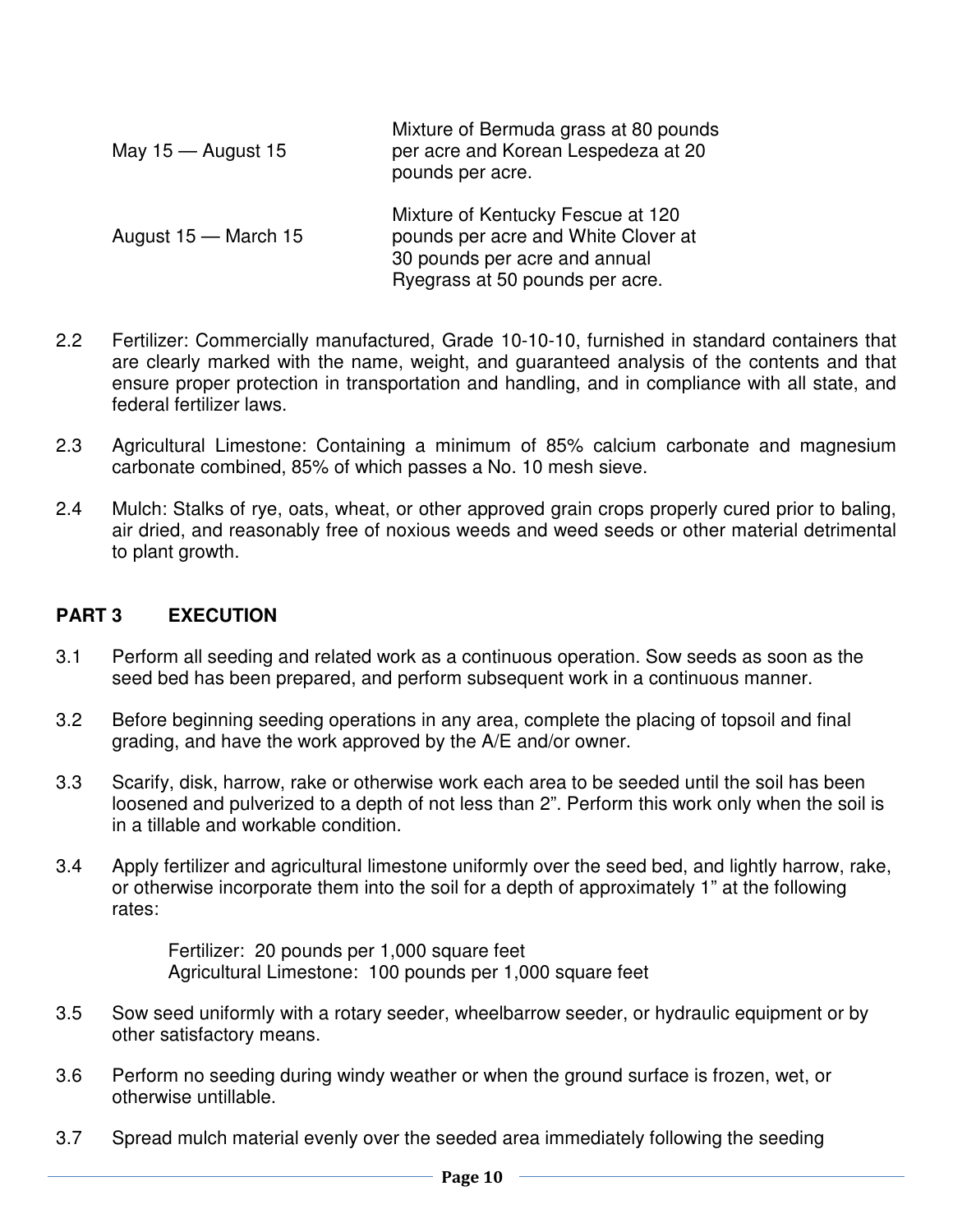operation. Mulch Rate: 150 pounds per 1,000 square feet.

- 3.8 The mulch rate may be varied by the A/E and/or owner, depending on the texture and condition of the mulch material and the characteristics of the area seeded. Cover all portions of the seeded areas with a uniform layer of mulch so that approximately 25% of the ground is visible.
- 3.9 No equipment, material storage, construction traffic, etc., will be permitted on newly seeded ground.
- 3.10 Dispose of all surplus materials as directed by the Owner.
- 3.11 The A/E and/or owner shall inspect the seeding within 60 days after planting and determine if it is acceptable.
- 3.12 Secure an acceptable growth of grass in all area designated for seeding.
- 3.13 An area is considered acceptable if it is represented by a minimum of 100 seedlings per square foot of the permanent species of grass representatives of the seed mixture. If an acceptable growth is not obtained on the first planting, reseeding and mulching will be required.
- 3.14 If the planting is less than 50% successful, rework the ground, refertilize, reseed, and remulch. Reworking the ground, refertilizing, reseeding, and remulching will not be a pay item.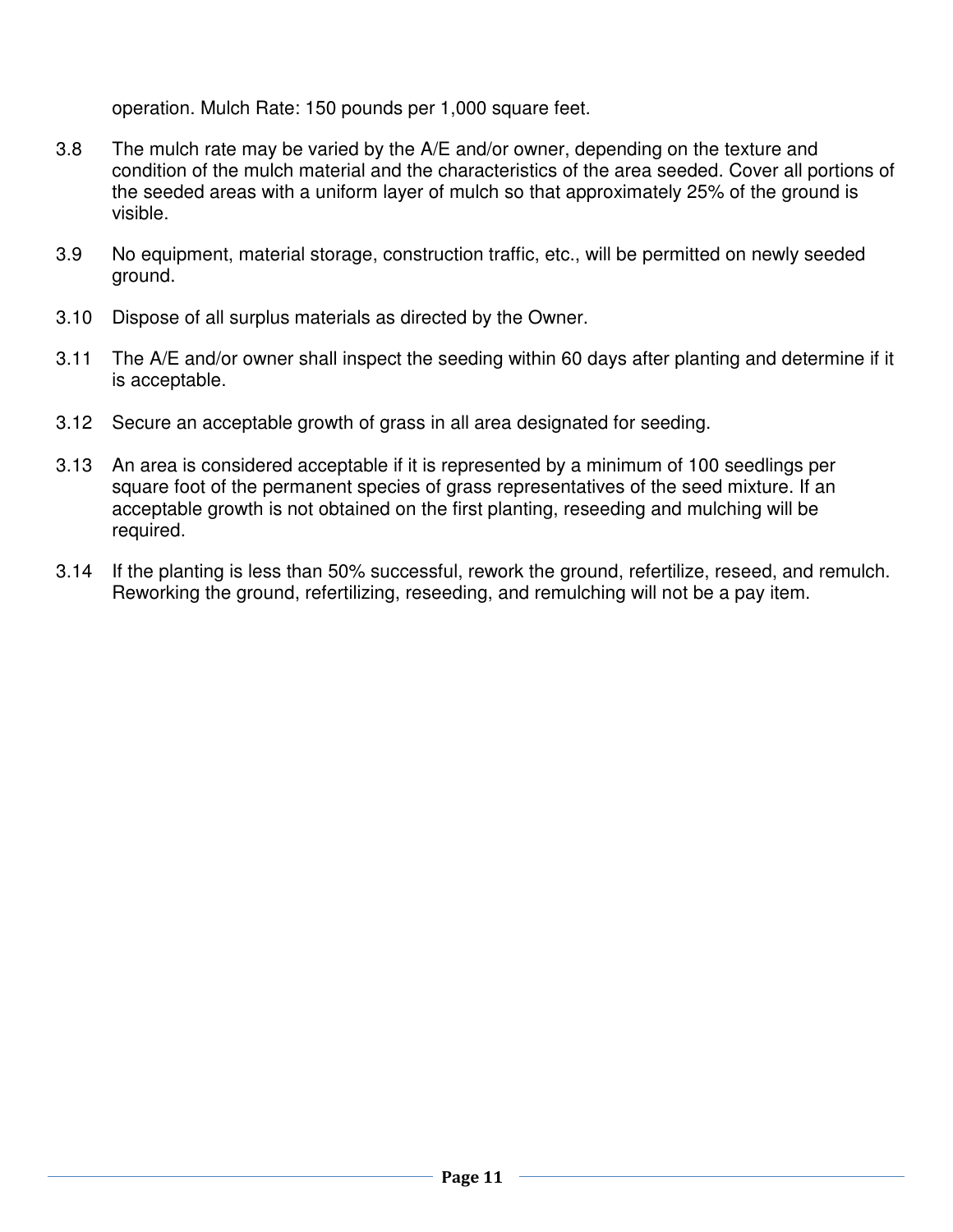# PAVEMENT REPAIR

# **PART 1 GENERAL**

- 1.1 The work specified by this section shall consist of repairing or replacing all damaged pavement, whether public or private. Dirt shoulders, roads, streets, drives, and walks are to be restored to their original condition as an incidental part of the installation of utilities. Repair damaged base on either side of a trench wherever necessary. Repair the entire area as specified below and as shown on the drawings or on the standard drawings. The entire street width shall be paved from the edge of the existing pavement to the edge of the existing pavement and from a point 2 feet before the damaged area to a point 2 feet past the damaged area. Where the pavement repair abuts the existing pavement, the existing pavement shall be cut in a straight line and excavated to a depth necessary to provide a smooth transition from the existing pavement surface to the new pavement surface while providing the new pavement to a thickness of 4 inches.
- 1.2 Both these specifications and the drawings make reference to the current edition of the standard specifications of the Tennessee Department of Transportation (TDOT). Even though the weather limitations, construction methods, and materials specifications contained in the TDOT specifications may not be explicitly repeated in these specifications, they shall, wherever applicable to the work called for by this sections, be considered as implied and therefore adhered to. However, the various subsections "Basis for Payment" contained in the TDOT specifications shall not be considered applicable.
- 1.3 Refer to other sections for items affecting paving.

# **PART 2 PRODUCTS**

- 2.1 Mineral Aggregate Base: Class A, Grading D crushed stone (TDOT) specifications, (Section 303 Subsection 903.05).
- 2.2 Bituminous Prime Coats: Cutback asphalt, Grade RC-250, or emulsified asphalt, Grade AE-P (Section 402, Subsections 904.02 and 904.03).
- 2.3 Crushed Stone Chips: Size 6 or Size 7 (Subsection 903.14).
- 2.4 Double Bituminous Surface: for both course, either cutback asphalt, Grade RC-800 or RC-3000, or emulsified asphalt, Grade RS-2 (Subsections 904.02 and 904.03).
- 2.5 Asphalt Concrete Binder: Grading B (Section 307).
- 2.6 Bituminous Tack Coat: Grade AE-3 (Section 403, Subsection 904.03).
- 2.7 Asphaltic Concrete Surface: Grading E (Section 411)
- 2.8 Quick Dry Traffic Paint (White and Yellow): Subsection 910.05.
- **PART 3 EXECUTION**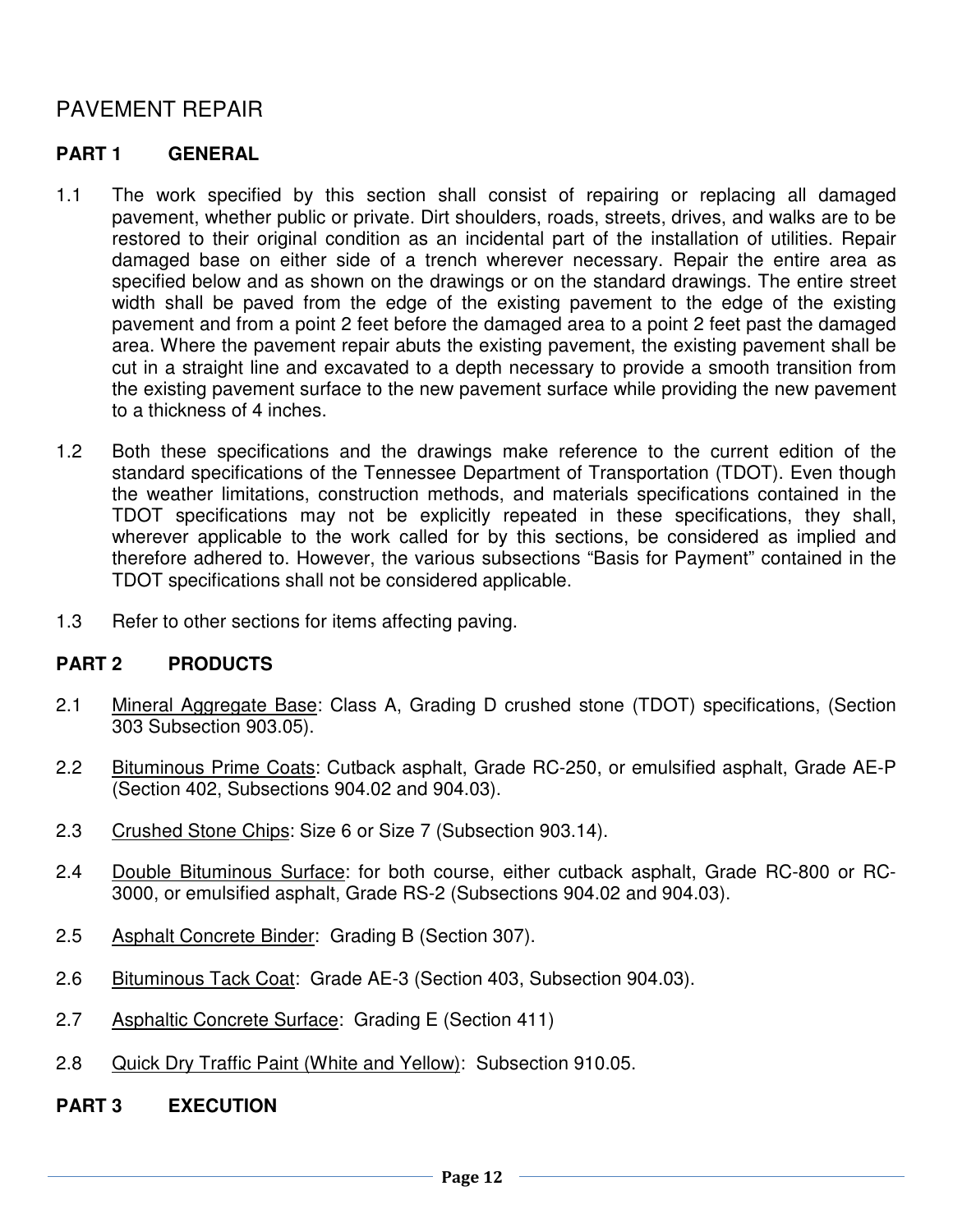# 3.1 SUBGRADE

- A. Before any base material is installed, compact the subgrade of the area to be paved to 95% of optimum density as determined by ASTM D698 (Standard Proctor).
- B. The backfill material shall contain no topsoil or organic matter. For all areas where subgrade has been prepared, test for uniformity of support by driving a loaded dump truck at a speed of 2 to 3 mph over the entire surface. Make further improvements on all areas that show a deflection of 1" or more. When completed, the finished subgrade shall be hard, smooth, stable, and constructed in reasonably close conformance with the lines, grades, and typical cross sections shown on the drawings.
- C. When a base course is compacted, cut back the surface course of the existing pavement a minimum of 1 foot beyond the limit of the joint between the old and new base course or as shown on the standard drawings. Take special care to ensure good compaction of the new base course at the joint. Apply and compact the surface to conform to the existing pavement so that it will have no surface irregularity.

## 3.2 BASE

Install a mineral aggregate base of the type specified above in accordance with Section 303 of the TDOT specifications. The maximum compacted thickness of any one layer shall be 6".

## 3.3 SEAL COAT SURFACE

Uniformly apply a bituminous prime coat of either emulsified asphalt, Grade AE-P, or cutback asphalt, Grade RC-250, over the entire width of the area to be surfaced at a rate of 0.3 gallon per square yard. Immediately after application, uniformly cover the entire area size 7 crushed stone ships at a rate of 12 pounds per square yard.

#### 3.4 DOUBLE BITUMINOUS SURFACE

- A. Apply the first course at a rate of 0.38 to 0.42 gallon per square yard with either emulsified asphalt, Grade RS-2, or cutback asphalt, Grade RC-800 or RC-3000, and then immediately cover with Size 6 crushed stone chips at a rate of 33 to 37 pounds per square yard. After this is rolled, apply the second course at a rate of 0.30 to 0.35 gallon per square yard, and at once uniformly cover with Size 7 chips at a rate of 20 to 25 pounds per square yard. Then roll the entire area.
- B. After the application of the cover aggregate, lightly broom or otherwise maintain the surface for a period of (4) days, or as directed by the A/E and/or owner. Maintenance of the surface shall include the distribution of cover aggregate over the surface to absorb any free bitumen and cover any areas deficient in aggregate. Sweep excess material from the entire surface with rotary broom. Sweep the surface at the time determined by the A/E and/or owner.

## 3.5 ASPHALTIC CONCRETE BINDER

A. Apply a bituminous prime coat of emulsified asphalt, Grade AE-P, or cutback asphalt, Grade RC-250, at a rate of 0.38 to 0.42 gallon per square yard. Take care to prevent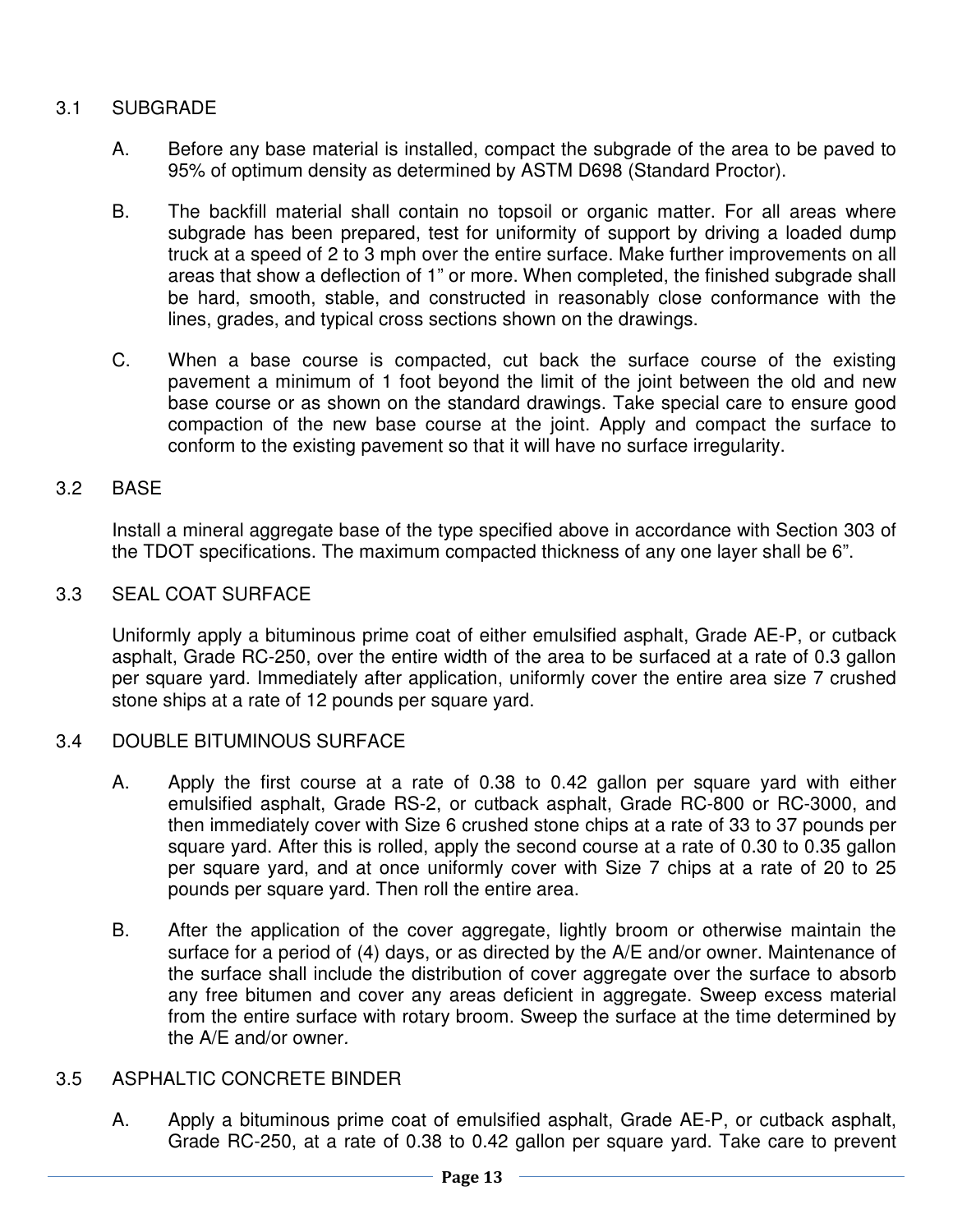the bituminous material's splashing on exposed faces of curbs and gutters, walls, walks, trees, etc. If such splashing does occur, remove it immediately. After the prime coat has been properly cured, apply and asphaltic concrete binder.

B. Carefully place the material to avoid segregation of the mix. Broadcasting of the material will not be permitted. Remove any lumps that do not readily break down.

#### 3.6 ASPHALTIC CONCRETE SURFACE

If the asphaltic concrete surface course is to be placed directly on the mineral aggregate base, place a bituminous prime coat as described above. If, however, the surface course is to be placed on a binder course, then apply a bituminous tack coat of the sort specified above under PRODUCTS at a rate of 0.05 to 0.10 gallon per square yard. Take care to prevent the bituminous material's splashing on exposed faces of curbs, gutters, walls, walks, tress, etc., if such splashing does occur, remove it immediately. After the prime or tack coat has been properly cured, apply the asphaltic concrete to the thickness and width shown on the drawings. Apply the surface course as described above for the binder course.

#### 3.7 SMOOTHNESS

The finished surface shall conform to the lines and grades shown on the drawings. No deviations, variations, or irregularities exceeding 1/4" in any direction when tested with a 12' straightedge will be permitted in the finished work, nor will any depression that will not drain. Correct all such defects.

#### 3.8 SAMPLING AND TESTING

- A. Submit to the A/E and/or owner test reports made by an independent testing laboratory on the crushed stone aggregate, bituminous materials, and asphaltic concrete design mixes, and obtain his approval of these reports before starting paving operations.
- B. Tests shall be made on the completed elements of the pavement to ascertain the compacted thickness of the base and surface courses. If sections with deficient thicknesses are found, the full section for a reasonable distance on each side of the deficiency shall be refused. Remove and reinstall all such sections. Patch all test holes in connection with thickness tests.
- C. When making surface tests, furnish one man to mark all surface defects for corrections.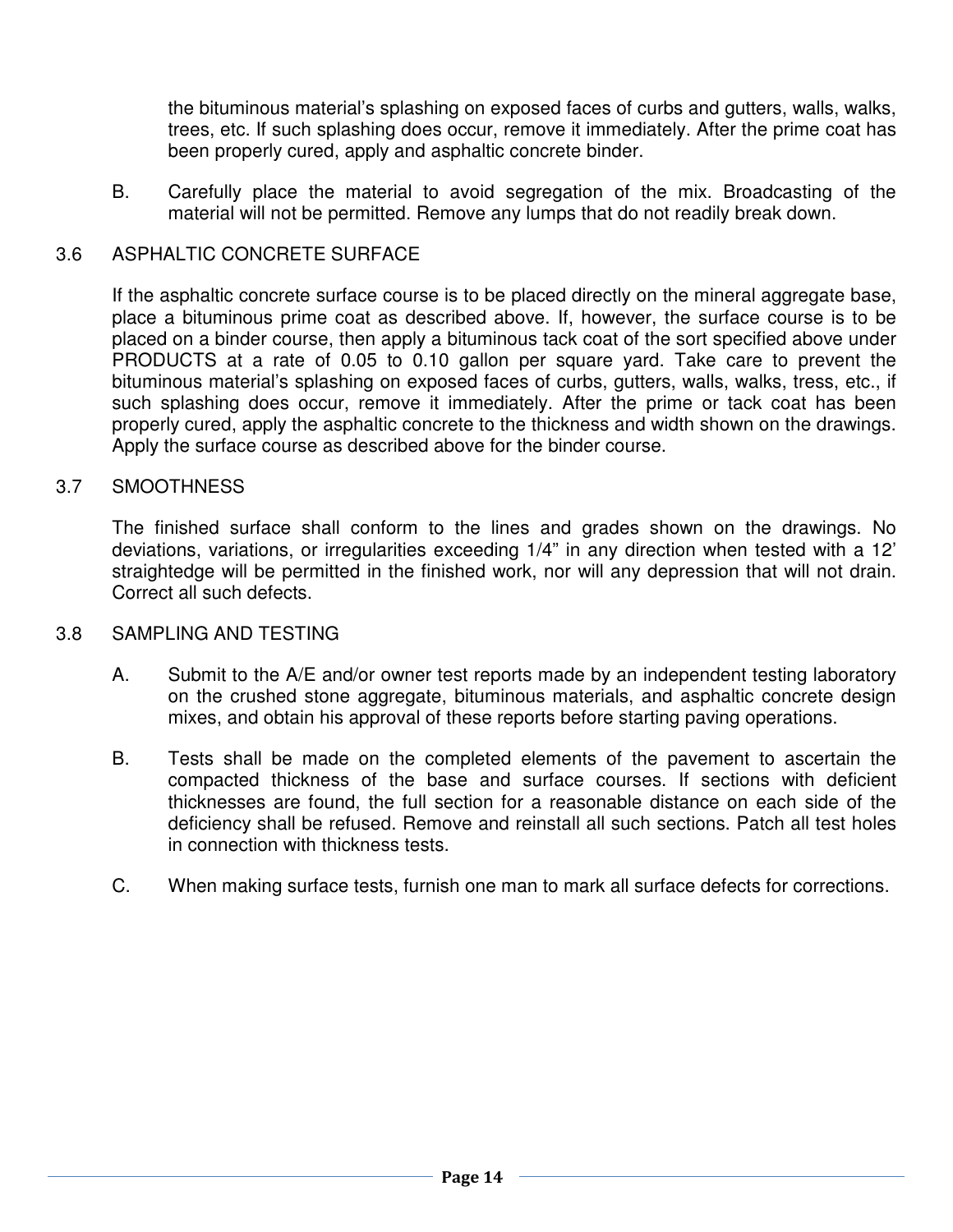# MANHOLES

# **PART 1 GENERAL**

- 1.1 Manholes shall be precast with eccentric cones unless otherwise approved by the A/E and/or owner.
- 1.2 Refer to other sections for items affecting manholes. Coordinate this work with that specified by other sections for timely execution
- 1.3 Shop drawings are required for casting, neoprene rubber gaskets, manhole steps, resilient pipe connection, and precast manholes specified in this section.
- 1.4 Manholes shall be watertight and of high quality.

## **PART 2 PRODUCTS**

- 2.1 Concrete Masonry: Reinforced, meeting the applicable requirements of Section 03003, Concrete for Utility Lines.
- 2.2 Clay Brick (For Casting Adjustment): Clay brick shall be medium hard or better quality Grade MS sewer brick conforming to the requirements of ASTM C32-73. Brick shall be solid and not cored or frogged.
- 2.3 Mortar: Composed of one part portland cement and two parts sand (volumetric measure) thoroughly mixed in a tight box, with water added gradually and mixed continually until mortar has attained the proper consistency for use in brick masonry; prepared only in such quantities as needed for immediate use, mortar mixed for more than 30 minutes, retempered, or previously will not be allowed.
- 2.4 Gray Iron Castings: Cast iron conforming to requirements of Class 30, ASTM A48, made accurately to the required dimensions; sound. smooth, clean, and free from blisters and other defects; not plugged or otherwise treated to remedy defects; machined so that covers rests securely in the frames with no rocking and are in contact with frame flanges for the entire perimeter of the contact surfaces; thoroughly cleaned subsequent to machining and, before rusting begins, painted with a bituminous coating so as to present a smooth finish, tough and tenacious when cold. but actual weight in pounds stenciled or printed by the manufacturer on each casting in white paint.

# 2.5 STANDARD FRAME AND COVER

- A. The standard frame and cover shall be traffic typed gray cast iron ASTM Designation A 48-Latest Revision, with a 24-inch diameter opening. The covers shall be the solid selfsealing type with no holes except watertight pick notches. The surface between the cover and frame shall fit smoothly without rocking and shall be thoroughly cleaned.
- B. Covers shall be of the solid indented type with the words "Sanitary Sewer" cast in raised letters thereon. Manhole frames and covers shall be John Bouchard Number 1150 or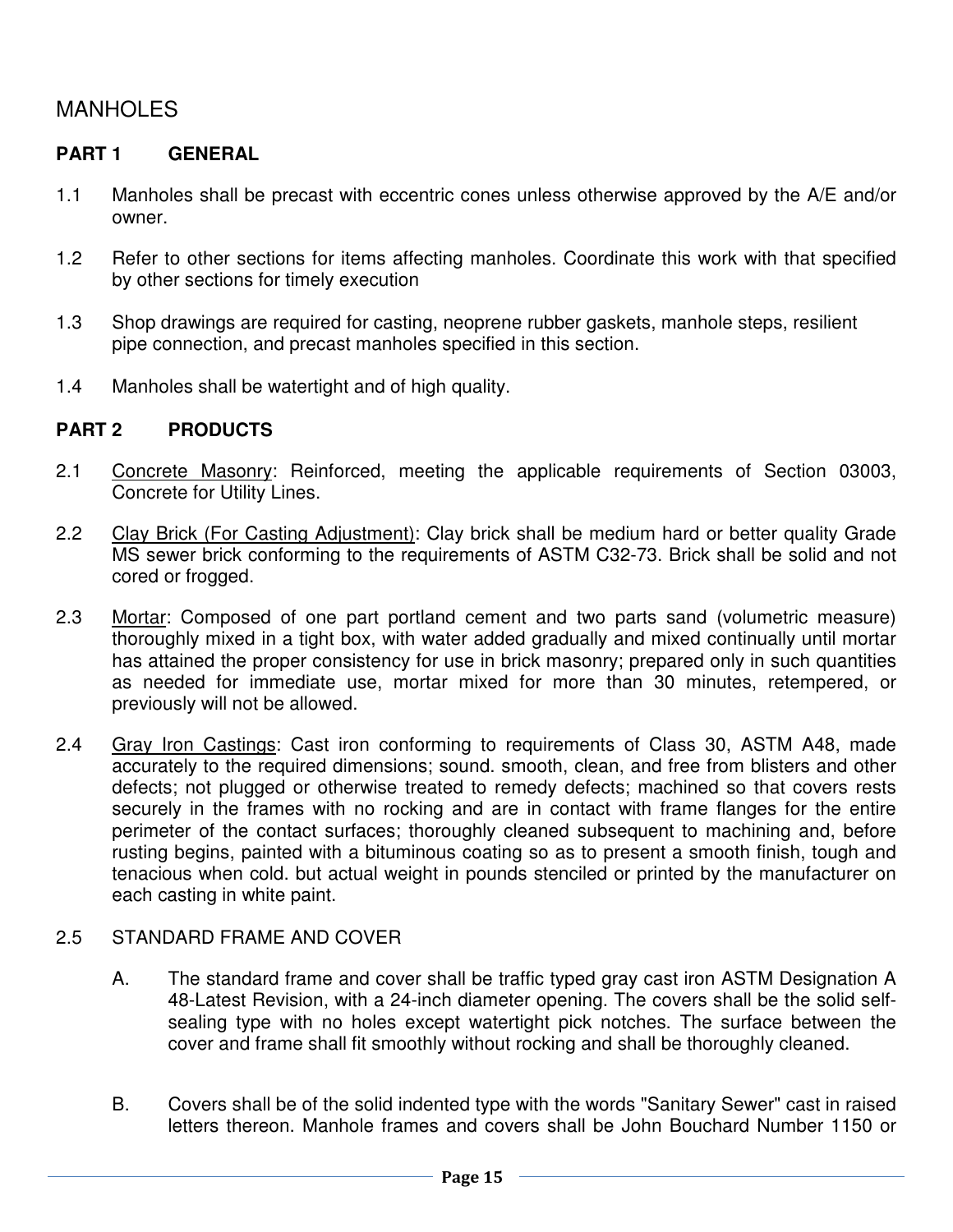equal.

# 2.6 WATERTIGHT MANHOLES FRAMES AND COVERS

- A. The manhole frames shall be set in the same manner prescribed for standard frames except special attention shall be paid to securing a watertight connection to the manhole barrel.
- B. The watertight manhole frame and cover shall be a traffic type of grey cast iron ASTM Designation A 48-64 with a 24 inch diameter minimum clear opening weighing not less than 450 pounds and shall be of the two-cover design as shown on the Plans.
- C. The surface cover shall be the solid type with no holes except watertight pick notches or a heavy lilting ring. The surface between this cover and frame shall fit without rocking. The inner cover shall be of the solid type with no holes, shall have not less than two lifting handles and shall have a neoprene sealing gasket at least 7/16 inch diameter cross-section with a hollow center. The inner cover shall be mechanically sealed by means of a removable metal bar located over the inner cover with a centrally-located bronze or stainless steel tightening bolt. This bolt shall have a tee-handle or bent-handle for turning. The bolt shall have Acme threads for durability. The inner cover shall have appropriate reinforcing ribs to prevent cracking or distortion when tightened. The inner cover shall have sufficient clearance to allow easy removal from the frame.

# 2.7 MANHOLE JOINT SEALANT FOR PRECAST MANHOLES

Flexible plastic sealant for joints in pre-cast manhole sections shall provide permanently flexible watertight joints, shall remain workable over wide temperature range and shall not shrink, harden or oxidize upon aging. Material shall be butyl resin sealant ConSeal CS-i 02 or CS-202 as manufactured by Concrete Sealants, Inc. of New Carlisle, Ohio, RUBR-NEK L-T-M manufactured by K.T. Snyder Co.. Inc. of Houston, Texas, or other approved equal.

# 2.8 MANHOLE STEPS

Manhole steps shall be made of copolymer polypropylene plastic meeting the latest revision of ASTM Designation D2i46-82, Type II Grade 16906 and shall have a 112-inch diameter Grade 60 reinforcing rod meeting the latest revision of ASTM Designation A 615 through its center. Each step shall be 12 inches in width and capable of carrying a load of 1,000 pounds in the center of the step when projected 6 inches from the wall. Each step shall be equipped with non-skid grooves.

#### 2.9 MANHOLE INVERTS

- A. The inverts shall be constructed when the manhole is being built by using prefabricated inverts for smooth flows.
- B. The bench or top portion of the invert shall slope to the flow line to prevent standing water.
- 2.10 RESILIENT PIPE CONNECTIONS AT MANHOLES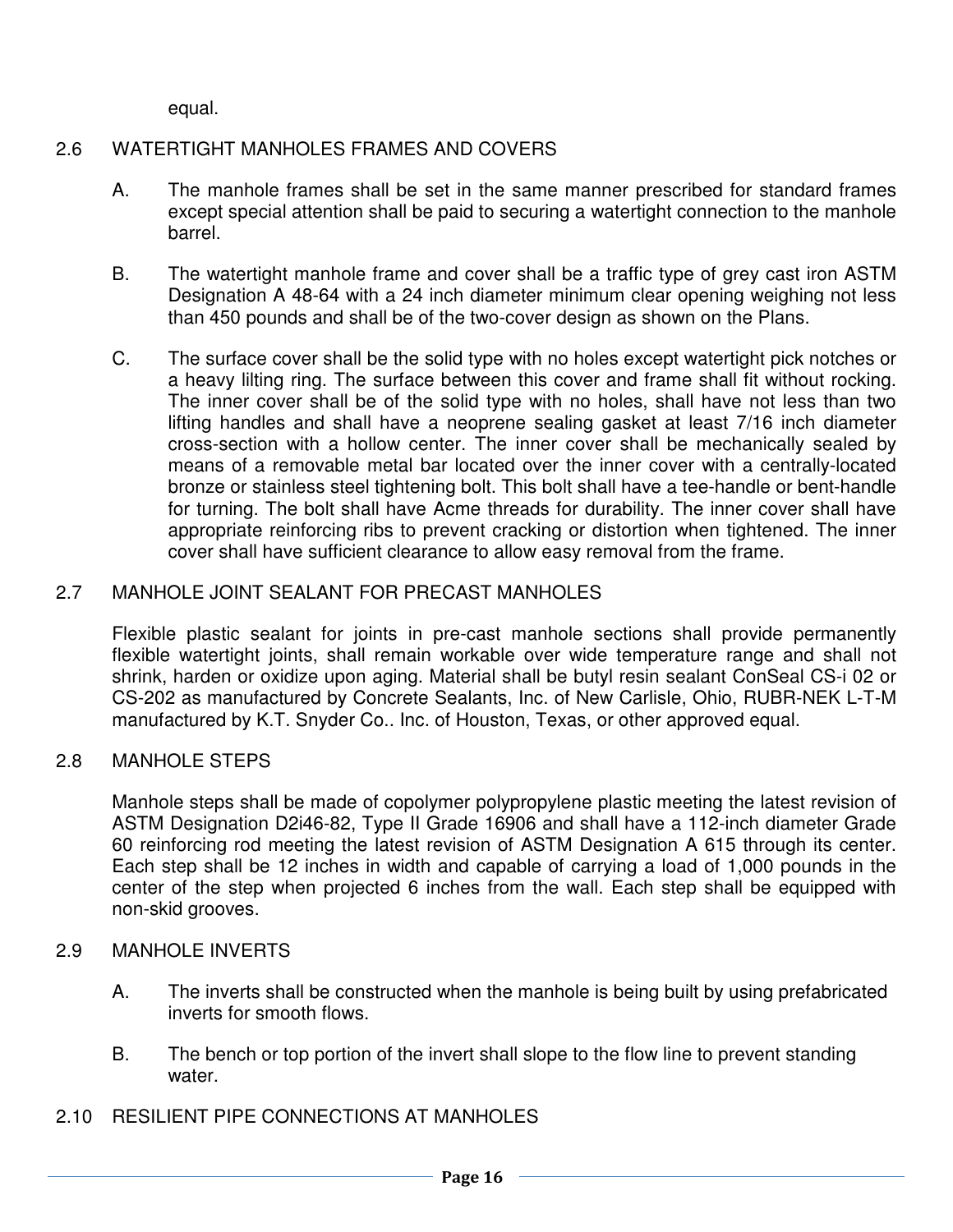- A. Resilient pipe connectors shall be manufactured in accordance with ASTM C923 and shall provide a positive watertight joint and minimum of 10 degrees deflection in any direction. There shall be no water leakage through the connector when pipe is in its maximum deflected position. Connectors shall be manufactured of durable construction. Connectors shall be manufactured of durable rubber, which offers superior resistance to water, sewage, oils, acid, ozone, weathering and aging. Conical type flexible, which shall be clamped securely to the cut out in the manhole wall and to the pipe by means of stainless steel clamps or bands. The void area between the pipe and the connector shall be sealed with an approved flexible gasket material. Connectors shall be as manufactured by the KOR-N-SEAL Co. of Milford, N.H. or equal.
- B. Compression-type connectors cast integrally into the manhole wall shall be equivalent to the A-Lok Manhole Pipe Connector as manufactured by A-Lok Products, Inc.

# 2.11 PRE-CAST CONCRETE MANHOLES

- A. Precast manholes shall be constructed on a reinforced concrete foundation and shall be wet cast as modified herein. The bottom section of the manhole shall be precast integrally with the precast ring and shall be  $4<sup>3</sup> - 0<sup>3</sup>$  in diameter. All concrete used in connection with the construction of manholes shall be 4,000 psi concrete. Wet cast precast manholes shall be Cloud or equal. Wet well manholes for lift stations shall be a minimum of  $5' - 0''$  in diameter.
- B. Precast concrete rings shall be constructed using standard forms and shall conform to ASTM Standard Specification C478 including steel reinforcement.
- C. The precast sections shall be manufactured and installed in a manner so that there is no visible leakage in the manholes. The manhole section shall be manufactured in lengths such that a finished manhole will have the least possible number of joints. One section less than four feet in length will be allowed per manhole and that being the section required to bring the manhole to grade. The precast rings shall be of the tongue and groove design sealed watertight, and the joint shall be grouted smooth on the inside and outside of the manhole so that no crack is visible. A resilient pipe connection shall be utilized in the sewer line to manhole connection.
- D. The outside surface of all precast manholes shall be coated with two layers of bitumastic coating applied at right angles to each other, unless xypex admixture is used in the casting process. Xypex admixture is recommended.
- E. The manhole sidewall shall be of a length such that a maximum of one course of brick shall be placed on top of the unit to bring the casting to grade. Concrete adjustment rings are required.
- F. Each manhole shall have a sewer trench check darn installed on the influent lines. The check dam shall be of 3,000 psi concrete. It shall extend a minimum of 6" under the sewer pipe and fill the entire trench and cut into the trench walls two feet into each wall. It shall be located not less than 10 feet from the face of the manhole and not more than 30 feet from the face of the manhole.

#### 2.12 MATERIAL TESTING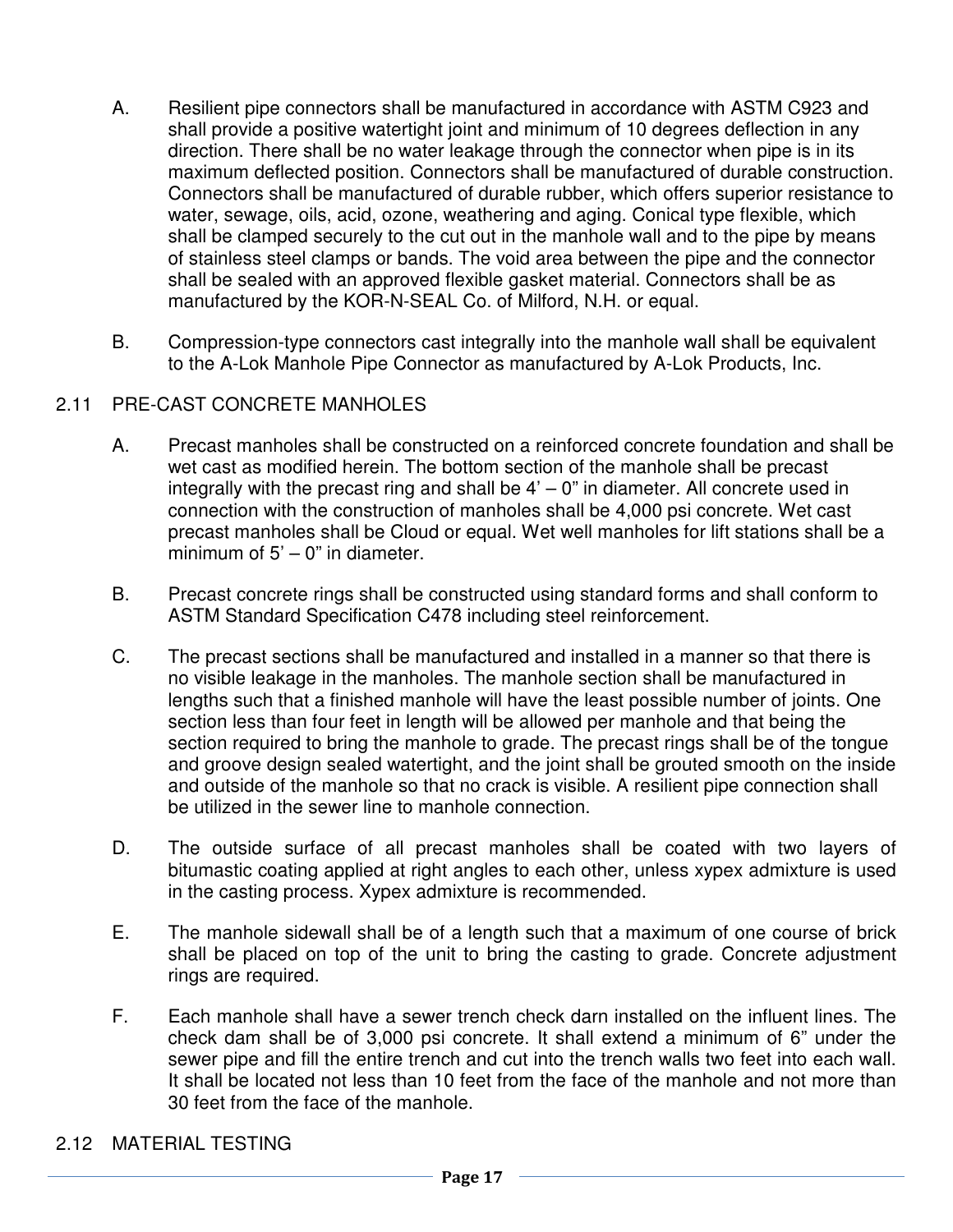A. All precast reinforced concrete manhole risers and tops specified herein shall be tested and inspected by a commercial testing laboratory approved by the A/E and/or owner prior to delivery to the site, and all materials that fail to conform to these specifications shall be rejected. After delivery to the site any materials that have been damaged in transit or are otherwise unsuitable for use in the work shall be rejected and removed from the site. Supply certified copies in duplicate of the inspection and acceptance reports of the testing laboratory to A/E and/or owner before using the materials. The commercial testing laboratory shall be engaged and paid for by the Contractor. Submit a certificate from the manufacturer of the castings indicating that they meet all applicable requirements of these specifications.

## **PART 3 EXECUTION**

- 3.1 Dewater sufficiently to maintain the ground water level at or below the bottom of the manhole foundation prior to and during placement of the foundation.
- 3.2 Obtain an adequate foundation for all manhole structures by removing and replacing unsuitable material with well graded granular material, by tightening with coarse rock, or by such other means as provided for foundation preparation of the connected sewers or as directed by the A/E and/or owner. Wherever water is encountered at the site, place all cast in place bases or monolithic structures on a one-piece waterproof membrane to prevent any movement of water into the fresh concrete.
- 3.3 When the foundation subgrade has been prepared and is approved by the A/E and/or owner, carefully construct the concrete foundation for monolithic manholes to the line and grade required by the drawings. Construct the manholes after the concrete foundation has been allowed to set for a period of not less than 24 hours.
- 3.4 For precast manholes, carefully block the base section above the prepared surface so that it is fully and uniformly supported in true alignment; make sure that all entering pipe can be inserted at proper grade. Then place the concrete foundation and invert under and upon this base section as shown in the standard drawings. A base section with monolithic foundation (bottom) may be used when approved by the A/E and/or owner.
- 3.5 Thoroughly wet and then completely fill all holes with non-shrink grout.
- 3.6 Construct monolithic concrete manholes and bases of 4,000 psi concrete in accordance with the provisions of this section. The manhole steps shall be cast in place.
- 3.7 Carefully set the cast iron frame for the cover at the required elevation, and properly bond it to the masonry with cement grout and/or anchor bolts. Wherever manholes are constructed in paved areas, tilt the top surface of the frame and cover so as to conform to the exact slope, crown, and grade of the existing adjacent pavement (but raise slightly above existing grade  $(1/4" - 1/2")$ .
- 3.8 Manhole inverts shall be constructed of concrete or mortared masonry fill and may, at the Contractor's option, be covered with cement mortar to the approximate cross section of the sewers connected to them. Make any necessary changes in cross sections gradually from side to side of the manhole. Make changes in direction of flow of the sewers to a true curve as large a radius as is permitted by the size of the manhole.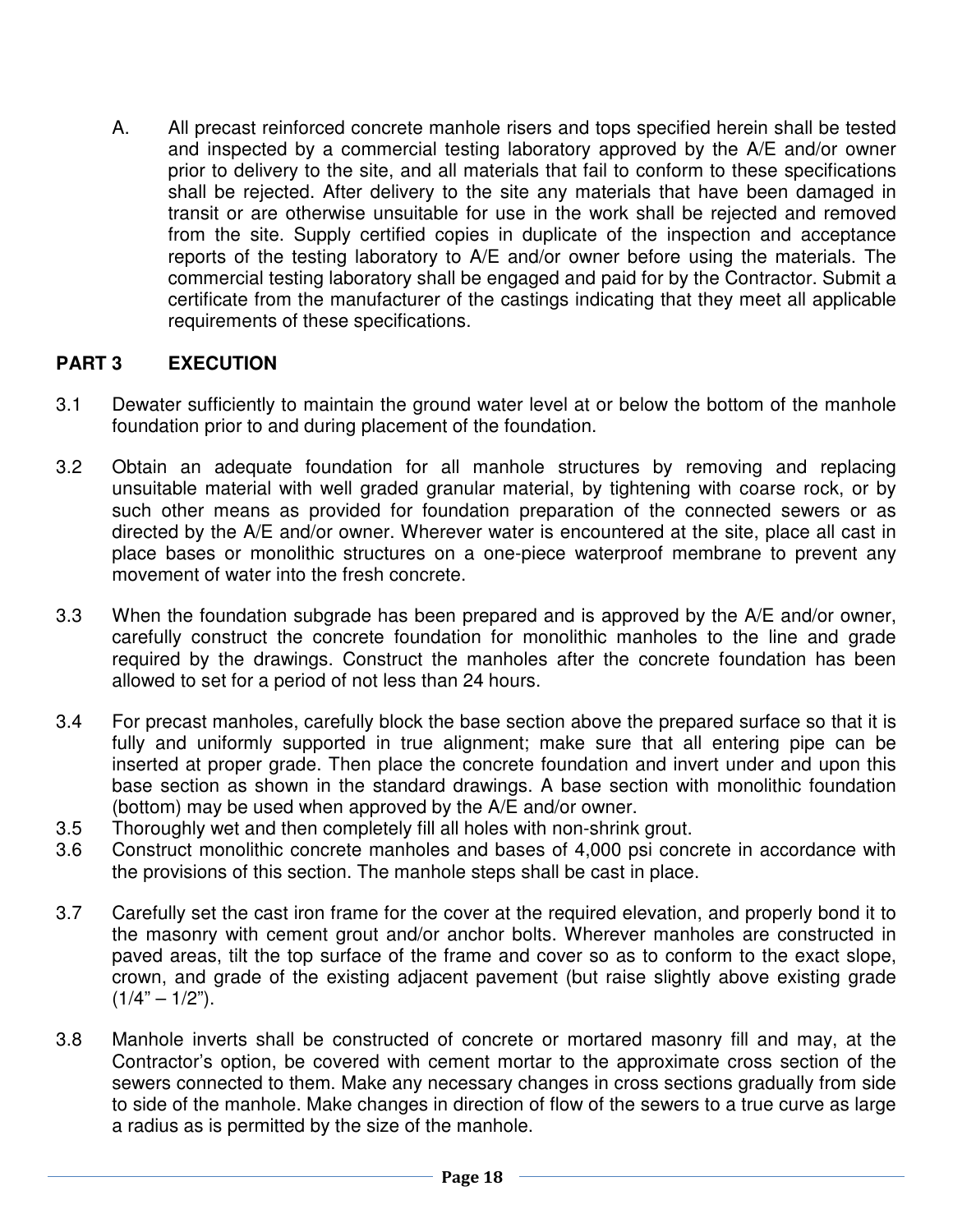- 3.9 All rigid unreinforced pipe entering or leaving the manhole shall be provided with flexible joints within 12 inches of the manhole structure, or encase the full joint in particularly in the area of the manhole excavation, which is normally deeper than excavation for sewer trenches. Take special care to see that the openings through which pipes enter the structures are completely firmly rammed full of non-shrink grout or otherwise constructed to ensure a watertight connection.
- 3.10 Where the difference in the invert elevation of two or more sewers intersecting in one manhole is 24 inches or more, construct a drop manhole. Drop manholes shall be similar in connection of pipe and fittings of the proper sizes and materials shall be constructed outside the manhole and supported by 3,000 psi concrete.
- 3.11 Place backfill by hand around the manhole and to a distance of at least one pipe length into each trench, and tamp the selected material up to an elevation of 12 inches above the crown of all entering pipes. Continue backfilling in accordance with the requirements for trench backfilling.
- 3.12 Vacuum testing of manholes
	- A. This test is only applicable to precast concrete manholes.
	- B. All lifting holes and exterior joints shall be filled and pointed with an approved nonshrinking mortar.
	- C. Manholes are to be tested immediately after assembly and before backfilling. No standing water shall be allowed in the manhole excavation, which may affect the accuracy of the test.
	- D. All pipes and other openings into the manhole shall be suitably plugged in such a manner as to prevent displacement of the plugs while the vacuum is drawn.
	- E. Installation and operation of vacuum equipment and indicating devices shall be in accordance with equipment specifications and instructions provided by the manufacturer.
	- F. The test head may be placed in the cone section of the manhole. The rim-cone joint is not usually tested.
	- G. A vacuum of 10 inches of mercury shall be drawn. The time for the vacuum to drop to 9 inches of mercury shall be recorded.
	- H. Acceptance for 4 ft. diameter manholes shall be defined as when the time to drop to 9 inches of mercury conforms to the table below. Contractor shall keep a log of all tests, which shall be submitted, to the Engineer and/or owner for approval.

| Manholes Depth   | Diameter | Time to Drop 1" Hg |
|------------------|----------|--------------------|
| 10 ft. or less   | 4 ft.    | 60 seconds         |
| 10 ft. to 15 ft. | 4ft.     | 75 seconds         |
| 15 ft. to 25 ft. | 4 ft.    | 90 seconds         |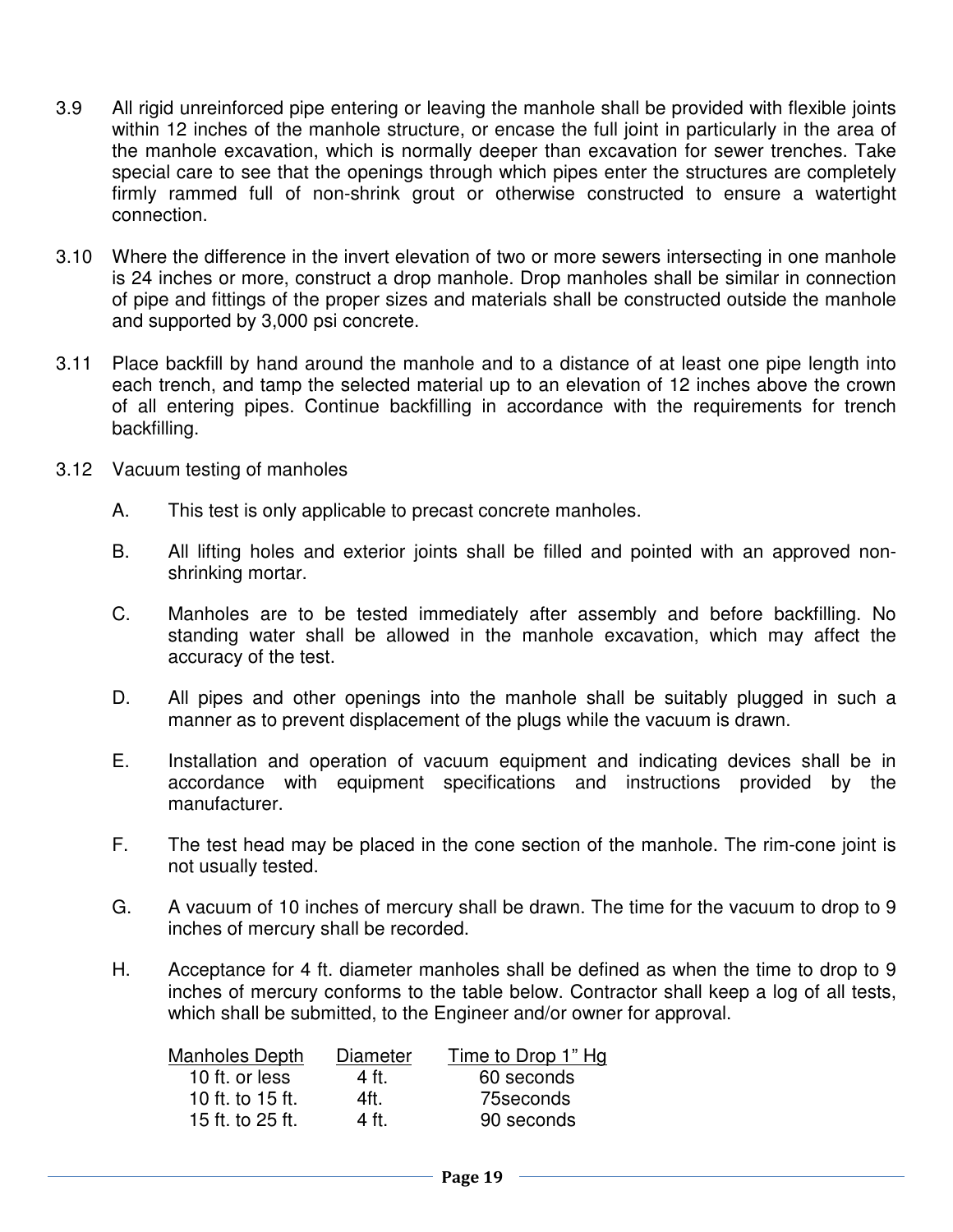- I. For manholes 5 ft. in diameter, add an additional 15 seconds and for manholes 6 ft. in diameter, add an additional 30 seconds to the time requirements for four foot diameter manholes.
- J. If the manhole fails to test, necessary repairs shall be made and vacuum test repeated until the manhole passes the test.
- K. If the manhole joint mastic or gasket is displaced during the vacuum test, the manhole shall be disassembled and the seal replaced.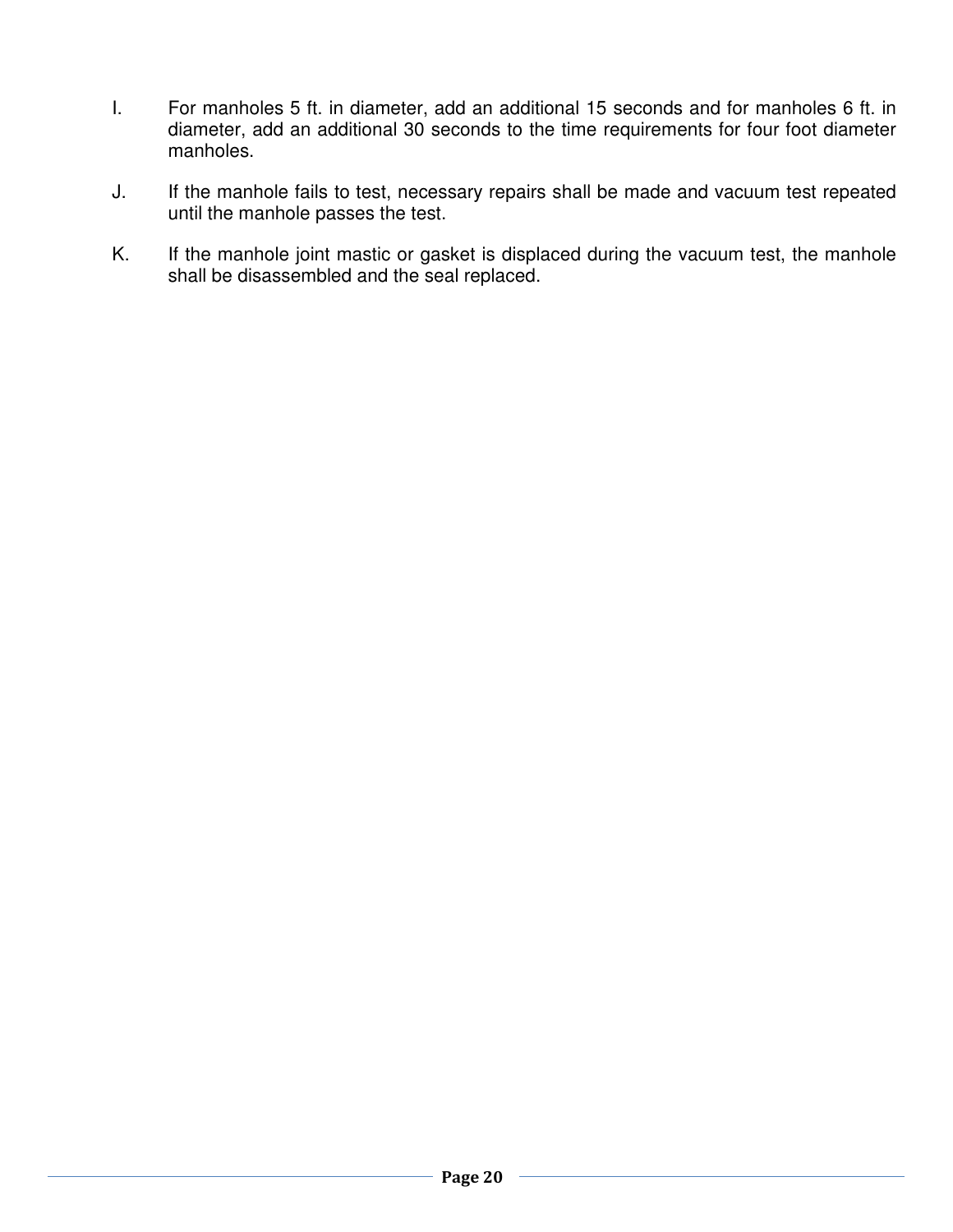# GRAVITY SEWER

# **PART 1 GENERAL**

- A. Pipe material for sewer lines 18" and smaller shall be PVC unless otherwise directed.
- B. Pipe material for sewer lines 24" and larger shall be reinforced concrete, PVC, or ductile iron. Ductile iron pipe shall be used only when indicated on the drawings.
- C. Shop drawings are required for all products specified in this section.
- D. Refer to other sections for items affecting gravity sewers. Coordinate this work with that specified by other sections for timely execution.

# **PART 2 PRODUCTS**

- 2.1 PIPE
	- A. Reinforced Concrete: pipe with an internal diameter of 2411 and larger or more; are to be reinforced concrete pipe conforming to the requirements of ASTM C76, Class IV with Wall Thickness B, unless otherwise authorized by the A/E and/or owner in writing; circular concrete pipe with elliptical reinforcements not acceptable.
	- B. Polyvinyl Chloride (PVC): to meet and/or exceed the requirements of ASTM D-1785, which requires a minimum of schedule 40 pipe suitable for use as a gravity sewer conduit with provisions for contraction and expansion at each joint; with rubber ring and standard lengths of 20' and 12.5' plus or minus 1"; designed to pass all tests at  $73^{\circ}F$ (plus or minus 3°F); 6" long sections of pipe to be subjected to impact from a free falling tup (20 pounds, type A) in accordance with ASTM D2444 with no evident splitting or shattering (denting not considered a failure); and with a minimum envelope of 6" of granular material around and over the pipe, but with all other bedding and backfilling requirements remaining the same as for other pipe material.
	- C. Lateral Branches: to be wyes of the same material as the main sewer having a 6-inch inside diameter unless otherwise specified or noted; able to withstand all test pressure involved without leakage.

# 2.2 JOINTS AND JOINTING MATERIALS

- A. Concrete Pipe Joint: 0-ring conforming to the requirements of ASTM 0443; shape and design submitted to the A/E and/or owner for his approval in writing; gaskets to meet the recommendations of the gasket manufacturer; joints designed to meet the infiltration requirements of these specifications.
- B. Polyvinyl Chloride (PVC) Pipe Joints: joints for sewer plastic pipe shall meet all requirements of ASTM D2672 standard specifications. Joint design shall be tested and certified to result in no leakage under prescribed laboratory test conditions of joint alignment, load conditions, pressure and vacuum, and defection. Pipe and fittings shall have integral bell with elastometric seal joint.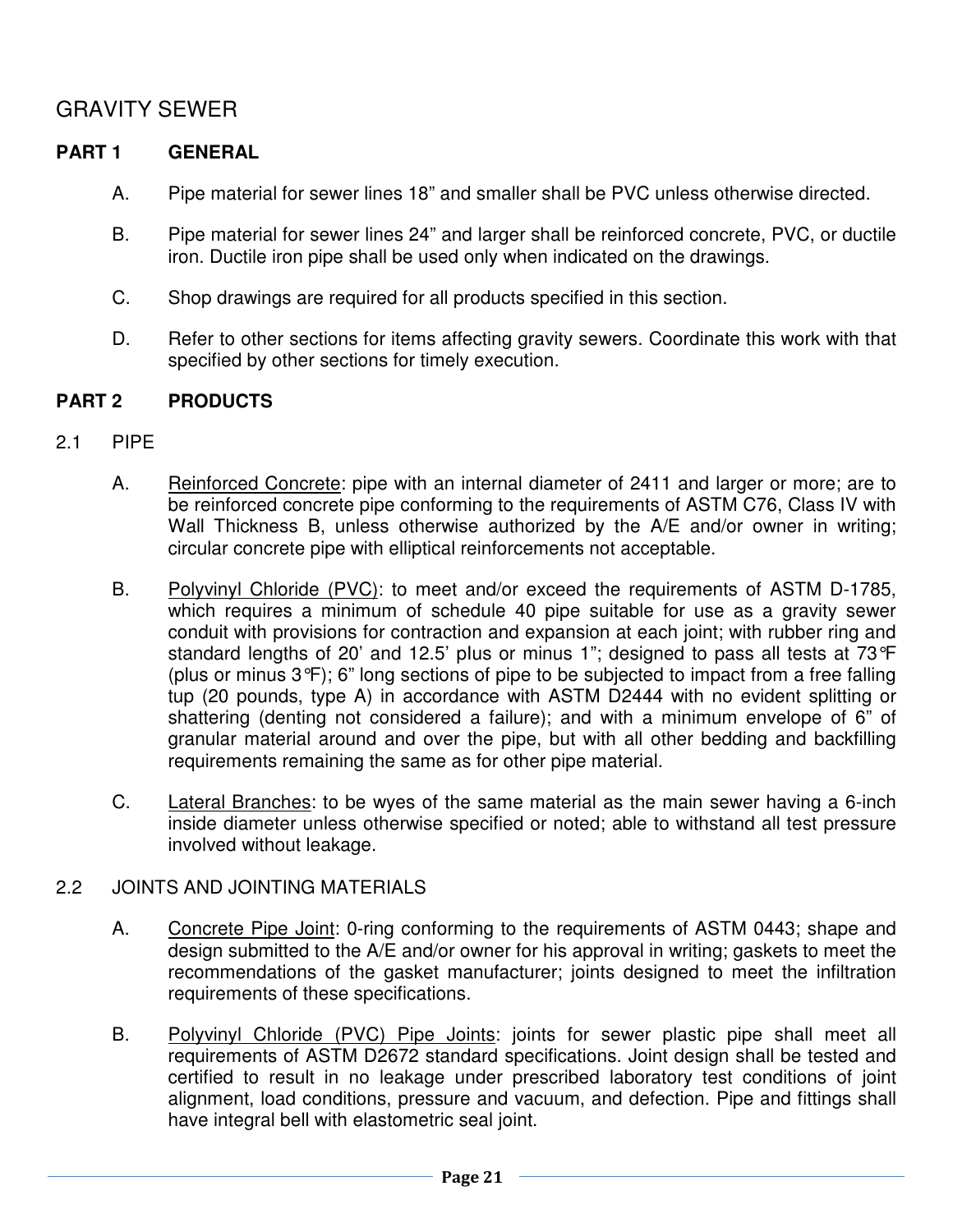C. Ductile Iron Pipe Joints: gasket type joints for bell and spigot ductile iron pipe designed to meet the infiltration requirements of these specifications; jointing to comply with the applicable provisions of ANSI A21.11.

#### 2.3 COMPRESSION COUPLING

When dissimilar pipe materials like PVC and concrete pipe are joined, use compression couplings that are resistant to the corrosive action of soils and sewage and that will provide a permanent watertight joint. The compression couplings shall be of natural or synthetic rubber or rubber-like material and shall comply with the requirements and test methods specified in Table 2 of ASTM C425. The coupling shall meet the leak requirements specified in ASTM 0425, and the bands for attaching the couplings to the dissimilar pipes shall be of stainless steel meeting ASTM A167 or A240. Each coupling shall bear the manufacturer's identifying mark and an indication of its size.

#### 2.4 METER BOX

Each service clean out shall be protected by a HDPE meter box, green, with a hinged HDPE cover, with "SEWER" printed on the cover. The clean out box shall be model 1419 as manufactured by Carson-Brooks Plastics, of Glendora California (1-800-735-5566) or approved equal.

## 2.5 SERVICE ASSEMBLY

- 2.5.1 The typical residential sewer service assembly will consist of the following:
	- a. Meter box.
	- b. Service line, 4" PVC, Schedule 40 or better.
	- c. Wye on sewer main.
	- d. 2" x 4" or 4" x 4" by 4'-0' long Creoste or Perma-Treated sewer marker set flush with the ground surface marking the end of any stubbed service lines.
	- e. Plug the end of any unconnected service line and cleanout.
	- f. Grade of service line to be 1/8" per foot, minimum.

# **PART 3 EXECUTION**

#### 3.1 PIPE LAYING

For new sections of sanitary sewer from manhole (new or existing) to manhole (new or existing).

A. Lay no pipe except in the presence of an inspector representing the A/E and/or owner.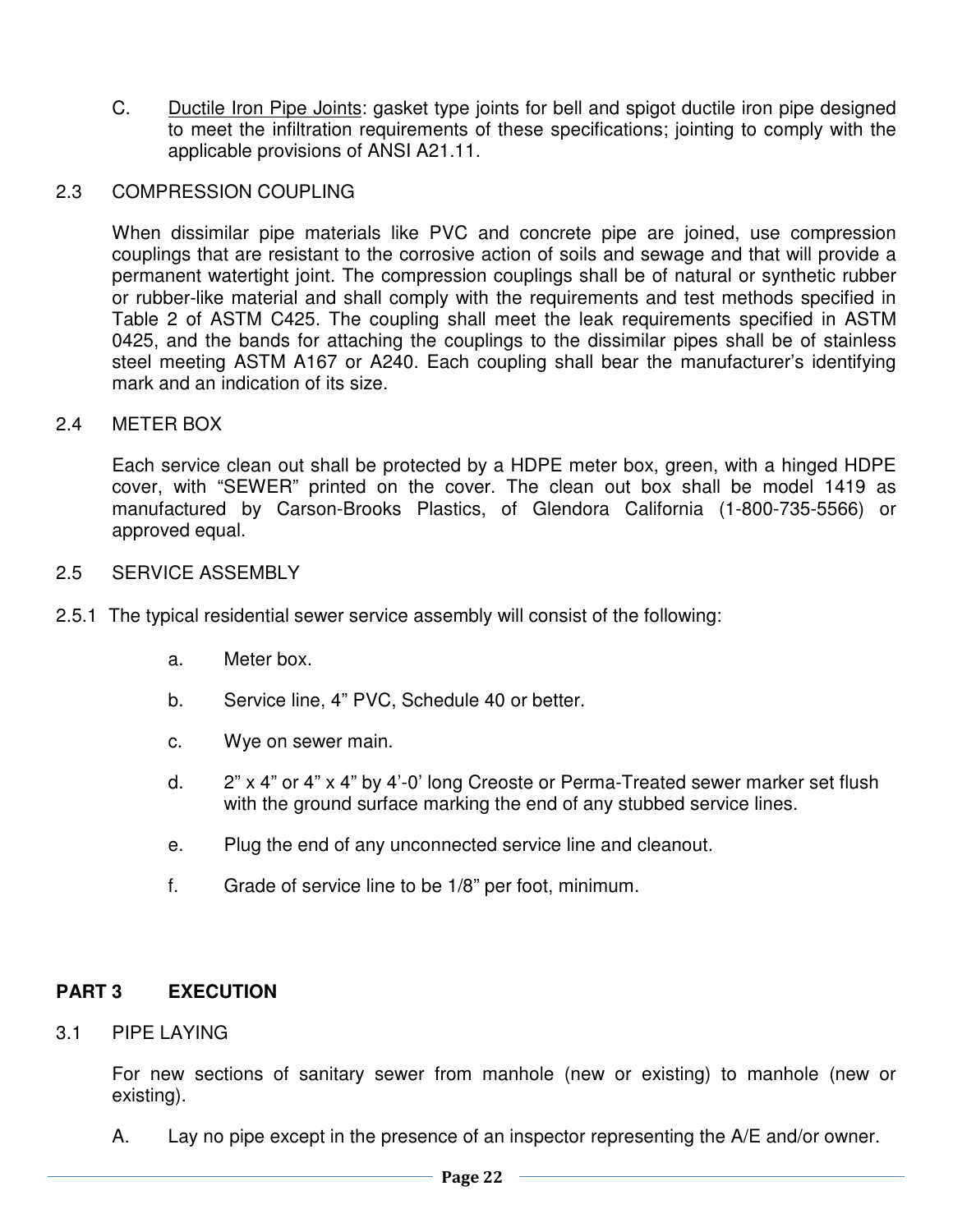- B. Before placing sewer pipe in position in the trench, carefully prepare the bottom and sides of the trenches, and install any necessary bracing and sheeting as provided in "Unclassified Excavation for Utilities" section starting on page 2 of this document.
- C. Wherever necessary to provide satisfactory bearing surface, place concrete cradles as shown on the drawings or as directed by the A/E and/or owner. Cradles shall be of concrete.
- D. Tightly stretch a mason's line or wire above ground level, parallel to and directly above the axis of the pipe to be installed, supporting this line at intervals of no more than 50' for sewers being laid on a grade of 2% or more and of no more than 25' for grades of less than 2%. Determine the exact line and grade for each section of pipe by measuring down from this line to the invert of the pipe in place, and accurately place each pipe to the exact line and grade called for on the drawings. Furnish all labor and materials necessary for erecting batterboards.
- E. Laser may be used after the type and procedures are approved by the A/E and/or owner. When lasers are used, set reference points for both line and grade at each manhole. Where grades are 0.6% or less, check the elevation of the beam each 100' with an offset point or engineer's level.
- F. Do not allow water to run or stand in the trench while pipe laying is in progress or before the trench has been backfilled. Do not at any time open up more trench than the available pumping facilities are able to dewater.
- G. Correct trench bottoms found to be unsuitable for foundations after pipe laying operations have started, bringing them to exact line and grade with crushed stone as necessary per "Unclassified Excavation for Utilities" section starting on page 2 of this document.
- H. Carefully inspect each piece and special fitting before it is placed, and lay no defective pipe in the trench. Pipe laying shall proceed upgrade, starting at the lower end of the grade and with the bells upgrade. When pipe laying is not in progress, keep the ends of the pipe tightly closed with an approved temporary plug.
- I. Bell holes shall be large enough to allow ample room for the pipe joints to be properly made. Cut out bell holes no more than 2 joints ahead of the pipe laying. Carefully grade the bottom of the trench between bell holes so that each barrel rests on a solid foundation for its entire length. Lay each pipe joint so as to form a close concretic joint with adjoining pipe and to avoid sudden offsets or inequalities in the flow line.
- J. Before constructing or placing any joints, demonstrate to the A/E and/or owner, by completing at least one sample joint, that the methods to be used conform to the specifications and will provide a watertight joint and further that the workmen to be involved in this phase of work are thoroughly familiar and experienced with the type of joint proposed.
- K. No other type of joint may be used unless authorized in writing by the A/E and/or owner.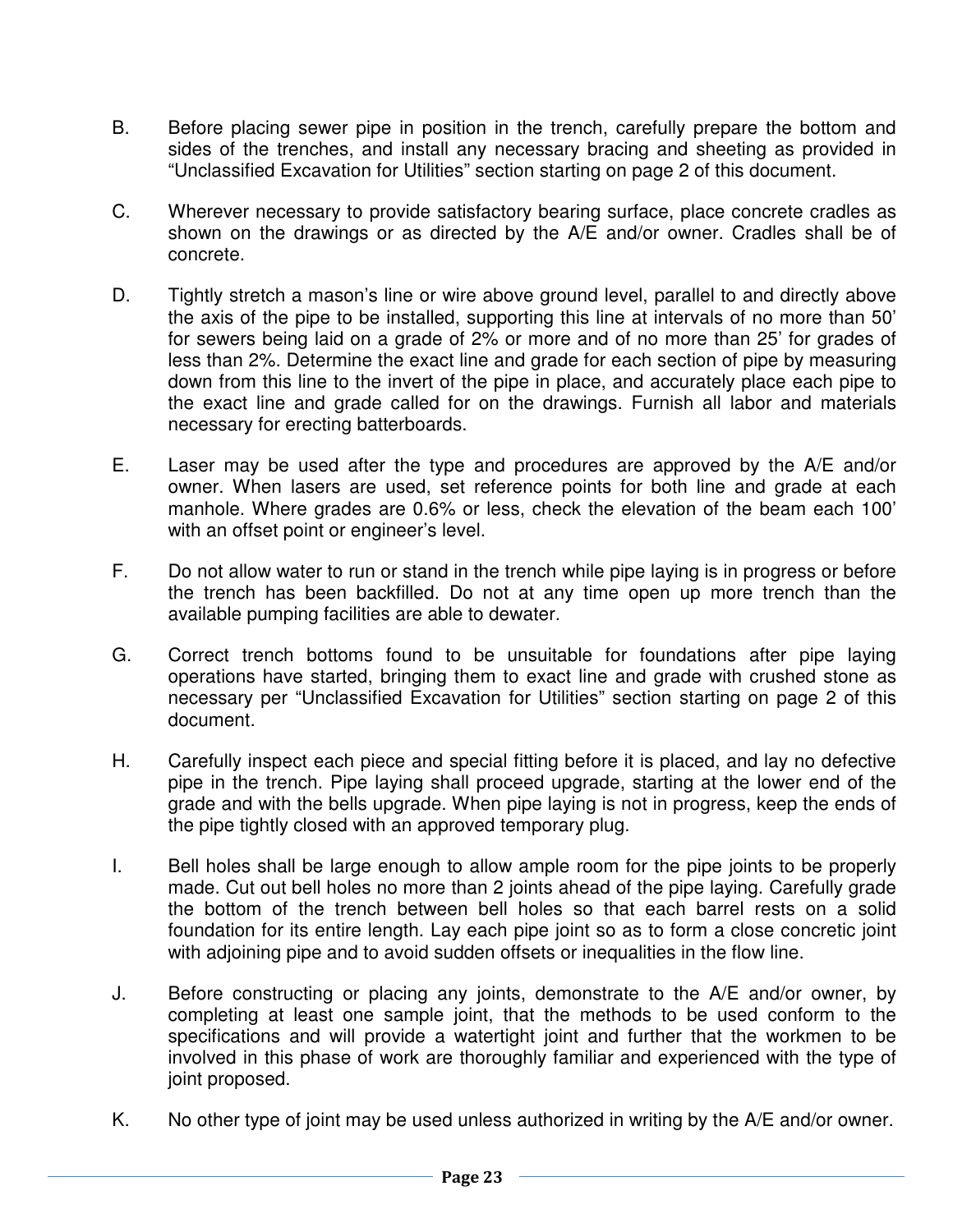- L. Install tee branches in sewer lines to serve properly each lot facing or abutting on the street or alley in which sewer is being laid and at such other locations as may be designated by the A/E and/or owner. If tee branches are not to be used immediately, close them with approved stoppers that are held in place to prevent infiltration and withstand alt test requirements.
- M. For all tees that are plugged and laid in rock, blast a minimum of 6 LF of ditch line in the direction and to the approximate grade of the future lateral as directed by the A/E and/or owner, but do not excavate the material. This shall be done at no extra cost to the Owner. Furnish the A/E and/or owner with a record of the exact location of each tee installed.
- N. If the work consists of constructing a new sewer to replace an existing one, connect existing service lines to the new line.
- O. New service laterals shall conform to the standard drawings.
- P. As the work progresses, thoroughly clean the interior of the pipe in place. After line of pipe has been laid, carefully inspect it, and remove alt earth, trash, rags, and other foreign matter from its interior.
- Q. After the joints have been completed, they shall be inspected, tested, and accepted by the A/E and/or owner before being covered. The pipe shall meet the test requirements for water tightness; immediately repair any leak or defect discovered at any time after completion of the work. Any pipe that has been disturbed after joints were formed shall be taken up, the joints cleaned and remade, and the pipe re-laid at the Contractor's expense. Carefully protect all pipe in place from damage until backfilling operations are completed.
- R. Do not begin the backfilling of trenches until the pipe in place has been inspected and approved by the A/E and/or owner.
- S. Lay sewers at least 10' horizontally from any existing or proposed water main. If this is not practical, the sewer may be laid closer than 10' to a water main provided it is laid in a separate trench and the elevation of the of the sewer is at least 18" below the bottom of the water main.
- T. Where a sewer crosses under water mains, the top of the sewer shall be at least 18" below the bottom of the water main, If the elevation of the sewer cannot be varied to meet the above requirements, relocate the water main to provide this separation, or else reconstruct it with mechanical joint ductile iron pipe for a distance of 10' on each side of the sewer with a full joint of water main centered over the sewer.
- U. If it is impossible to obtain proper horizontal and vertical separation as stipulated above, construct both the water main and the sewer of mechanical joint ductile iron pipe, and pressure test each.
- V. Perform boring by means of augering to the size, line, and grade shown on the drawings. Jack the steel casing pipe into place as the boring proceeds. Weld sections of casing pipe together to provide a watertight joint.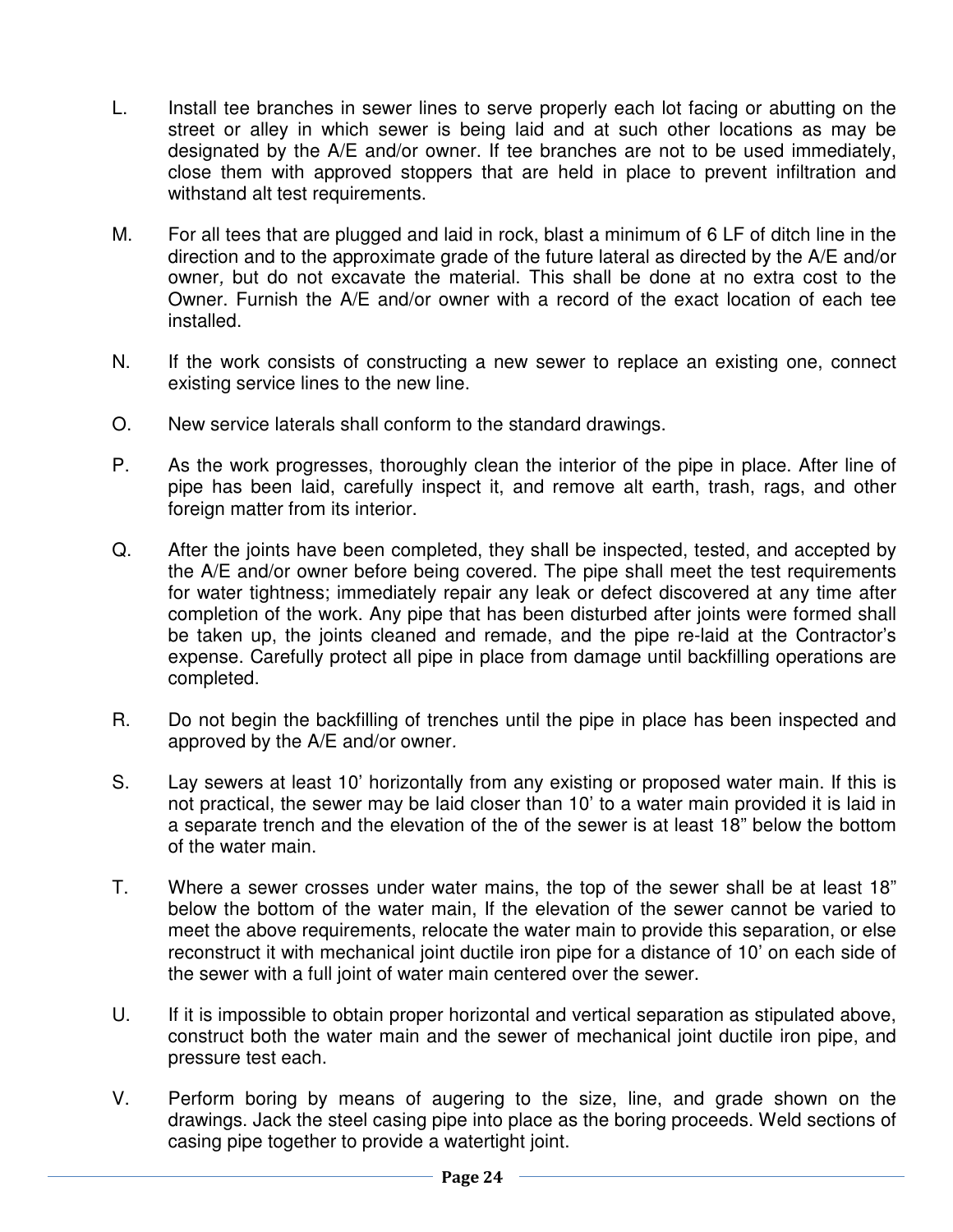- W. Make connections to all existing sewer lines as shown on the drawings or as directed by the A/E and/or owner. Make connections either by removing a section of the sewer from the existing line and inserting a wye or tee branch of the proper size or by constructing a manhole, junction box or regulator chamber.
- X. Make connections to existing manholes or inlets by cutting a hole in the wall of the existing concrete structure by core drilling and inserting a length of sewer pipe into the hole with a permanent watertight connection. Connection material shall be of natural or synthetic rubber. Shape or reshape the bottom of the manholes as necessary to fit the invert of the sewer pipe.
- Y. Joint dissimilar pipe by using suitable compression couplings. If compression couplings are not available, make jointing with a special fabricated coupling approved by the A/E and/or owner.
- Z. Provide concrete protection or concrete cap as shown on the drawings for pipe sewers that, when completed, have less than 2.5' of covering in nontraffic areas and 4' of cover in traffic areas.
- AA. Carefully protect from damage all existing sewers, water lines, gas lines, sidewalks, curbs, gutters, pavements, electrical lines, and other utilities or structures in the vicinity of the work at all times. If it is necessary to repair, remove, and/or replace any such utility or structure in order to complete the work properly, so in compliance with the provisions set forth in other sections of these specifications. Any such work shall be considered incidental to the construction of pipe sewers, and no additional payment will be allowed thereof.
- BB. Water service connections will be repaired or replaced by the Contractor at his expense as an incidental part of the work.
- CC. Service or house connections to existing sewers that are damaged or removed shall be repaired or replaced by the Contractor at his own expense as an incidental part of the work.
- DD. All testing of concrete pipe and materials will be made by a commercial testing laboratory. Before beginning work, furnish the A/E and/or owner with the name of the pipe materials supplier. No pipe shall be delivered to the job site which does not bear the testing laboratory's stenciled or other marked sign of acceptance. Furnish the A/E and/or owner with 2 certified copies of the testing laboratory's report of inspection, testing, and acceptance on all pipe and specials.
- EE. For PVC and ductile iron, furnish a certificate from the pipe manufacturer indicating that the pipe meets alt applicable requirements of these specifications.
- FF. Reinforced concrete pipe, furnish a certificate by and meet the requirements of the Permeability Test and Hydrostatic Test of ASTM C14.
- GG. The minimum pipe stiffness for PVC pipe at 5% defection shall be 46 for all sizes when tested in accordance with ASTM D2412; external loading properties of plastic pipe shall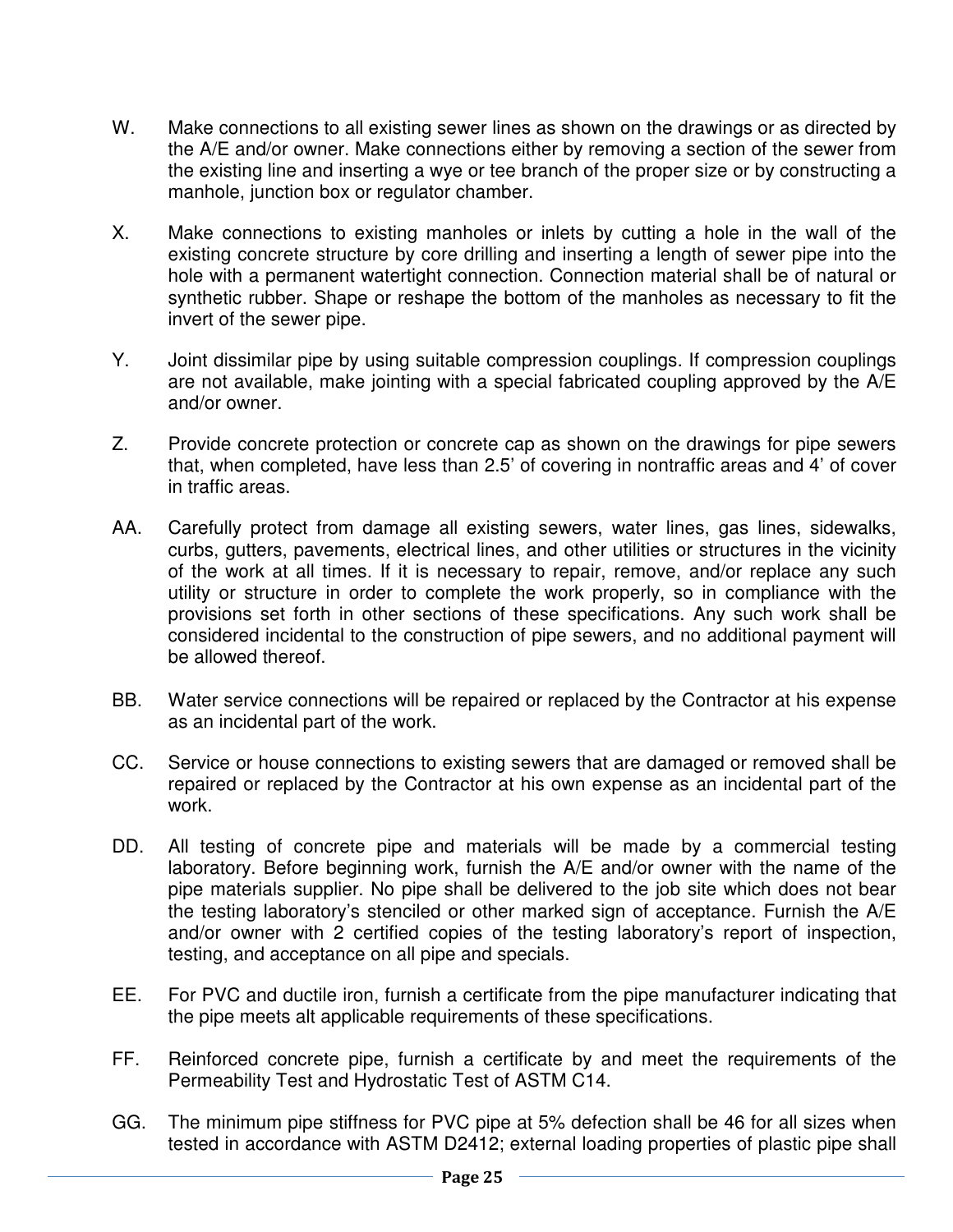be by parallel plate loading.

- HH. A specimen of PVC pipe 6" long shall be flattened between parallel plates in a suitable press until the distance between the plates is 40% of the outside diameter of the pipe. The rate of loading shall be uniform and such that the compression is complete in 2 to 5 minutes.
- II. After being immersed for 2 hours in a sealed container of anhydrous acetone (99.5% pure), a sample ring of PVC pipe shall show no visible spalling or cracking when tested in accordance with ASTM D2152 (swelling or softening is not considered a failure).
- JJ. A number I2TN copper wire shall be buried 18" below the surface and directly above all non-metallic pipe used for force main.

# 3.2 PARTIAL SEWER LINE REPLACEMENT AND/OR POINT REPAIRS

- A. Locate alt existing underground utilities before beginning excavation.
- B. Unless the construction of lines by tunneling, jacking, or boring is called for, make excavation for pipelines in open cut and true to the lines and grades shown on the drawings or established by the A/E and/or owner on the ground. Cut the banks of trenches between vertical parallel planes equidistant from the pipe centerline. The horizontal distance between the vertical planes (or, if sheeting is used, between the inside faces of that sheeting) shall vary with the size of the pipe to be installed, but shall not be more than the distance determined by the following formula  $4/3d + 15$  inches, where "d" represents the internal diameter of the pipe in inches. When approved in writing by the NE, the banks of trenches from the ground surface down to a depth not closer than 1 foot above the top of the pipe may be excavated to nonvertical and nonparallel planes, provided the excavation below that depth is made with vertical and parallel sides equidistant from the pipe centerline in accordance with the formula given above. Any cut made in excess of the formula  $4/3d + 15$  inches shall be at the expense of the Contractor and may be cause for the A/E and/or owner to require that stronger pipe and/or a higher class of bedding be used at no cost to the Owner.
- C. Take reasonable care during the initial excavation of the defective pipe so as not to disturb existing pipe that is still acceptable. Where the specifications require the material from excavation to be wasted and the trench backfilled with crushed stone; load this material directly into trucks during excavation; do not pile on the street. After defective pipe has been exposed, uncover as much additional pipe as is necessary to allow space for workmen and the installation of the new pipe. Cut out the defective pipe in such a way that the ends are straight and smooth and free of chips or cracks. Remove the defective pipe from the trench, and excavate the former bedding material of any nature of that pipe to 6 inches below the pipe grade. All excavation is to be done in accordance with applicable portions per "Unclassified Excavation for Utilities" section starting on page 2 of this document. Then fill the bottom of the trench with 6 inches of 1/2 inch to 3/4 inch crushed stone.
- D. Lay no pipe except in the presence of an inspector.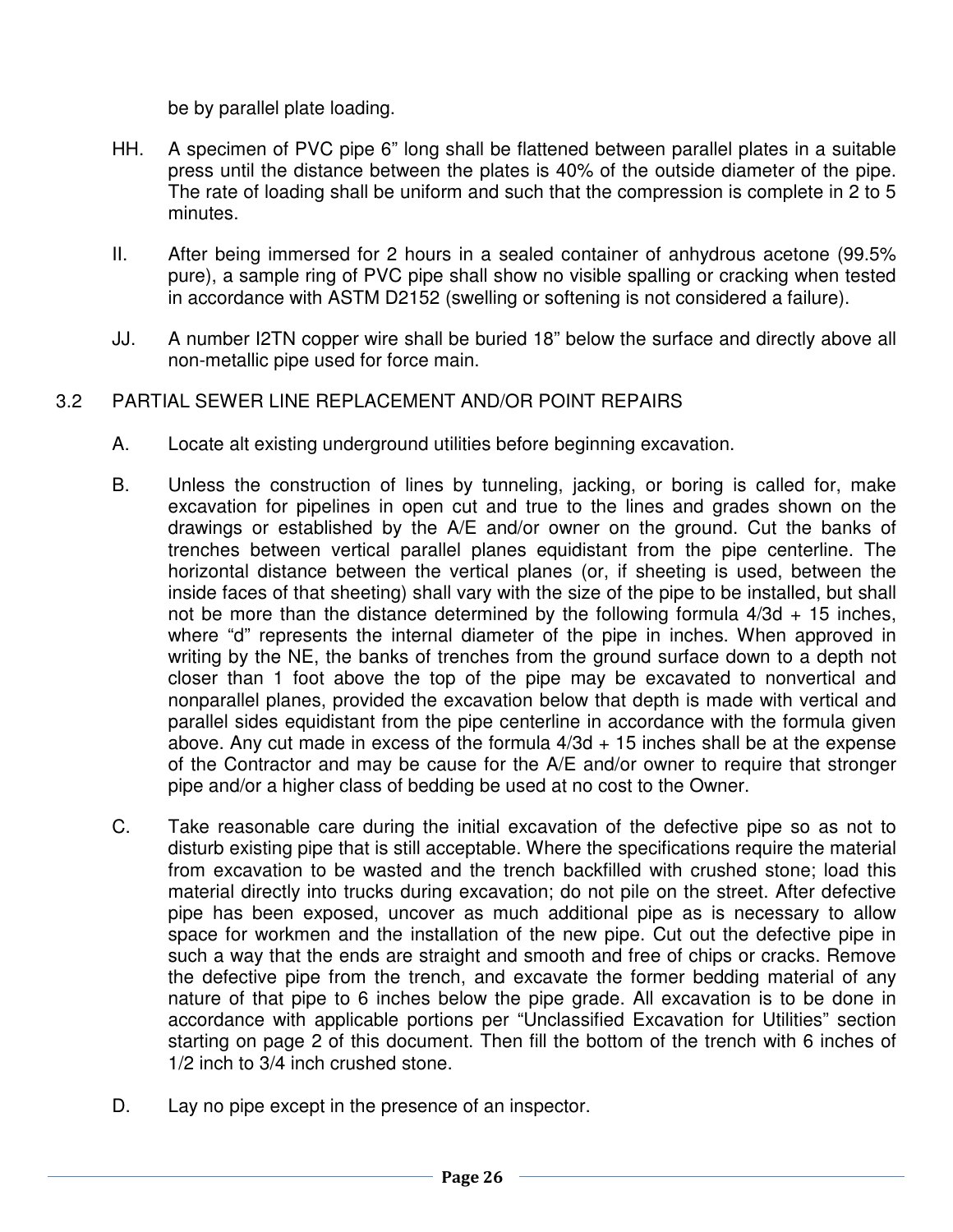- E. Before placing sewer pipe in position in the trench, carefully prepare the bottom and side of the trench, and install any necessary bracing and sheeting as specified per "Unclassified Excavation for Utilities" section starting on page 2 of this document.
- F. Wherever necessary to provide a satisfactory bearing surface, place concrete cradles as shown on the drawings or as directed by A/E and/or owner.
- G. Tightly stretch a mason's line or wire above the ground level, parallel to and directly above the axis of the pipe to be installed. This line is to be supported at intervals not exceeding 50 feet on sewers being laid on a grade of 2% or more ant not exceeding 25 feet on grades of less than 2%. Determine the exact line and grade for each section of pipe by measuring down this line to the invert of the pipe in place. Accurately place each pipe to the exact line and grade called for on the drawings. Furnish all labor and materials necessary for erecting batter boards.
- H. Laser may be used after the type and procedures are approved by the A/E and/or owner. When lasers are used, set reference points for both line and grade at each manhole. Where grades are 0.6% or less, check the elevation of the beam 100 feet with an off site point or Engineer's level.
- I. Do not allow water to run or stand in the trench while pipe laying is in progress or before the trench has been backfilled. Do not at any time open up more trench than available pumping facilities are able to dewater.
- J. If trench bottoms are found to be unsuitable for foundations after pipe laying operations have started, correct and bring them to exact line and grade as required per "Unclassified Excavation for Utilities" section starting on page 2 of this document.
- K. Carefully inspect each piece of pipe special fitting before it is placed, and lay no defective pipe and in the trench. Pipe laying shall proceed upgrade, starting at the lower end of the grade and with the bells upgrade. When pipe laying is not in progress, keep the ends of the pipe tightly closed with a temporary plug approved by the A/E and/or owner.
- L. Bell holes shall be large enough to allow ample room for pipe joints to be properly made. Cut out belt holes not more than 2 joints ahead of pipe laying. Carefully grade the bottom of the trench between bell holes so that each pipe barrel will rest on a solid foundation for its entire length. Lay each pipe joint to form a close concretic joint with adjoining pipe and so as to avoid sudden offsets or inequalities in the flow line.
- M. Before constructing or placing any joints, complete at least one sample joint in order to demonstrate to the A/E and/or owner that the methods employed conform to the specifications and will provide a watertight joint, and further that the workmen intended for use on this phase of the work are thoroughly familiar and experienced with type of joint proposed.
- N. Wherever pipe materials are joined, cut the replacement pipe to a length 1 inch less than the overall length of the section being replaced. Then place the pipe in the trench, thoroughly clean the ends of existing and replacement pipe, and install the compression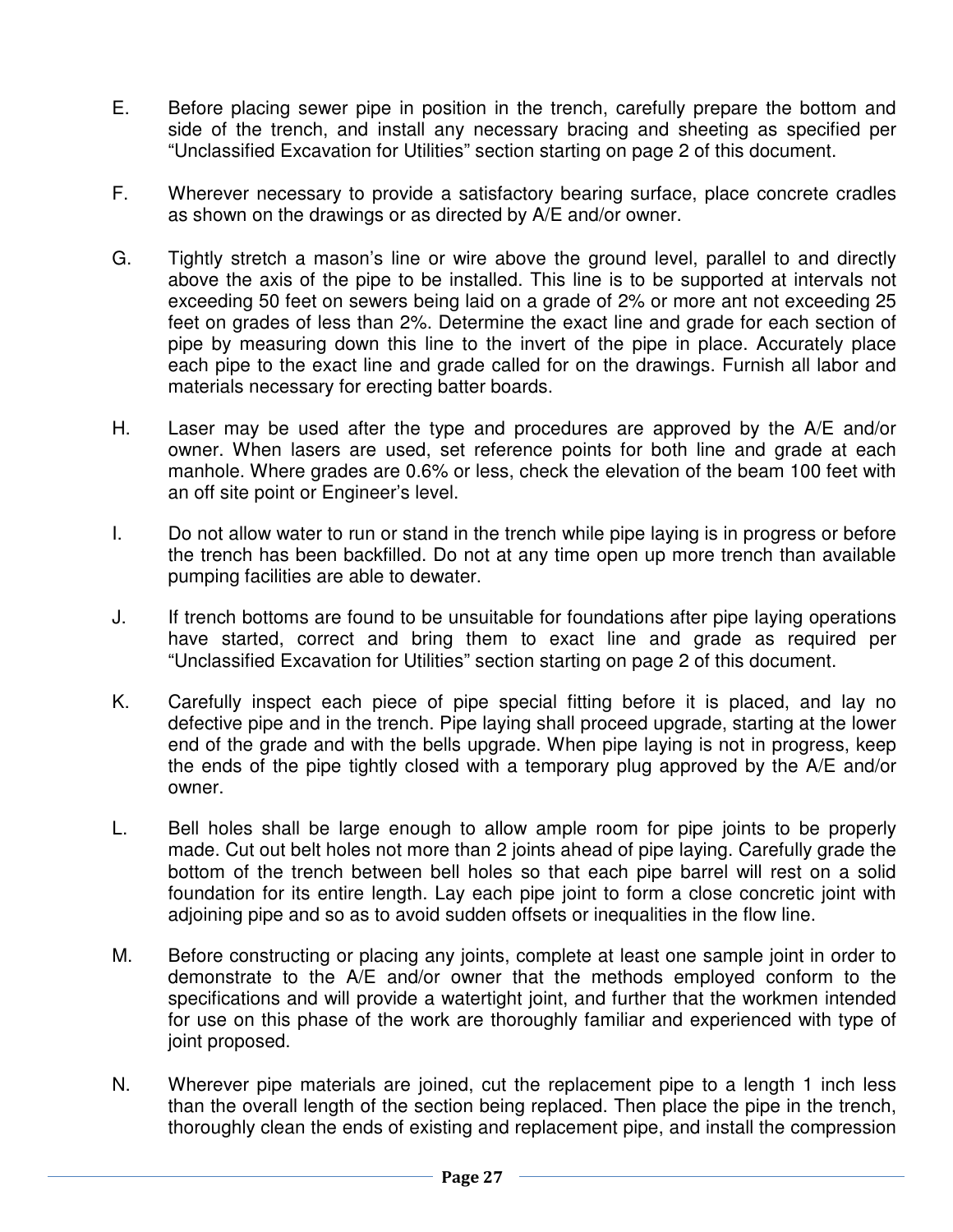couplings. After installation, check the work to ensure that the replacement pipe is vertically and horizontally aligned with the existing pipe and that the compression couplings area tight and evenly fitted.

- O. As the work progresses, thoroughly clean the interior of the pipe in place. After each line of pipe has been laid, carefully inspect and remove all earth, trash, rags, and other foreign matter from the interior.
- P. After the joints have been completed, they shall be inspected before they are covered. The pipe shall meet the test requirements for water tightness; immediately repair any leak or defect discovered at any time after completion of the work. Take up any pipe that has been disturbed after joints were formed, clean and remake the joints, and relay the pipe this shall be done at the Contractor's expense. Carefully protect all pipe in place from damage until backfill operations have been completed.
- Q. Do not begin the backfilling of trenches until the pipe in place has been inspected and approved.

## 3.3 SERVICE LINE

- A. If the work consists of constructing a new sewer to replace an existing sewer, connect all existing service lines to the new line.
- B. Replace service lines from the sewer line to the property line being served by the lines as shown in the drawings. Replace the entire service line with 4" PVC or 6" PVC service line next to the existing line.
- C. When replacing service line and/or service connections to the main line, install a 4" clean out at the property line and backfill the entire area with crushed stone if it is in a paved area.
- D. Install tee branches in any sanitary sewer lines designated by the A/E and/or owner. If such branches are not to be used immediately, close them with stoppers approved by the A/E and/or owner that are held in place to prevent infiltration and meet all test requirements.
- E. To repair or replace a service connection, which, in the judgment of the A/E and/or owner, is the source of the leak, properly connect the service in conformance with the pipe manufacturer's recommendations and specifications and applicable ASTM specifications for the service connection and the installation of same. The material of the connection shall be similar to the sewer pipe it will connect to.

#### 3.4 CROSSING ABOVE WATER LINES

Where sewers cross above water lines, encase the sewer pipe with concrete for distance of 10 feet on each side of the crossing.

# 3.5 CONNECTIONS

A. Make connections to all existing sewer lines as shown on the drawings or as directed by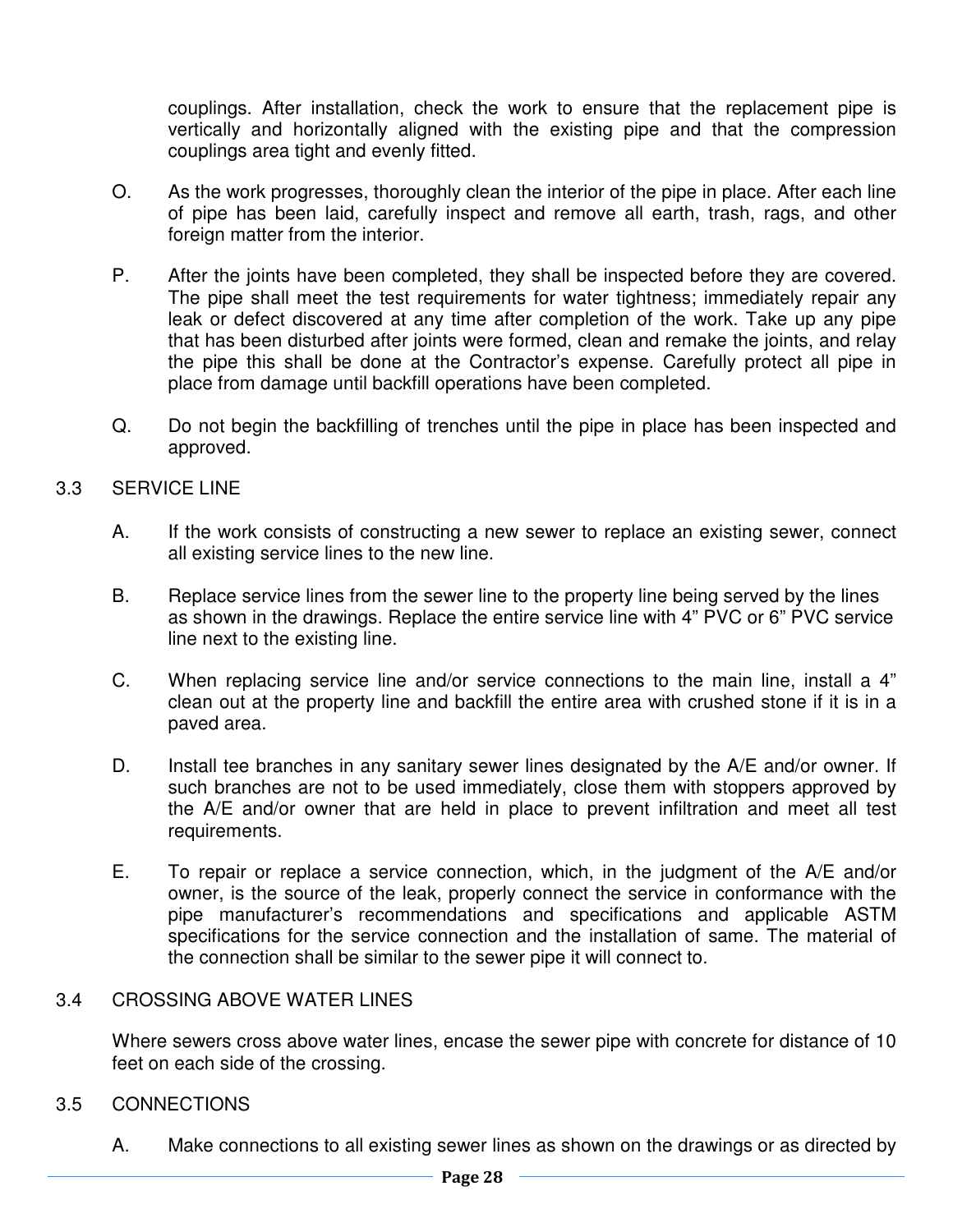the A/E and/or owner. Make connections by removing a section of the sewer from the existing lines and inserting a tee branch of proper size into space; adding a saddle; or by construction a manhole, junction box, regulator chamber, or other structure as shown on the drawings.

B. Make connections to existing manholes or inlets by cutting a hole in the wall of the existing concrete structure by core drilling and inserting a length of sewer pipe into the hole. Place a manhole coupling or gasket on the pipe before inserting the pipe to insure a permanent watertight connection. Connection material shall be of natural or synthetic rubber. Shape or reshape the bottom of the manholes as necessary to fit the invert of the sewer pipe.

## 3.6 VISUAL TESTING OF ALL NEW GRAVITY SEWERS

- A. Upon completion of the construction or earlier if the A/E and/or owner deems advisable, the A/E and/or owner will make a visual inspection of the sewer and construction site. Immediately repair all leaks and defects found by such inspection.
- B. In addition to general cleanup and leakage, the following standards shall be used to determine failure or defects of this project.
- C. Sewers shall be built so as to remain true to line and grade. The inclining grade of the bottom of the sewer after completion shall be such that, after flooding, the flood water drains off so that no remaining puddle of water is deeper than 1/2" on pipe 36" internal diameter or smaller and 3/4" in pipe larger than 36" internal diameter. Any section of pipe that does not comply with the specifications at any time previous to final acceptance of the work shall be replaced or re-laid at the Contractor's expense.
- D. The Contractor will be held strictly responsible that all parts of the work bear the load of the backfill. If cracks 1/100" develop in the pipe within one year from the date of final acceptance of the work, the Contractor wilt be required to replace, at his expense, all such cracked pipe. To this end, the Contractor is advised to purchase pipe under a guarantee from the manufacturer, guaranteeing proper service of sewer pipe under conditions established by the drawings, specifications, and local conditions at the site of the work.
- 3.7 AIR TESTING FOR SEWERS LINES THAT HAVE BEEN REPLACED FROM MANHOLE TO **MANHOLE** 
	- A. Furnish all equipment, facilities, and personnel necessary to conduct the test. The test shall be observed by a representative of the Owner.
	- B. Make the air test before backfilling.
	- C. Conduct the air test on sections of line replaced from manhole to manhole. Point repairs consisting of replacing a portion of the sewer line are to be smoke tested.
	- D. Plug all tees and ends of sewer services with flexible joint plugs or caps securely fastened to withstand the internal test pressures. Such plugs or caps shall be readily removable, and their removal shall provide a socket suitable for making a flexible jointed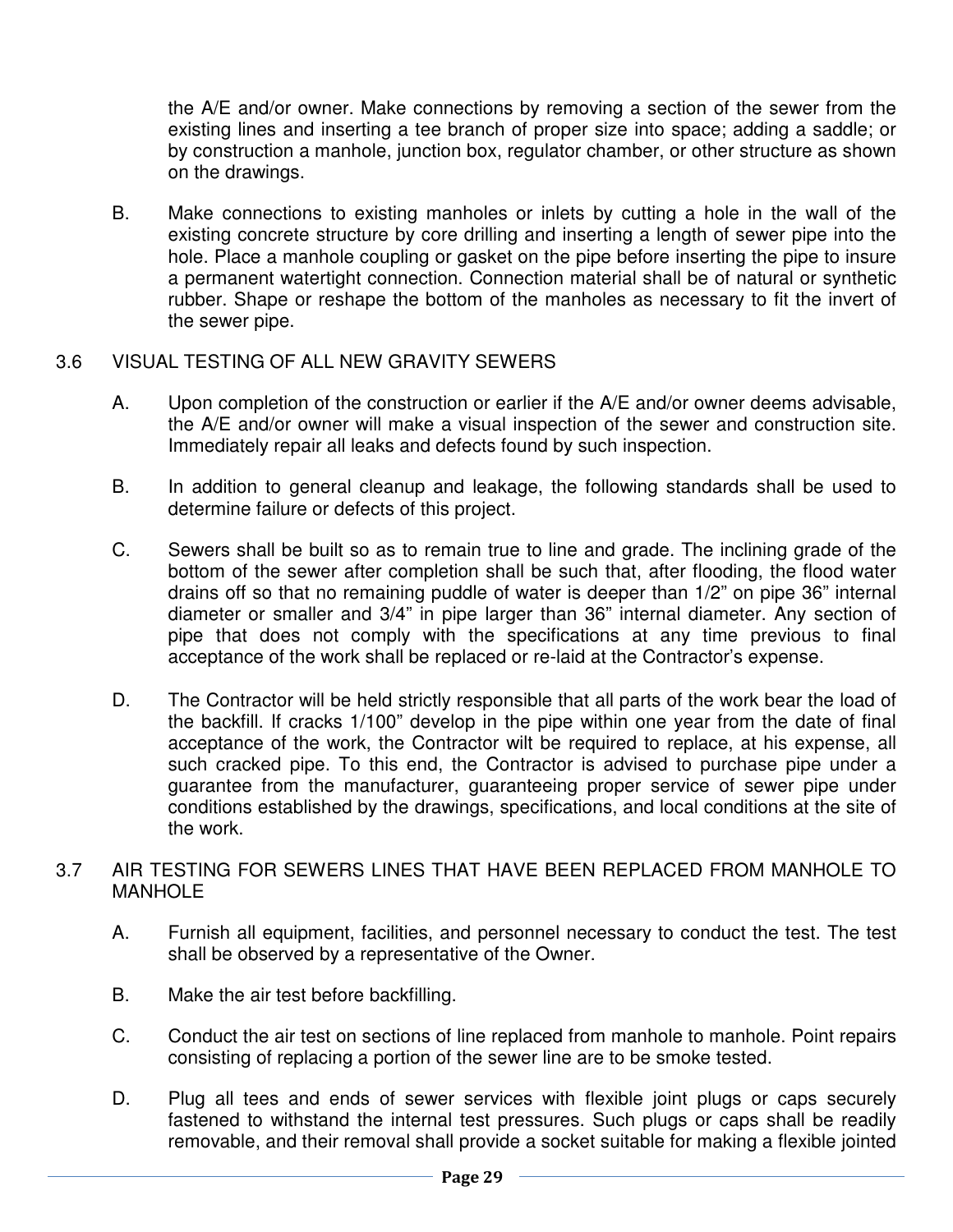lateral connection or extension.

- E. Prior to testing, check the pipe to see that it is clean. If not, clean it by passing a fullgauge squeegee through the pipe. It shall be the Contractor's responsibility to have the pipe cleaned.
- F. Immediately following this check or cleaning, test the pipe installation with low pressure air. Supply the air slowly to the plugged pipe installation until the internal air pressure reaches 4.0 psi more than the average backpressure of any ground water that may submerge the pipe. Allow at least 2 minutes for temperature stabilization.
- G. The pipeline shall be considered acceptable when tested at an average pressure of 3.0 psi more than the average back pressure of any ground water that may submerge the pipe, if the section under test does not lose air at a rate greater than 0.00 15 cfm per square foot of internal pipe surface area. Calculate the pressure drop as the number of seconds for the air pressure to drop from a stabilized pressure of 3.5 to 2.5 psi more than the average backpressure any ground water that may submerge the pipe. Calculate time as described in ASTM C828.
- H. The requirements of this specification shall be considered satisfied if the time required in seconds for the pressure to decrease from 3.5 to 2.5 psi more than the average back pressure of any ground water that may submerge the pipe is not less than that shown in the following table:

# ALLOWABLE AIR LOSS VALUES PER 100 LF

| <b>Pipe Size</b> | Time in Seconds |
|------------------|-----------------|
| 6"               | 42              |
| 8"               | 72              |
| 10"              | 90              |
| 12"              | 108             |
| 15"              | 126             |
| 18"              | 144             |
| 21"              | 180             |

- I. If the pipe installation fails to meet these requirements, the Contractor shall determine at his own expense the source or sources of leakage and repair or replace all defective materials or workmanship. The completed pipe installation shall meet the requirements of this test before being considered acceptable.
- J. The recommended procedures for conducting acceptance tests are as follows:
	- 1. Clean pipe that is to be tested.
	- 2. Plug all pipe outlets with suitable test plugs, and brace each plug securely.
	- 3. Increase gauge pressure in the test by the amount of ground water pressure at the crown of the pipe.
	- 4. Add air slowly to the portion of the pipe installation being tested until the internal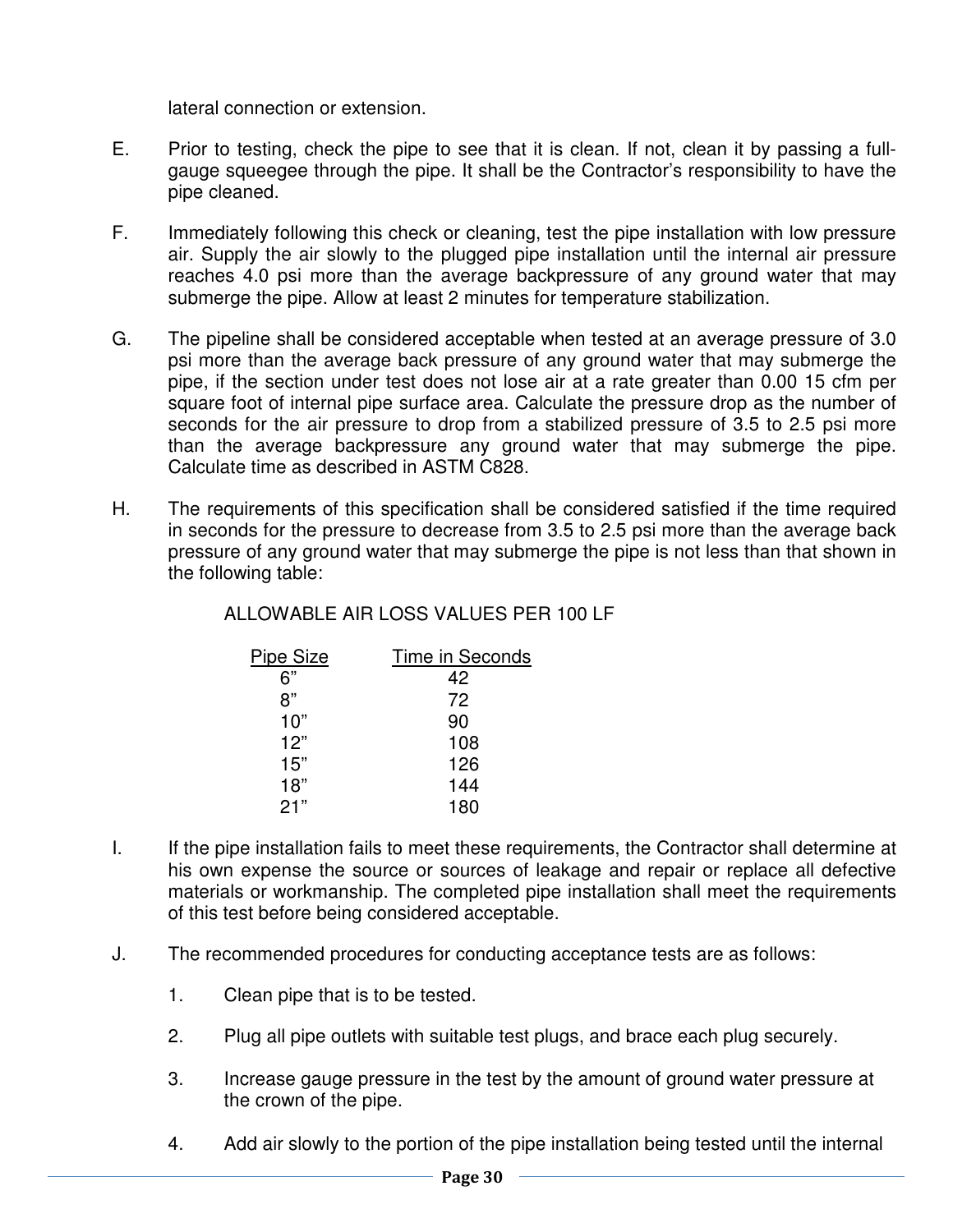air pressure is raised to 4.0 psi more than the average backpressure above the crown of the pipe.

- 5. After the above internal pressure is obtained, allow at least 2 minutes for air temperature to stabilize, adding only the amount of air required to maintain pressure.
- 6. After 2 minutes, disconnect the air supply.
- 7. When pressure decreases to 3.5 psig either by leaking down or by bleeding down with a release valve, start the stopwatch, and determine the time in seconds that is required for the internal air pressure to reach 2.5 psig. Compare this time interval as calculated above. If the time is more than that calculated, the test shall be assumed to be acceptable.
- K. Plugs used to close the sewer pipe for the air test must be securely braced to prevent the unintentional release of a plug, which can become a high velocity projectile. Locate gauges, air piping manifolds, and valves at the top of the ground. No one shall be permitted to enter a manhole where a plugged pipe is under pressure. Four pounds air pressure (gauge) develops a force against the plug in a 12" pipe of approximately 450 pounds. Pipes more than 30" in diameter shall not be air tested because of the difficulty of adequately blocking the plugs. Provide a safety release device set to release at 10 psi between the air supply and the sewer under test.
- L. Regardless of the outcome of the tests, repair any noticeable leak.

#### 3.8 TESTING OF POINT REPAIRS

Plug the flow from the upstream manhole. Blow smoke into the downstream manhole for a minimum of 2 minutes. Check the point repair, connections to the existing sewer, and any new service for leaks. Repair any leaks detected.

# 3.9 VISUAL INSPECTION OF MISCELLANEOUS MATERIALS

All material used in this project will be visually inspected by the A/E and/or owner at the site for conformance to the required specifications. When reasonable doubt exists that said material meets the specifications, the A/E and/or owner may require certified mill tests, samples, and/or tests by an independent laboratory or other suitable form of verification that the material meets the required specifications.

#### 3.10 DEFLECTION TESTING FOR PVC PIPE

Test deflection of the pipe by passing a 9-arm pin go no-go mandrel sized to 95% of the pipe diameter of the actual pipe used with the pipe in place and covered. Make this acceptance test after backfill consolidation has occurred.

#### 3.11 CLEANUP

After completing each section of the sewer line, remove all debris, construction materials, and equipment from the site of the work, grade and smooth over the surface on both sides of the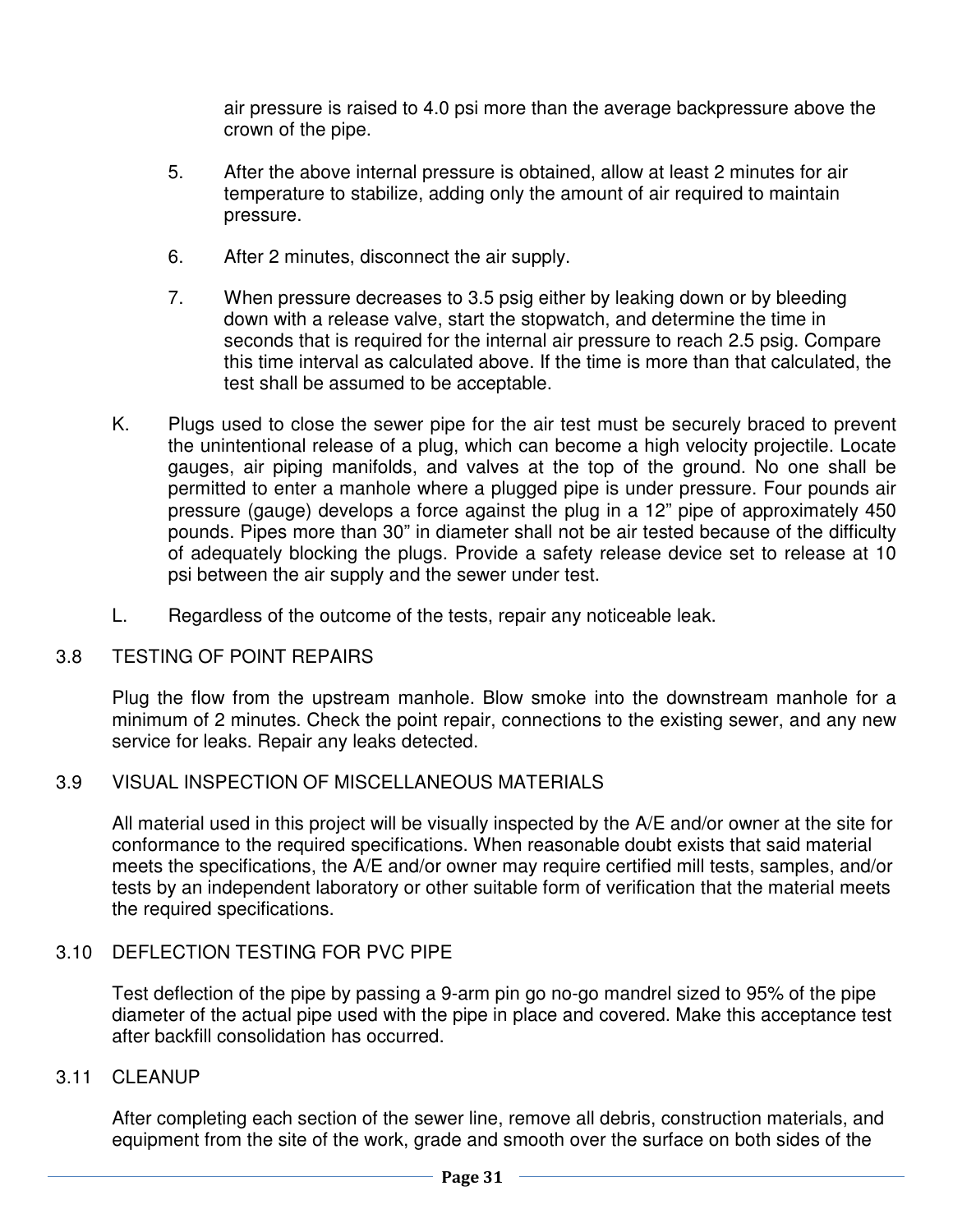line, and leave the entire right-of-way in a clean, neat, and serviceable condition.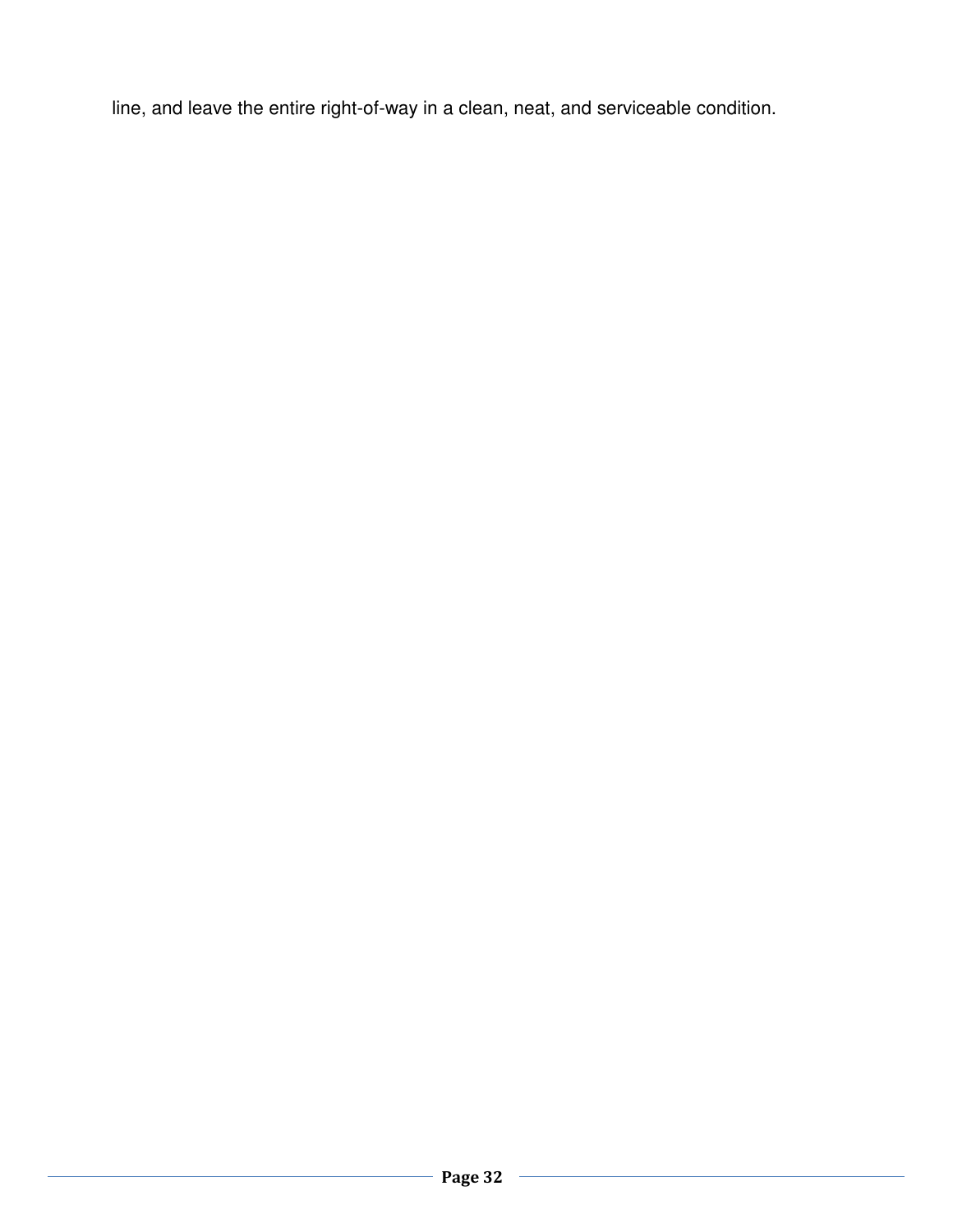# BORING & CASING FOR WATER LINES AND SANITARY SEWERS

# **PART I GENERAL**

## 1.01 GENERAL

The work to be performed hereunder shall consist of the installation of a casing pipe for the purpose of installing a sanitary sewer or water line as shown on the Drawings or as called for in these specifications. It shall include the excavation of a boring pit, auger boring between the points specified on the Drawings, furnishing and installing of the carrier pipe, and disposing of the excavated materials in the manner herein provided.

## 1.02 RELATED SECTIONS

- A. Unclassified Excavation for Utilites
- B. Local Governing Authority and Code Requirements
- C. Construction Drawings

# **PART 2 PRODUCTS**

- 2.01 CASING PIPE
	- A. The casing pipe shall be of steel meeting the latest approved American Railway Engineering Association "Specifications for Pipelines for Carrying Flammable and Nonflammable Substances." The steel casing pipe shall have the minimum yield of 35,000 psi and shall have the minimum wall thickness in the following table:

TABLE OF MINIMUM THICKNESS FOR STEEL CASING PIPE FOR E72 LOADING

|    | <b>Carrier Pipe Casing Pipe</b> | <b>Nominal Thickness</b> |
|----|---------------------------------|--------------------------|
|    |                                 | 0.250 inch               |
| 6  | 12                              | 0.250 inch               |
| 8  | 16                              | 0.312 inch               |
| 10 | 20                              | 0.312 inch               |
| 12 | 22                              | 0.312 inch               |
| 14 | 24                              | 0.344 inch               |
| 16 | 26                              | 0.375 inch               |
| 18 | 28                              | 0.406 inch               |
|    |                                 |                          |

B. When the casing pipe is installed without benefit of a protective coating inside and outside, the wall thickness shown above shall be increased to the nearest standard size, which is a minimum of 0.063 inch greater than the thickness shown.

# 2.02 CARRIER PIPE

A. The carrier pipe shall be ductile iron pipe or PVC as shown on the Drawings.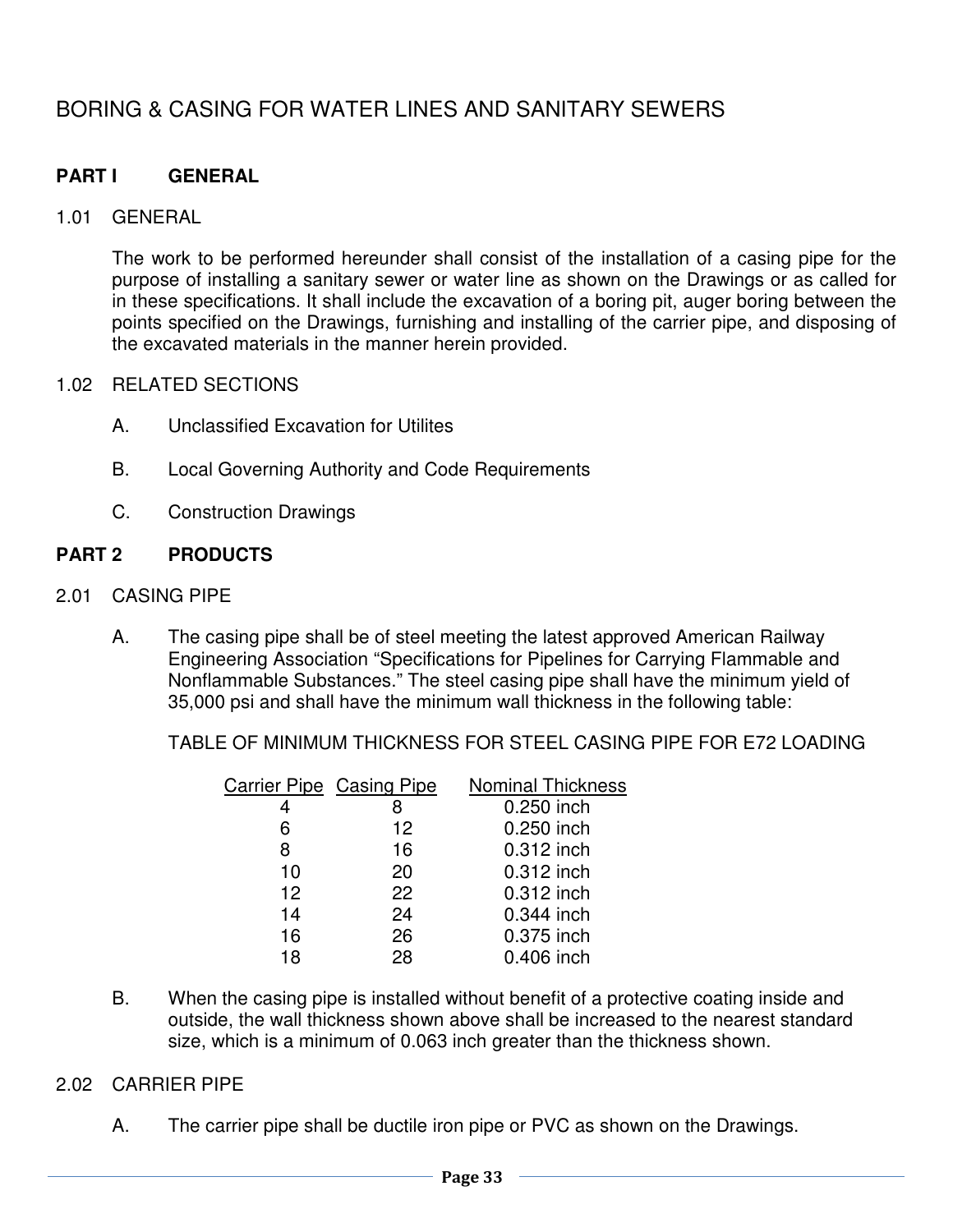B. Joints shall be butt-welded. Coatings shall be continuous at the joints.

# **PART 3 EXECUTION**

# 3.01 BORING

The boring shall be accomplished by means of augering to the size, line, and grade shown on the Drawings.

## 3.02 INSTALLATION OF CASING PIPE

- A. Jack the steel casing pipe into place as the boring proceeds. Weld section of casing pipe together to provide watertight joints.
- B. Do not remove unacceptable casing without prior approval from the Engineer and/or owner. If the removal of casing pipe is permitted, make proper provisions to prevent caving in of the earth surrounding the casing.

## 3.03 OPEN CUT

If the Contractor receives permission from the Owner of the road right-of-way, or if the casing is to be installed across a road that is not yet built, the casing may be installed by open cut trenching, in accordance with specification per "Unclassified Excavation for Utilities" section starting on page 2 of this document.

#### 3.04 INSURANCE

If the boring or open cut requires permission from a third party, such as a railroad, a county or state highway or road department, etc., the Contractor shall be responsible for complying with all requirements of such permits, including providing signs, flagmen, fees, and insurance policies.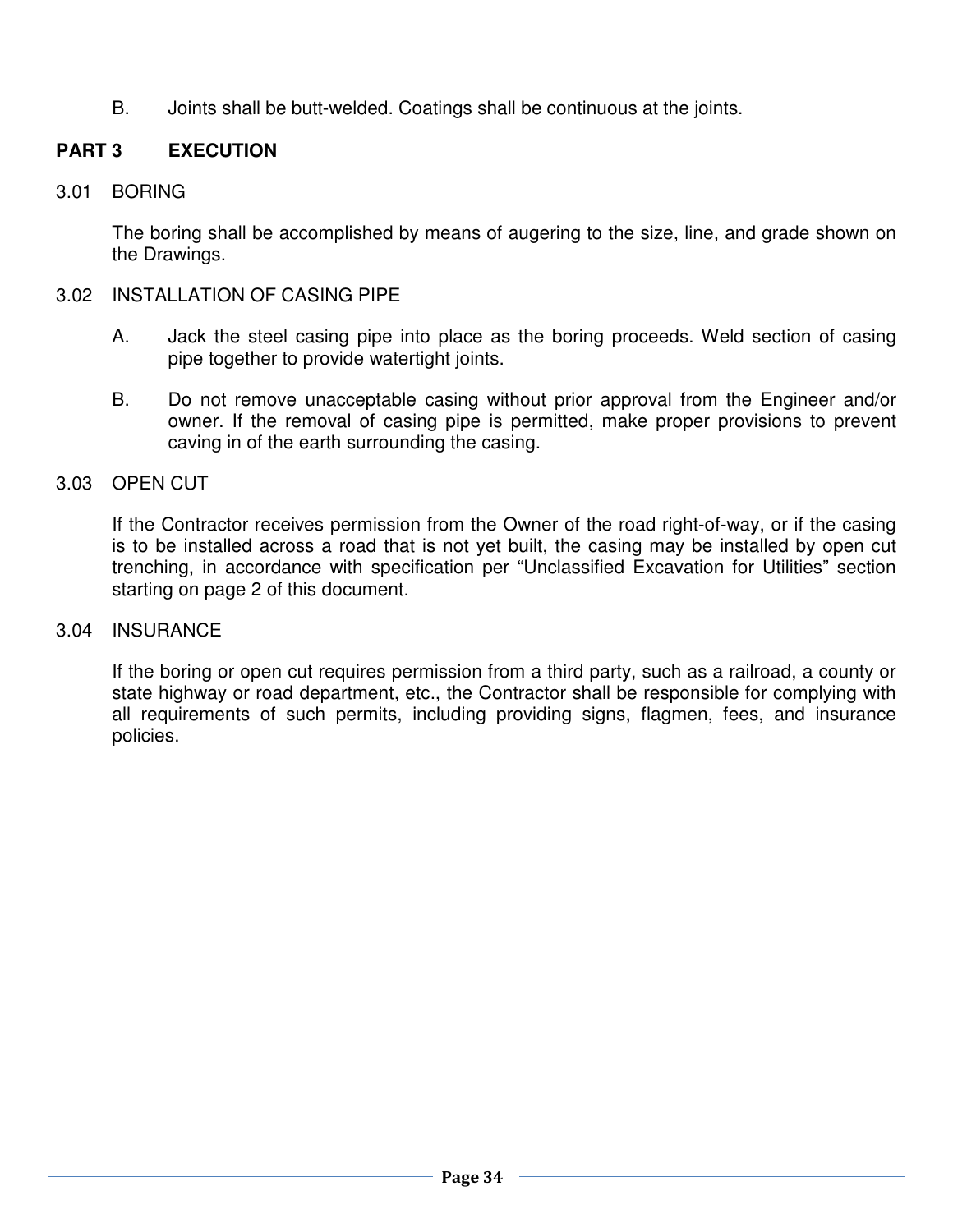# Water Mains and Appurtenances

# MATERIALS

#### 1. GENERAL

 All materials to be incorporated in the project shall be first quality, new and undamaged material conforming to all applicable portions of these Specifications.

#### 2. CONCRETE

 Cement - Cement shall be Portland cement of a brand approved by the Engineer and shall conform to "Standard Specifications for Portland Cement," Type 1, ASTM Designation C-150, latest revision. Cement shall be furnished in undamaged 94 pound, one cubic foot sacks, and shall show no evidence of lumping.

 Concrete Fine Aggregate - Fine aggregate shall be clean, hard uncoated natural sand conforming to ASTM Designation C-33, latest revision, "Standard Specifications for Concrete Aggregate."

 Concrete Coarse Aggregate - Coarse aggregate shall consist of clean, hard, dense particles of stone or gravel conforming to ASTM Designation C-33, latest revision, "Standard Specifications for Concrete Aggregate." Aggregate shall be well graded between 1-1/2-inch and #4 sieve sizes.

Water - Water used in mixing concrete shall be clean and free from organic matter, pollutants and other foreign materials.

 Ready-Mix Concrete - Ready-mix concrete shall be secured only from a source approved by the Engineer, and shall conform to ASTM Designation C-94, latest revision, "Specifications for Ready-Mix Concrete". Before any concrete is delivered to the job site, the supplier must furnish a statement of the proportions of cement, fine aggregate and coarse aggregate to be used for each mix ordered, and must receive the Engineer's approval of such proportions.

 Class "A" Concrete - Class "A" concrete shall have a minimum compressive strength of 4,000 pounds per square inch in 28 days and shall contain not less than 5.5 sacks of cement per cubic yard.

 Class "C" Concrete - Class "C" concrete shall have a minimum compressive strength of 2,000 pounds per square inch in 28 days and shall contain no less than 4.5 sacks of cement per cubic yard.

 Metal Reinforcing - Reinforcing bars shall be intermediate grade steel conforming to ASTM Designation A-615, latest revision, "Standard Specifications for Billet Steel Bars for Concrete Reinforcement." Bars shall be deformed with a cross-sectional area at all points equal to that of plain bars of equal nominal size.

#### 3. CRUSHED STONE

 Crushed stone for pipe bedding shall meet the quality requirements of ASTM D-692 and the grading requirements of AASHTO M-43 for Size 67.

 Crushed stone for backfill shall meet the quality requirements of ASTM D-692 and the grading requirements of AASHTO M-43, size 67.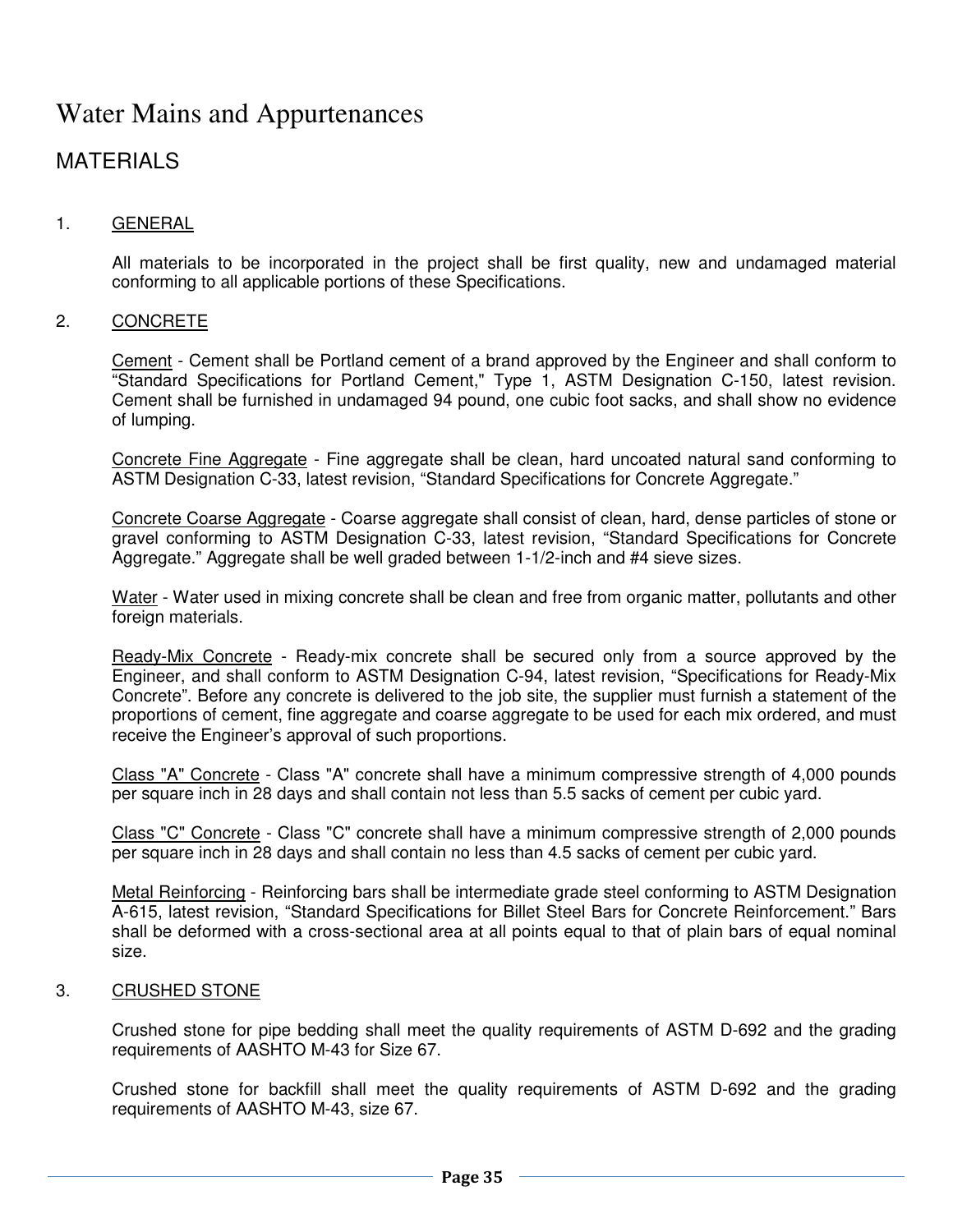#### 4. DUCTILE IRON PIPE

 Ductile iron pipe for water shall be manufactured in accordance with USA Standard A21.51 for centrifugally case ductile iron pipe. The pipe shall be manufactured of iron having acceptance values of 60-42-10. Minimum allowable wall thickness shall be in accordance with the following table. Heavier pipe will be required where designated on the Drawings or required by Section 3 of these Specifications.

| Nominal Dia., In. | Minimum Wall<br>Thickness. In. | Minimum<br>Thickness Class |
|-------------------|--------------------------------|----------------------------|
|                   |                                |                            |
| 4                 | 0.29                           | 52                         |
| 6                 | 0.31                           | 52                         |
| 8                 | 0.33                           | 52                         |
| 10                | 0.35                           | 52                         |
| 12                | 0.34                           | 51                         |
| 16                | 0.37                           | 51                         |
| 18                | 0.38                           | 51                         |
| 20                | 0.39                           | 51                         |
| 24                | 0.41                           | 51                         |
| 30                | 0.43                           | 51                         |
|                   |                                |                            |

 Pipe shall be furnished in lengths of 18 feet to 20 feet and, unless otherwise indicated, shall be provided with a compression type slip joint equal to the Fastite joint as manufactured by American. Gaskets and lubricants shall be furnished with the pipe.

 Pipe shall be furnished with standard thickness cement lining on the inside with a bituminous steel coat and a bituminous coating on the outside. Cement lining shall conform to USA Standard A21.4. The exterior of the pipe shall be clearly marked to indicate the manufacturer, date of manufacture, the pipe class and weight. Exterior markings shall also positively identify the pipe as being Ductile Iron.

#### 5. PVC WATER PIPE

 PVC pipe for water shall be manufactured in accordance with ASTM D-2241 and have NSF approval. The pipe shall be Class 200 polyvinyl chloride plastic (PVC 1120) SDR-21. The following tests shall be run for each machine on each size and type of pipe being produced, as specified below:

 Flattening Test: Once per shift in accordance with ASTM D-2412. Upon completion of the test, the specimen shall not be split, cracked or broken.

Acetone Test (Extrusion Quality Test): Once per shift in accordance with ASTM D-2152. There shall be no flaking, peeling, cracking, or visible deterioration on the inside or outside surface after completion of the tests.

Quick Burst Test: Once per 24 hours in accordance with ASTM 5199.

| SDR | <b>Pressure Rating</b> | Minimum Bursting<br>Pressure, psi |
|-----|------------------------|-----------------------------------|
|     | 200                    | 800                               |

Impact Tests: 6-inch and smaller, once each 2 hours in accordance with ASTM D-2444.

Wall Thickness and Outside Dimensions Test: Once per hour in accordance with ASTM D-2122.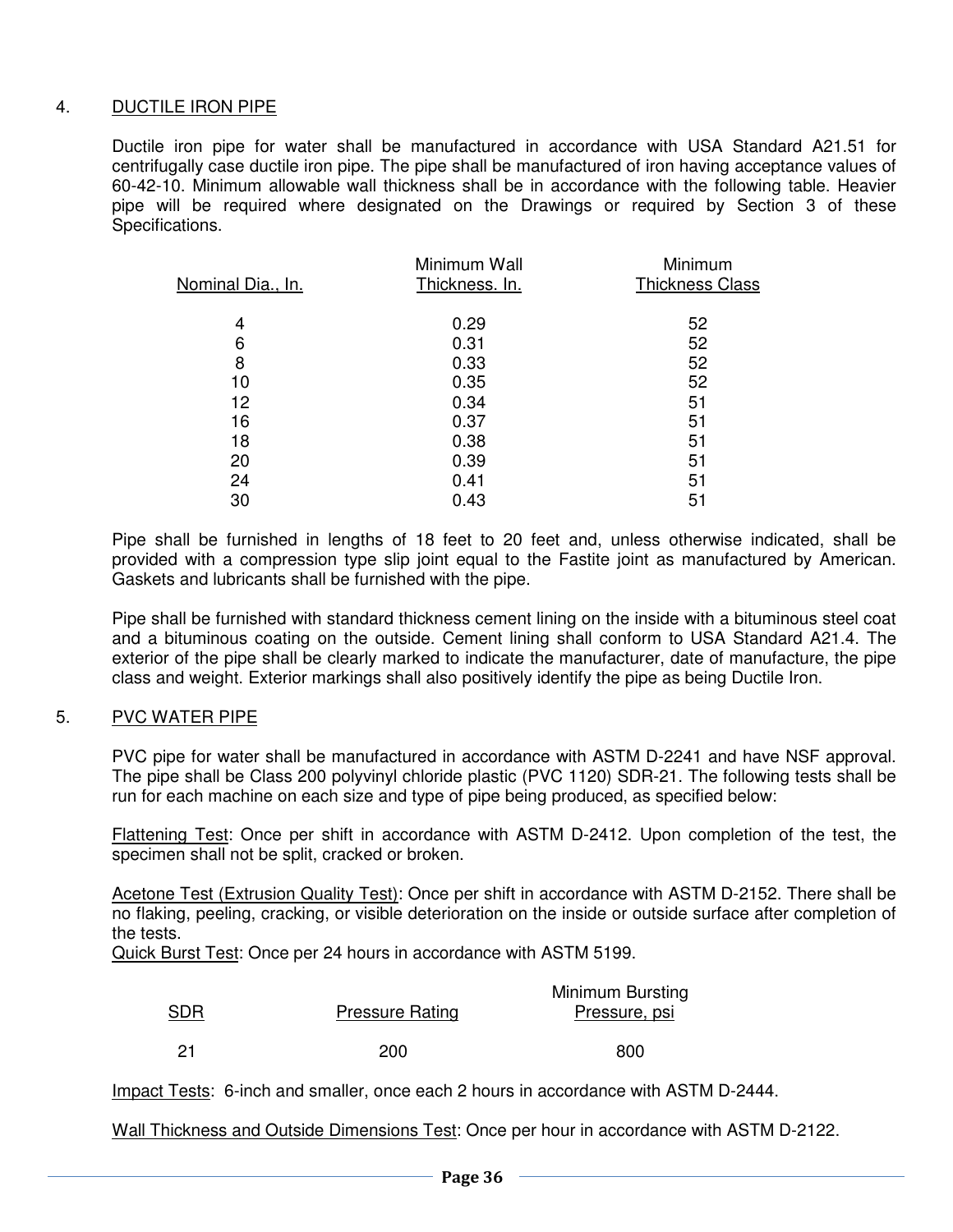Bell Dimensions Test: Once per hour in accordance with ASTM D-3139.

 If any specimen fails to meet any of the above mentioned tests, all pipe of that size and type manufactured between the test period must be scrapped and a full set of tests rerun.

 Furnish a certificate from the pipe manufacturer stating that he is fully competent to manufacture PVC pipe of uniform texture and strength and in full compliance with these specifications and further stating that he has manufactured such pipe and done so in sufficient quantities to be certain that it will meet all normal field conditions. In addition, the manufacturer's equipment and quality control facilities must be adequate to ensure that each extrusion of pipe is uniform in texture, dimensions, and strength. Also furnish a certificate from the manufacturer certifying that the pipe furnished for this project meets the requirements of these Specifications.

 All pipe shall be manufactured in the United States of America. All pipe for any one project shall be made by the same manufacturer.

 The pipe may be furnished in the manufacturer's standard laying lengths of 20 feet. The Contractor's methods of storing and handling the pipe shall be approved by the Engineer. All pipe shall be supported within 5 feet of each end; in between the end supports, there shall be additional supports at least every 5 feet. The pipe shall be stored away from heat or direct sunlight. The practice of stringing pipes out along the proposed water line routes will not be allowed.

Certain information shall be applied to each piece of pipe. At the least, this shall consist of:

 Nominal size Type of material SDR or class **Manufacturer** NSF Seal of Approval

Pipe that fails to comply with the requirements set forth in these Specifications shall be rejected.

 Detectable tape shall be 3 inches wide and shall be an inert, bonded layer plastic with a metalized foil core and shall be highly resistant to alkalis, acids, or other destructive chemical components likely to be encountered in soils. The tape shall be brightly colored to contrast with soil and shall bear the imprint "CAUTION - WATER LINE BURIED BELOW". This detection tape shall be placed over the water main at a level of 15 inches below the finished ground surface.

 Prior to ordering water pipe or detectable tape the Contractor shall submit proposed materials to the Engineer for approval.

#### 6. POLYVINYL CHLORIDE (PVC) WATER MAIN

 C-900 PVC water main pipe, where designated on the Contract Drawings and in the Bid Proposal shall conform to ANSI / AWWA C-900 manufactured in accordance with ASTM D2241, latest revision. All pipe shall be manufactured from Class 12454-B Polyvinyl chloride plastic (PVC 1120) as defined in ASTM D-1784. The pipe shall have NSF approval. The following test shall be performed for each machine and on each size and type of pipe being produced with test results furnished to the Engineer prior to any pipe being installed.

 Flattening Test - Once per shift in accordance with ASTM D-2412. Upon completion of the test, the specimen shall not be split, cracked, or broken.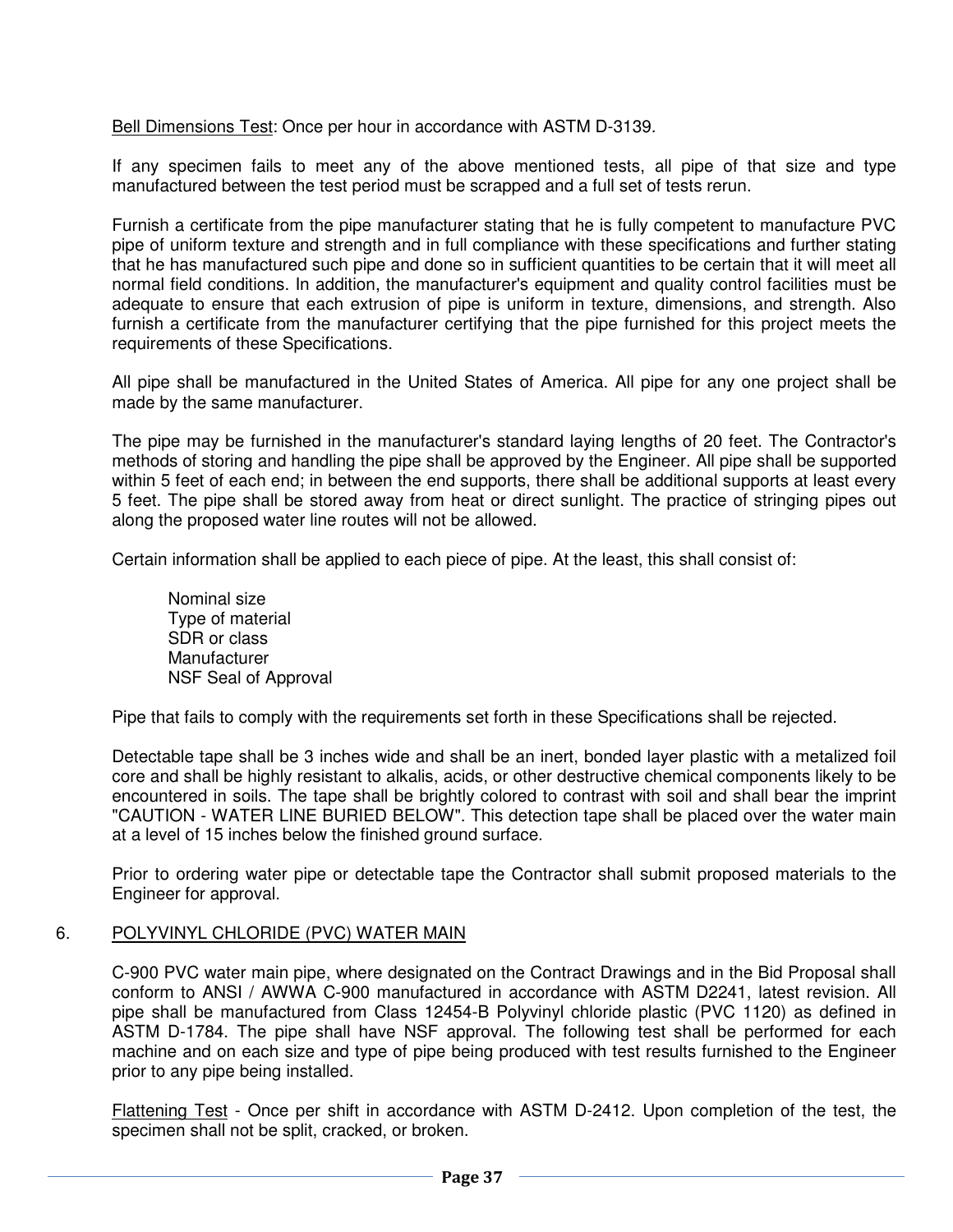Acetone Test (Extrusion Quality Test) - Once per shift in accordance with ASTM D-2152. There shall be no flaking, peeling, cracking, or visible deterioration on the inside or outside surface after completion of the tests.

Quick Burst Test - Once per 24 hours in accordance with ASTM 1599.

| SDR | <b>Pressure Rating</b> | Minimum Bursting<br>Pressure, psi |
|-----|------------------------|-----------------------------------|
|     | 200                    | 985                               |

Wall Thickness and Outside Dimensions Tests - Once per hour in accordance with ASTM D2122.

Bell Dimension Test - Once per hour in accordance with ASTM D-3139.

 In addition to the above, the pipe manufacturer shall furnish a certificate stating that he is fully competent to manufacture PVC pipe of uniform texture and strength and in full compliance with these Specifications and further stating that he has manufactured such pipe and done so in sufficient quantities to be certain that it will meet all normal field conditions. In addition, the manufacturer's equipment and quality control facilities must be adequate to ensure that each extrusion of pipe is uniform in texture, dimensions, and strength. Also furnish a certificate from the manufacturer certifying that the pipe furnished for this project meets the requirements of these Specifications.

 All pipe shall be manufactured in the United States of America. All pipe for any one project shall be made by the same manufacturer.

 The pipe may be furnished in the manufacturer's standard laying lengths of 20 feet. The contractor's methods of storing and handling the pipe shall be approved by the Engineer. All pipe shall be supported within 5 feet of each end; in between the end supports, there shall be additional supports at least every 15 feet. The pipe shall be stored away from heat or direct sunlight. The practice of stringing pipes out along the proposed water line routes will not be allowed.

Certain information shall be applied to each piece of pipe. At the least, this shall consist of:

Normal Size Type of material NSF Seal of Approval SDR or class Manufacturer AWWA C-900

Pipe that fails to comply with the requirements set forth in these Specifications shall be rejected.

 Pressure Class at 73.4º shall be 200 PSI (DR 14), (working pressure 200 PSI). Joints shall be compression type conforming to ASTM D-3139 and F-477 shall be used for 4-inch or larger. All joints shall be designed to withstand the same pressure as required for the pipe.

Furnish detection tape and trace wire as per specifications in this Section.

 Fittings for C-900 water main pipe 4-inch through 12-inch shall be cast iron or ductile iron conforming to USA Std. A21.10 or compact ductile iron conforming to USA Std. A21.53-84, latest revision. Fittings shall have interior lining and exterior coating as specified for ductile iron pipe. Fittings for 12-inch and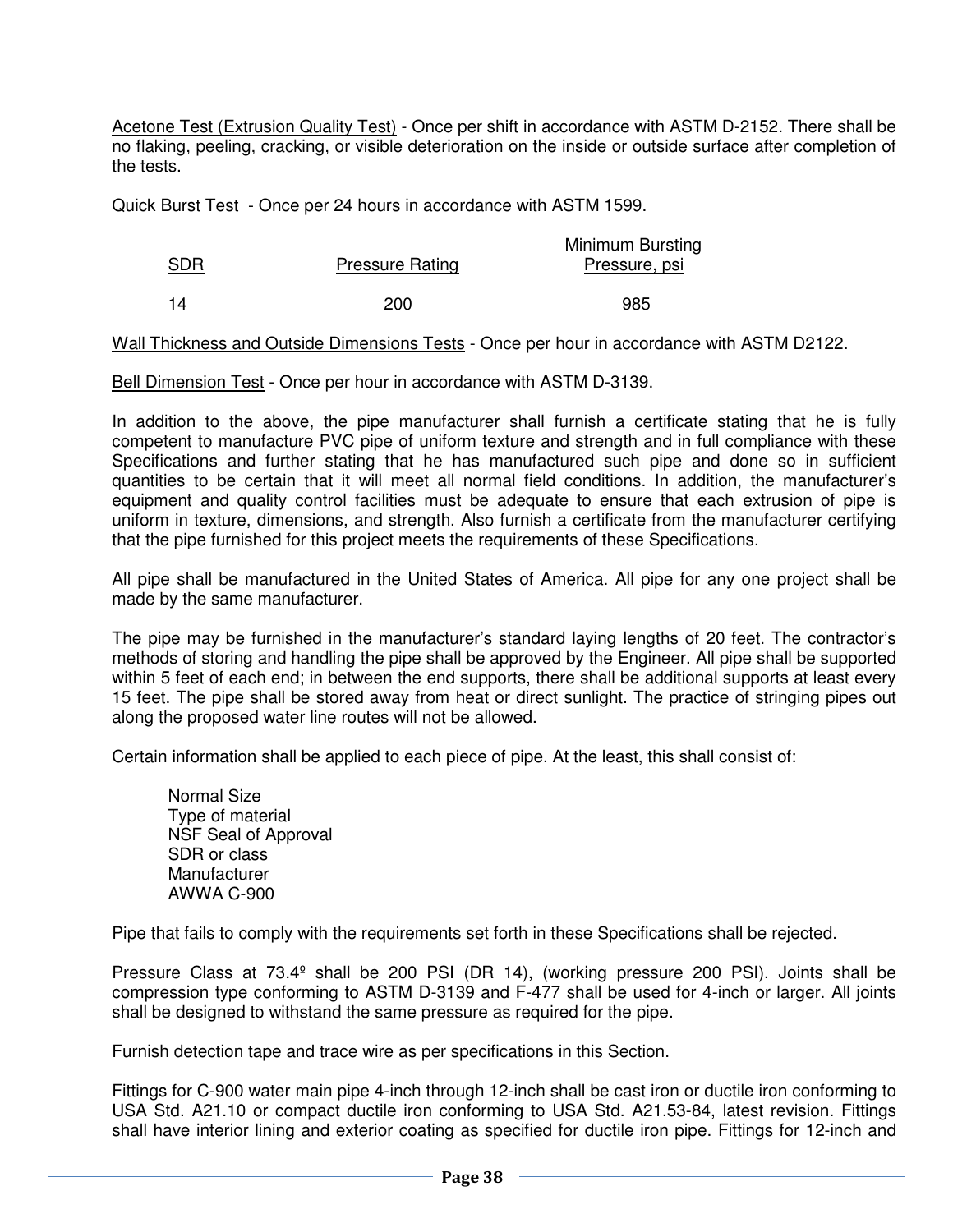smaller pipe may be either cast iron or ductile iron.

#### 7. FITTINGS

 All fittings shall be cast gray iron or ductile iron, cement lined, bituminous coated, manufactured in accordance with USA Standards A21.10 and A21.11, latest revision, unless otherwise indicated or directed. Minimum pressure rating shall be 250 psi. Unless indicated otherwise on the Drawings, mechanical joint fittings shall be used.

 Fitting manufacturer shall furnish certificates that fittings were manufactured in compliance with ANSI A21.10 and A21.11, latest revision.

 All fittings and valves, etc. shall be assembled to the ductile iron pipe by the use of pipe retainer glands, similar to Series 1200 EBAA iron or approved equal. This is in addition to standard concrete thrust blocking.

#### 8. RESILIENT SEAT GATE VALVES

 Resilient seat gate valves shall be iron body, machined surface, modified wedge disc, resilient rubber seat ring type valves with non-rising stems (NRS). Resilient seat gate valves shall have the bronze stem nut cast integrally with the cast iron valve disc. The valve shall have machined seating surface and capable of being installed and operated in either direction. Valves shall be furnished with mechanical joint ends in accordance with USA Standard A21.11 unless otherwise shown or directed. Valves shall be suitable for installation in approximately vertical position in buried pipe lines. Stem seal shall consist of O-ring seals. All valves shall open to the left (counterclockwise), and shall be provided with 2-inch square operating nut. All underground gate valves which have nuts deeper than 30 inches below the valve box top shall have extended stems with nuts located within one foot of the valve box cap.

 Valves shall be for working pressures up to 200 psi and shall be equal to latest specifications of AWWA C509 in all respects. Valves shall be equal to Mueller A-2370-20, unless shown otherwise on Project Drawings.

Iron body resilient seat gate valves shall be as manufactured by Mueller, or equal.

#### 9. TAPPING SLEEVES AND VALVES

 Tapping sleeves shall consist of a mechanical joint tapping sleeve Mueller H-615, or approved equal, and a valve with mechanical joint outlet Mueller H-667 or approved equal. The valve shall conform to all applicable specifications for gate valves.

#### 10. AIR RELEASE VALVE

 Automatic air release valves shall be designed to allow a quantity of air to escape out of the orifice when air accumulates at high points in the water line. Valves shall be tested for service to pressures of 300 psi and can be made of cast iron housings. Valves shall be of similar construction to APCO 200A or approved equal. Inlet size shall be 1 inch in diameter.

#### 11. VALVE BOX FRAMES AND COVERS

Valve box frames and covers shall be made of heavy cast iron and shall meet the requirements of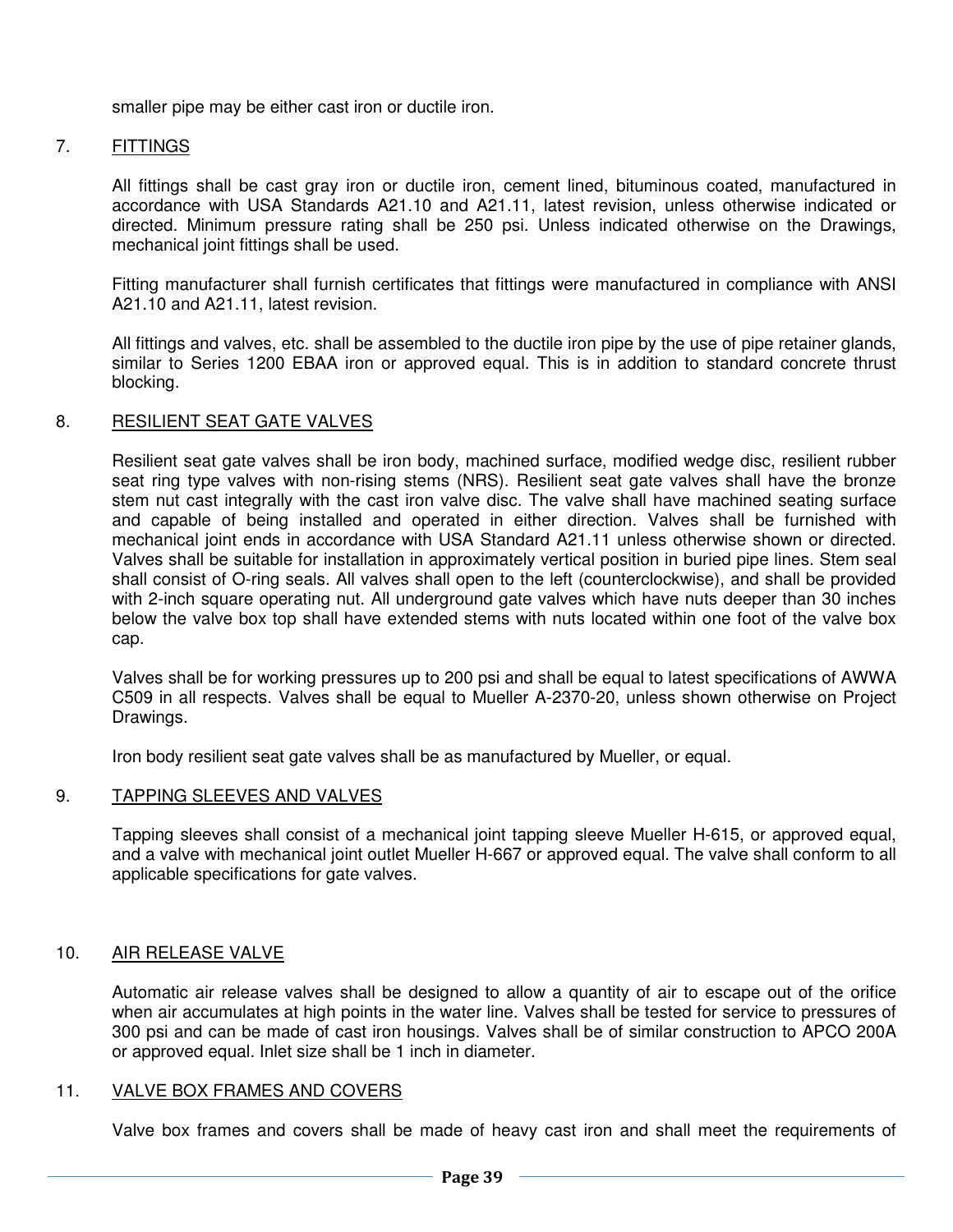#### ASTM A-48, Class 30.

 All casting shall be made accurately to the required dimensions and shall be sound, smooth, clear and free of blemished or other defects. Defective castings which have been plugged or otherwise treated to remedy defects shall be rejected. Contact surfaces of frames and covers shall be machined so that the covers rest securely in the frames with no rocking or movement. The cover shall be in contact with the frame for the entire perimeter of the contact surface.

 The valve box frames and covers shall be as manufactured by John Bouchard and Sons Company, Nashville, Tennessee, No. 8004 Roadway Type, or approved equal. The cover shall be marked "WATER".

 A minimum 2-foot diameter concrete collar shall be placed around the top of the valve box in non-paved areas to provide support of the box. The collar shall be a minimum of 4 inches thick and sloped to drain away from the box (see the Standard Detail for Gate Valve on Drawings).

#### 12. SERVICE CLAMPS

 Where designated on the Drawings or required by the Engineer, service clamps shall be used for all taps made to the water line. Service clamps shall be all bronze construction with neoprene gasket.

#### 13. CASING PIPE

 Where noted on the Drawings or required by these Specifications, roadway, railroad or other crossings shall be made utilizing carrier pipe within a casing pipe. Sizes of carrier pipe and casing pipe shall be as noted on the Drawings or described in these Specifications.

 Casing pipe and joints shall be of leakproof construction. The steel casing pipe shall have a minimum yield strength of 35,000 psi and shall have the minimum wall thickness shown in the following table or as shown on the Drawings.

|                            | TABLE OF MINIMUM WALL THICKNESS<br><b>FOR STEEL CASING PIPE</b><br>(COOPER E-80 LOADING) |                                                                  |
|----------------------------|------------------------------------------------------------------------------------------|------------------------------------------------------------------|
| Casing Diameter,<br>Inches | <b>Wall Thickness with</b><br>approved protective<br>coating, inches                     | Wall Thickness without<br>approved protective<br>Coating, inches |
| Under 14                   | 0.188                                                                                    | 0.251                                                            |
| 14 & 16                    | 0.219                                                                                    | 0.282                                                            |
| 18                         | 0.250                                                                                    | 0.313                                                            |
|                            |                                                                                          |                                                                  |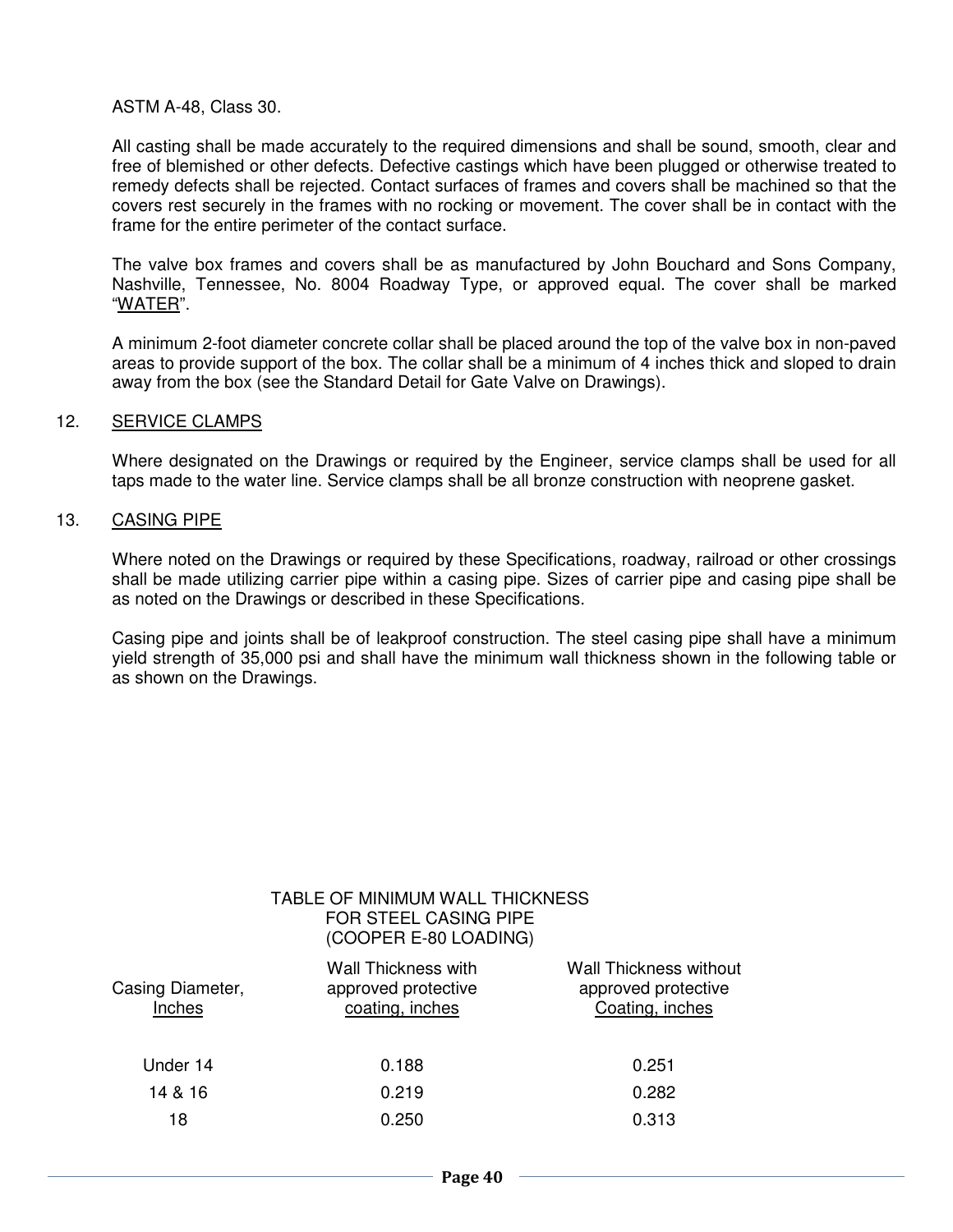| 20 | 0.281 | 0.344 |
|----|-------|-------|
| 22 | 0.312 | 0.375 |
| 24 | 0.344 | 0.407 |
| 30 | 0.406 | 0.469 |
| 36 | 0.469 | 0.532 |
| 42 | 0.500 | 0.563 |

 The casing pipe shall extend to the points indicated on the Drawings. The ends of the casing shall be protected against the entrance of foreign material but not tightly sealed, in a manner approved by the Engineer.

#### 14. PIPELINE DETECTION TAPE AND TRACER WIRE

 Detectable pipeline location tape shall be plastic composition film containing one layer of metalized foil laminated between two layers of inert plastic film specifically formulated for prolonged use underground. Tape shall be minimum 5.5 mils thickness, blue in color, and continuously printed in permanent ink to indicate caution for a buried water line below. Tape shall be placed 15 inches below the finished ground surface.

 Tape shall be a minimum of 3 inches in width with a minimum tensile strength of 5,000 psi. Tape shall be Terra-Tape as manufactured by Reef Industries, Inc., or approved equal.

 In addition to detectable tape described above, a tracer wire shall also be installed by taping to the top of the water main. This tracer wire shall be 14-gauge insulated copper wire. All splices shall be by the solder or compression fitting methods. Wire nuts are not permitted.

#### 15. SERVICE LINE ITEMS

 Service lines shall consist of a corporation cock, bronze service clamp as per Contract Drawings, curb stop, meter box, and line setter as described herein or as shown on the Contract Drawings. Service line shall be copper conforming to ASTM-B-88-62, Type K, with size as designated on the Drawings or as directed by the Engineer (3/4-inch minimum)

Bronze fittings shall be as follows:

Corporation cock - Ford F-1000 CTS/CC or approved equal.

#### 16. WATER LINE / VALVE MARKERS

 Where indicated on the Contract Drawings, markers for valves and/or water lines shall be one piece for driving or settling in the ground. Marker units shall be weather resistant with identifying color and permanently affixed marker identifying water main and/or water valve and shall be a minimum of 62 inches in length. Units shall be flexible and resistant to damage by vehicles, animals, or vandals. Marker units shall be Carsonite Utility Marker, manufactured by Carsonite International, Carson City, Nevada or approved equal.

#### 17. FIRE HYDRANTS

 Fire hydrants shall be iron bodies, fully bronze mounted hydrants manufactured to equal or exceed AWWA Specification C502 latest revision. Hydrants shall be suitable for 150 psi working pressure and shall be subjected to a test pressure of 300 psi. Inlet connection shall be 6-inch mechanical joint unless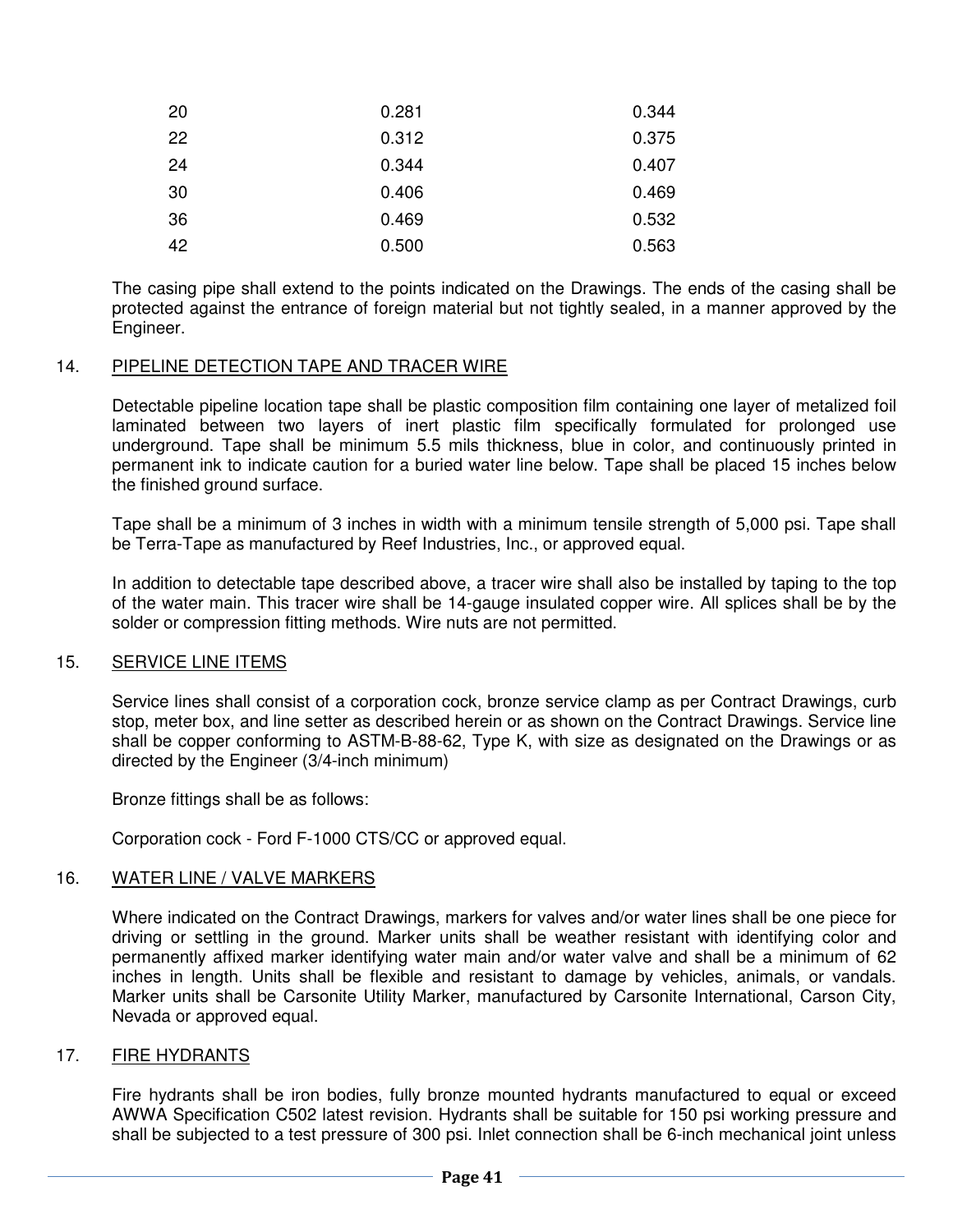noted otherwise on Drawings. Main hydrant valve shall be compression type, closing with the pressure, with 5¼-inch valve opening.

All hydrants shall be equipped with two  $2\frac{1}{2}$ -inch hose nozzles, one  $4\frac{1}{2}$ -inch pumper nozzle, breakable safety flange and safety stem coupling. Bronze nozzles shall be securely locked to prevent them from blowing off. Hose threads and pumper nozzle threads shall be National Standard. Nozzle caps shall be equipped with non-kink chains.

 Hydrants shall be of the "dry head" type with an oil reservoir and provision for automatic lubrication of stem threads and bearing surfaces each time the hydrant is operated. Double O-ring seals shall be provided to keep water out of the hydrant top. Operating nut shall be 1½-inch pentagon, opening to left, and shall be equipped with a weather cap.

 Hydrants shall be provided with automatic multiport drain ports arranged to momentarily flush water pressure each time hydrant is operated. A positive stop shall be provided on the operating stem to prevent over travel when operating valve.

 Fire hydrant shall be supplied with a bituminous coating for buried portion of hydrant and a red enamel finish for above ground portions of the hydrant. Hydrants shall be equal to M & H 129 unless shown otherwise on the Drawings.

Minimum bury shall be 36 inches.

 Fire hydrant manufacturer shall furnish certificates that all fire hydrants were tested and manufactured in compliance with AWWA C502 in all respects.

 Locking tees shall be used at all locations where possible. At all other locations restrained joints shall be used.

#### 18. RIP-RAP

 Rip-Rap stone material shall be sound, durable, free from cracks, pyrite intrusion and other structural defects. Wear shall not exceed sixty by the Los Angeles Method. When crushed aggregate is subjected to five alternations of the sodium sulfate soundness test, the weighted percentage of loss shall not be more than fifteen. Al least 90 percent of the stone shall not be less than 8 inches wide by 12 inches long by 12 inches deep and shall be approximately rectangular in shape.

#### 19. CORPORATION STOPS

 Where designated on the Drawings or required by the Engineer, corporation stops shall be Mueller H-1500 or approved equal with compression type connections for flared copper tubing.

#### 20. COPPER PIPE

 Small piping in the ground shall be of standard soft water pipe (tubing) for water service, ASTM B-88, Type "K" with bronze fittings, corporation stops and valves having compression type connections for flared copper pipe (tubing).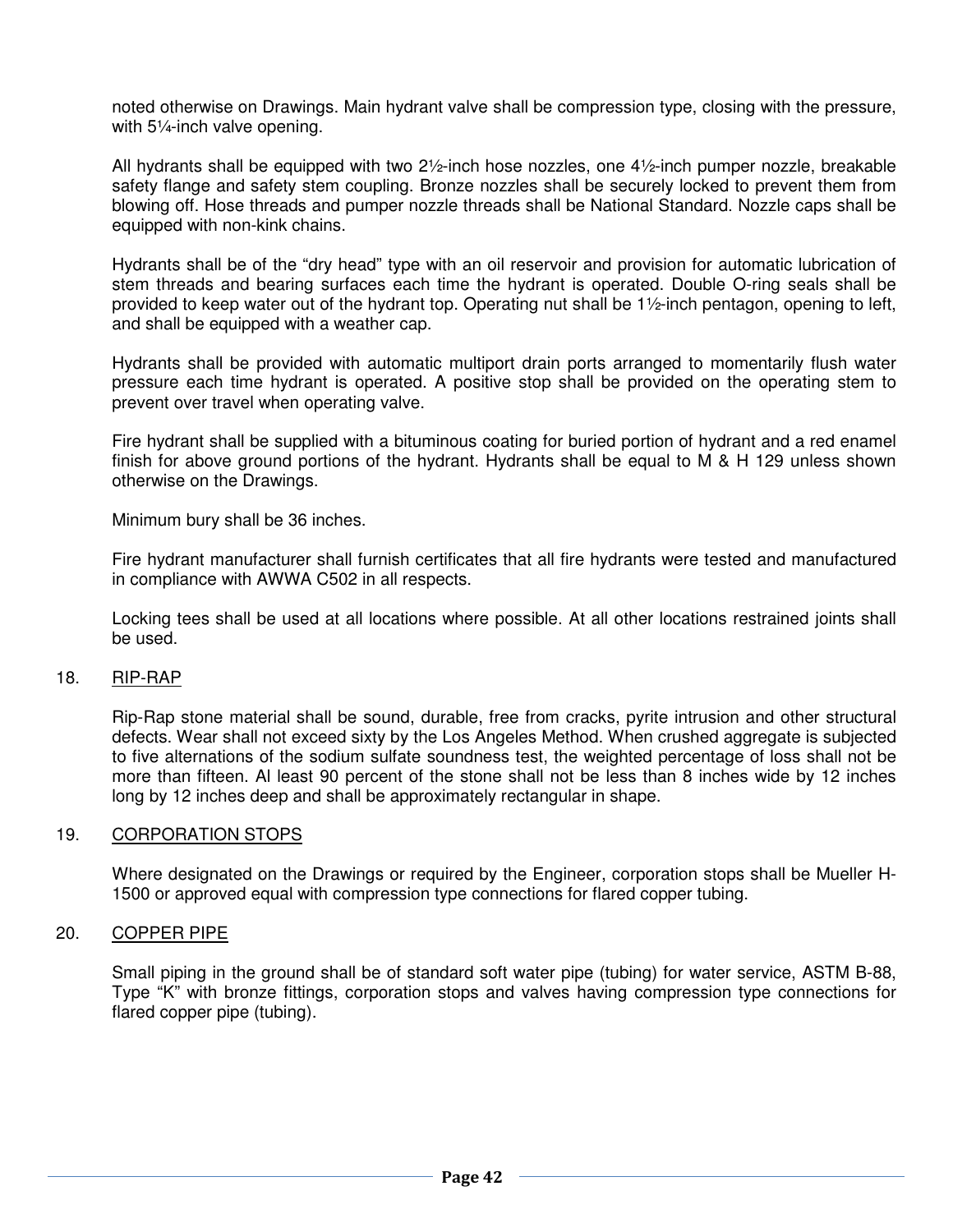# **CONSTRUCTION**

#### 1. PRELIMINARY WORK

- 1.1 Location of Lines The streets, roads and easements in which lines shall be placed have been indicated on the Drawings. Actual alignment and layout shall be performed by the Contractor. Final location of the pipe lines within these locations shall be approved by the Engineer at the time of construction.
- 1.2 Location and Protection of Underground Utilities Prior to trenching the Contractor shall determine, insofar as possible, the actual location of all under ground utilities in the vicinity of this operation and shall clearly mark their locations so that they may be avoided by equipment operators. Where such utility lines or services appear to lie in the path of construction they shall be uncovered in advance to determine the exact location and depth and to avoid damage due to trenching operations. Existing facilities shall be protected during construction or removed and replaced in equal condition, as necessary.

 The Contractor shall call "TENNESSEE ONE CALL" at 1-800-351-1111 for location of existing utilities prior to any underground utility work.

 Should any existing utility line or service be damaged during, or as a result of the Contractor's operations, the Contractor shall take such emergency measures as may be necessary to minimize damage and shall immediately notify the utility involved. The Contractor shall then repair the damage to the satisfaction of the utility or shall pay the utility for making the repairs. In all cases, the restoration and/or repair shall be such that the damaged structure will be in as good or better condition as before the damage occurred.

- 1.3 Removal of Obstructions The Contractor shall be responsible for the removal, safeguarding and replacement of fences, walls, structures, culverts, street signs, billboards, shrubs, mailboxes, or other obstructions which must be moved to facilitate construction. Such obstructions must be restored to at least their original condition.
- 1.4 Clearing and Grubbing The Contractor shall be responsible for cutting, removing and disposing of all trees, brush, stumps, roots and weeds within the construction area. Disposal shall be by means of chippers, landfills, or other approved method and not in conflict with state or local ordinances.

Care shall be taken to avoid unnecessary cutting or damage to trees not in the construction area. The Contractor will be responsible for loss or damage to trees outside the permanent easement or rights-ofway.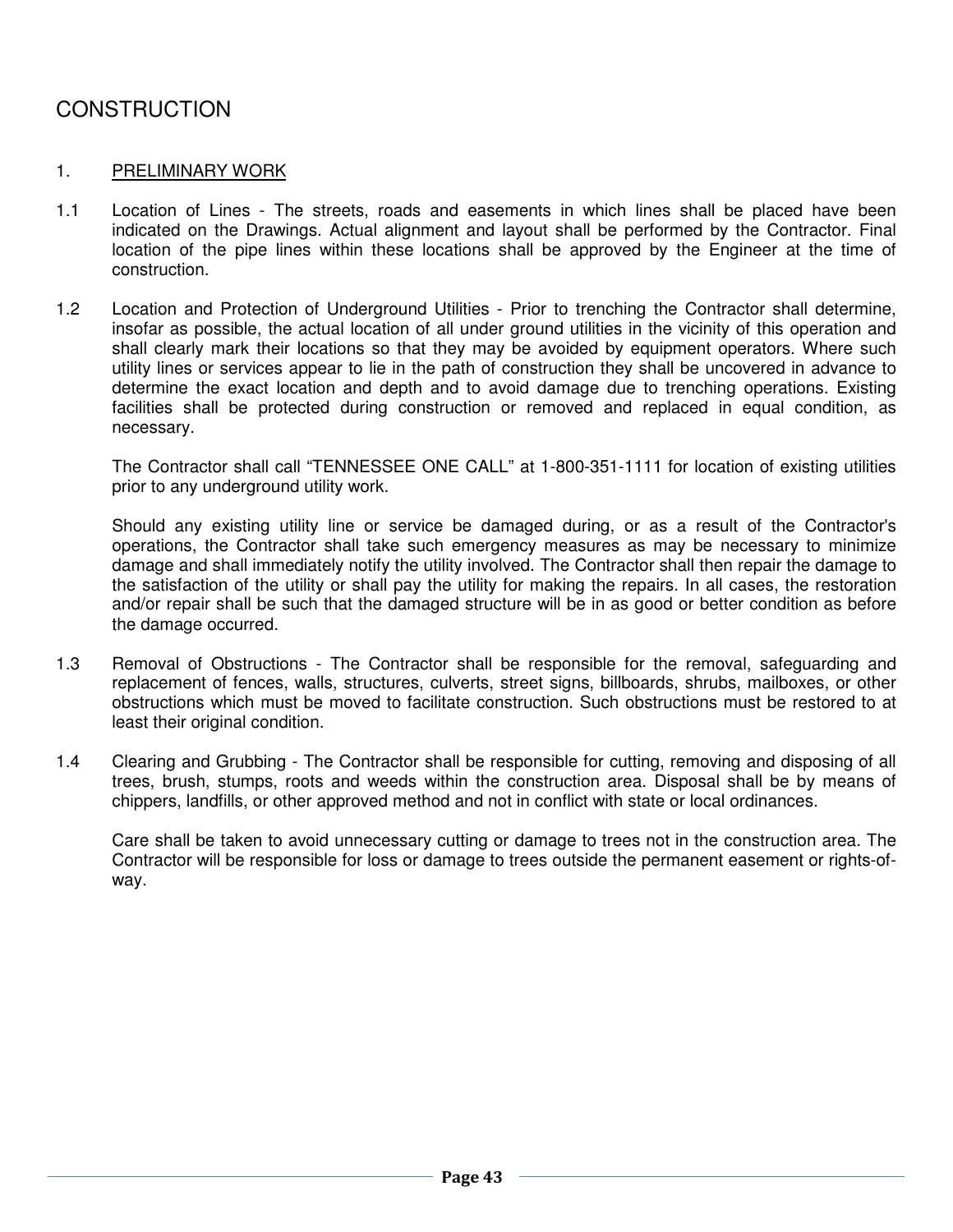#### 2. EXCAVATION

2.1 General - The Contractor shall perform all required excavation and backfilling incidental to the installation of the water lines, air release valve installations, and other appurtenances under this Contract. Excavation shall be carried to the depths indicated on the Drawings or as necessary to permit the installation of pipe, bedding, structures or appurtenances. Care shall be taken to provide a firm, undisturbed, uniform surface in the bottoms of trenches and excavations for structures. Where the excavation exceeds the required depth, the Contractor shall bring the excavation to proper grade through the use of an approved incompressible backfill material (generally crushed stone or fill concrete, depending upon the nature of the facility to be placed thereon). In the event unstable soil conditions are encountered at the bottom of the excavation, the Engineer may direct the Contractor to continue the excavation to firm soil or to provide pilings or other suitable special foundations.

 The Contractor shall take such precautions as may be necessary to avoid endangering personnel, pavement, adjacent utilities or structures through cave-ins, slides, settlement or other soil disturbance resulting from his operations.

The Contractor shall saw cut pavements prior to excavation procedures.

 The Contractor shall be responsible for storage of excavated material, disposal of surplus excavated material, trench dewatering and other operations incidental to excavation and backfilling operations.

- 2.2 Pavement Removal Where existing paved streets, roads, parking lots, drives or sidewalks must be disturbed during construction of the project the Contractor shall take the necessary steps to minimize damage. Permanent type pavement shall be cut or sawed in a straight line before removal and care shall be taken during excavation to avoid damage to adjacent pavement. Where trucks or other heavy equipment must cross curbs or sidewalks, such areas shall be suitably protected.
- 2.3 Trench Excavation Trenches shall be excavated in a neat and workmanlike manner, maintaining proper alignment except where necessary to make deviations to miss obstructions. Trenching for installation of water distribution piping shall be such that the pipe will have a minimum cover of 48 inches for 12-inch to 16-inch water mains and 30 inches for 10-inch and smaller water mains except as noted on Drawings. The bottom of trenches must be shaped by hand and bell holes must be dug so that full length of pipe is resting on trench bottom. Blocking shall not be used.

 Note: In many cases the water main shall be required to have more than 48 or 30 inches of cover to get under existing utilities or to satisfy other requirements. This additional depth, when required, shall be merged into the unit price bid per foot of water main.

 Trenches shall be opened up far enough ahead of pipe laying to reveal obstructions, but in general shall not include more than 300 feet of continuous open trench at any time. The Contractor will be required to follow up trenching operations promptly with pipe laying, backfill and clean-up, and in event of failure to do so, may be prohibited from opening additional trench until such work is completed.

 The Contractor shall plan his operations so as to cause a minimum of inconvenience to property owners and to traffic. No road, street or alley may be closed unless absolutely necessary, and then only if the following conditions are met:

- 1. Permit is secured from appropriate, State, County or Municipal authorities having jurisdiction.
- 2. Fire and Police Departments are notified before road is closed.
- 3. Suitable detours are provided and are clearly marked.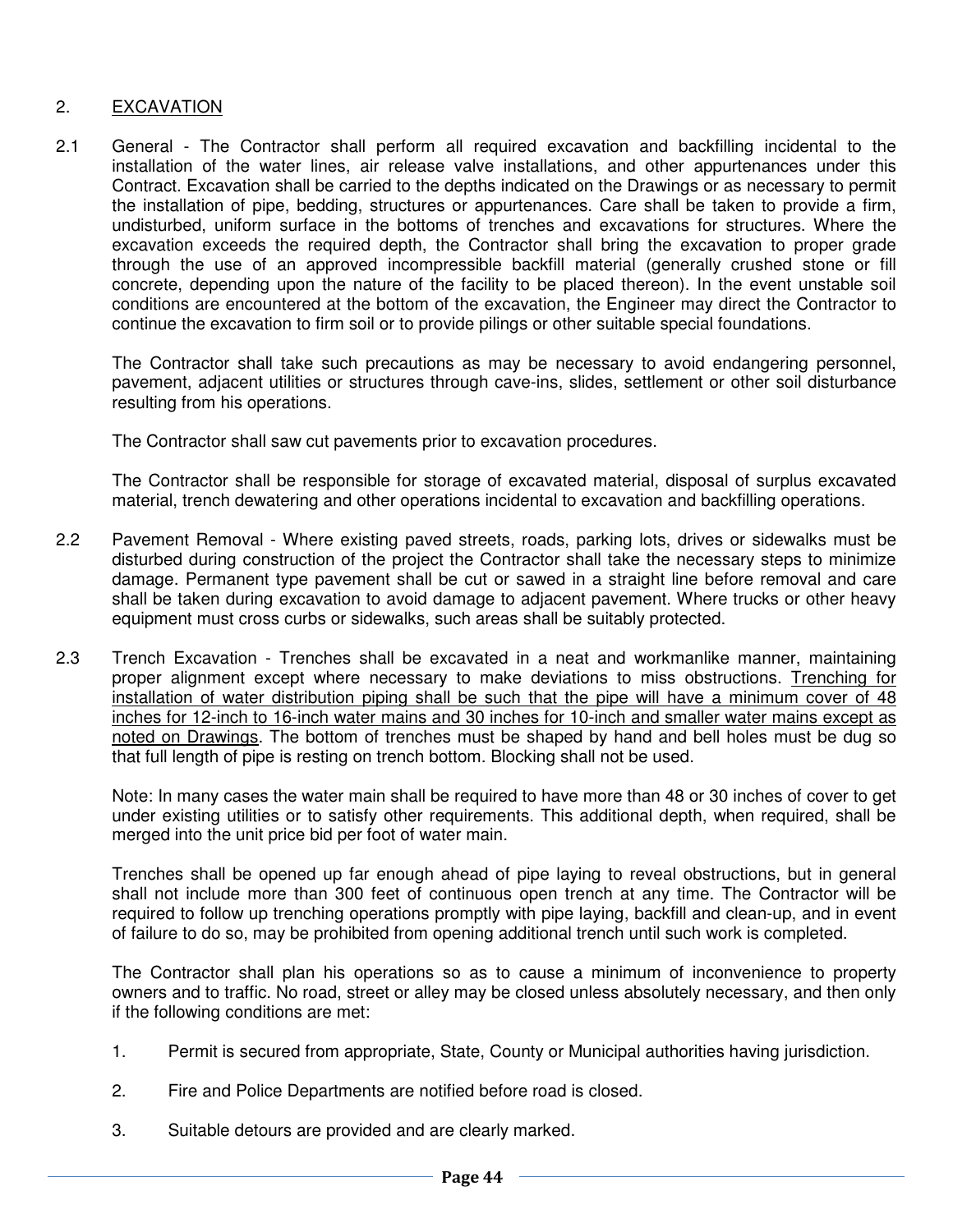No driveways shall be cut or blocked without first notifying the occupants of the property. Every effort shall be made to schedule the blocking of drives to suit to occupants convenience, and except in case of emergency, drives shall not be blocked for a period of more than 8 hours.

 The Contractor shall furnish and maintain barricades, signs, flashing lights, and other warning devices as necessary for the protection of public safety. Flagman shall be provided as required on heavily traveled streets to avoid traffic jams or accidents.

 Trench width shall be held to a minimum consistent with proper working space for assembly of pipe. Maximum trench width up to a point one foot above top of pipe shall be limited to the outside pipe diameter plus 16 inches. Boulders, large stone, shale and rock shall be removed to provide clearance of 6 inches below and on each side of the pipe. Trench walls shall be kept as nearly vertical as possible with due consideration to soil conditions encountered and when necessary, sheeting or bracing shall be provided to protect life and property.

 Where unstable soil conditions are encountered at the trench bottom, the Contractor shall remove such additional material as may be directed by the Engineer and replace the excavated material with approved backfill.

 The Contractor shall excavate by hand wherever necessary to protect existing structures or utilities from damage or to prevent overdepth excavation in the trench subgrade.

 Excavated material shall be stored safely away from the edge of trench and in such a way as to avoid encroachment of private property.

2.4 Excavation for Structures - Excavation for air release valve installations, metering pits or other appurtenance shall be only as large as may be required for the structure of appurtenance and for working room around the same. In earth, excavation shall generally extend to the outer limits of the structure at the bottom, and shall slope outward at such angle as may be required for stability of excavated face. In rock, excavation shall be carried to a point 6 inches outside the structure so that no rock is left within 6 inches of the finished structure or appurtenance.

 Care shall be taken as the excavation approaches the desired grade to avoid overdepth excavation and provide a firm and undisturbed soil surface on which footings, slabs or foundations are to be placed. Should the Contractor excavate below the desired grade level, the excavation shall be brought to grade by the use of Class C concrete at the expense of the Contractor. The use of tamped earth backfill under foundations, footings or slabs will not be acceptable.

 Where structures rest partially upon rock, the rock shall be excavated to a point 6 inches below bottom of structure and compacted crushed stone shall be used to bring the excavation back to grade. Where the structure will rest completely on sound solid rock, the rock shall be excavated to a point 4 inches below bottom of structure and compacted crushed stone shall be used to bring the excavation back to grade.

 Should the material found at the desired subgrade appear to be unstable or otherwise unsuitable for support of the structure, such condition shall be immediately called to the attention of the Engineer. The Engineer may direct that such unsuitable material be removed and replaced with concrete, he may modify the foundation design to suit the condition, or he may determine that the bearing capacity of the material for the load to be supported; but in any case shall provide written instructions to the Contractor as to the procedure to be followed.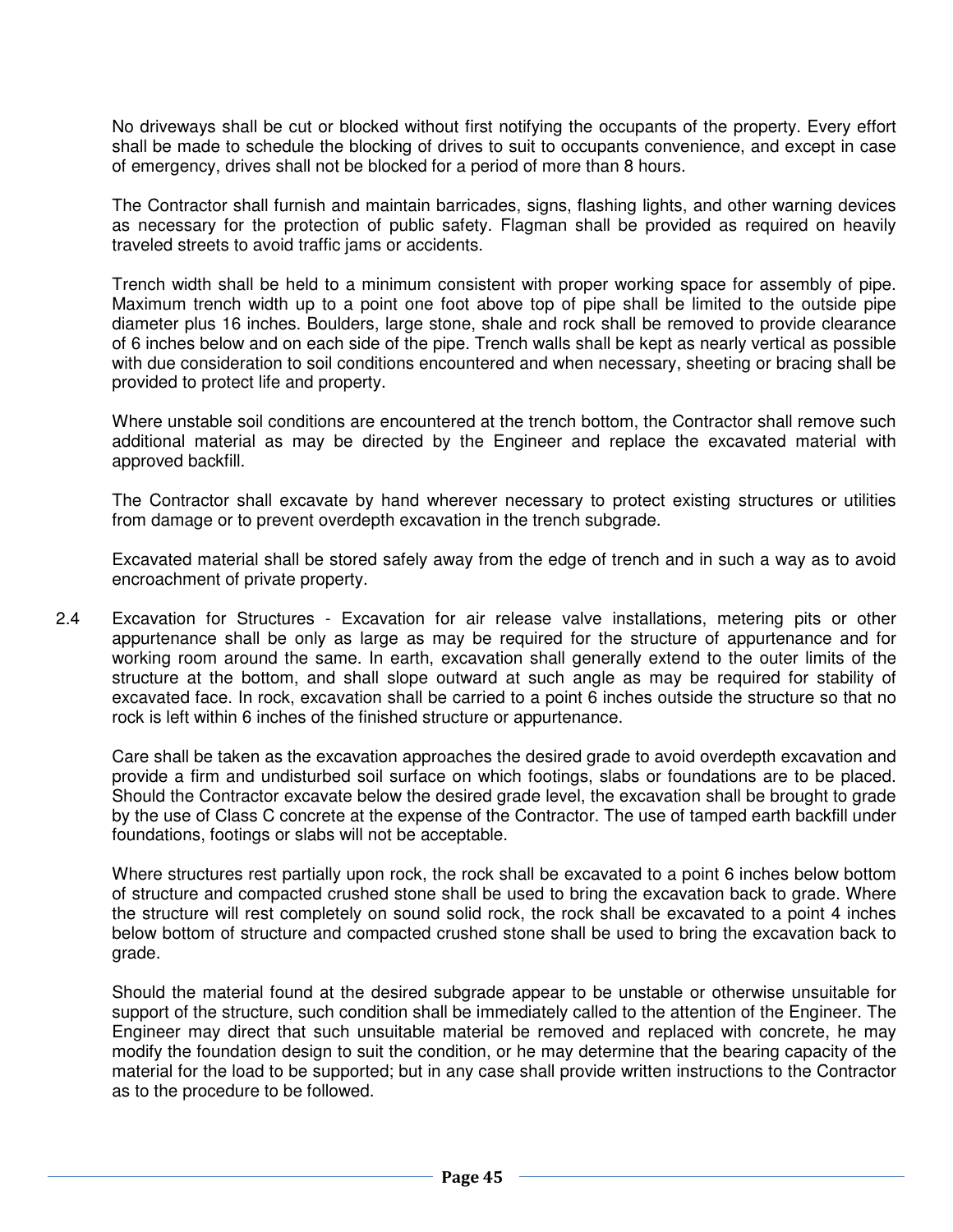2.5 Rock Excavation - Rock excavation shall consist of loosening, removing and disposing of all rock larger than 9 cubic feet in volume, which in the opinion of the Engineer can only be removed by blasting or other equivalent methods. Such materials to be classified as solid rock shall include boulders, bed rock, or solid concrete but shall not include pavement or shaley materials that can be loosened by other methods.

 Where rock excavation is encountered in trenches the excavation shall be carried to a depth of 6 inches below the bottom of the pipe. The rock shall also be removed to a width of at least 6 inches beyond the outside of the pipe on each side so that no rock is left within 6 inches of the outside wall of the pipe. Where rock is excavated in the bottom of the trench, the trench shall be brought back to grade by the use of crushed stone which shall be compacted to form a stable base for the pipe laying operation.

 The Contractor shall exercise all necessary precautions in blasting operations. Suitable blasting mats shall be provided and utilized as required. Blasting shall be done only by experienced men. Careless shooting, resulting in the ejection of stones or other debris during blasting, shall be corrected immediately by the Contractor's representative.

 No blasting shall be done unless the Contractor shall have taken out the necessary insurance to fully protect the Owner from all possible damages resulting from the blasting operations. The blasting shall be done in accordance with all recognized safety precautions and in accordance with regulations of authorities having jurisdiction. In addition the Contractor shall exercise the necessary care to safeguard the stores of blasting materials on the property.

 Where rock is encountered in the immediate vicinity of gas mains, telephone cables, building footings, gasoline tanks, or other hazardous areas the Contractor shall remove the rock in a manner that will insure protection of these structures. Care shall be taken in blasting operations to see that pipe or other structures previously installed are not damaged by blasting. In general, blasting shall not be done within 25 feet of the completed pipeline or any existing structure.

2.6 Disposal of Surplus Excavated Material - Excavated material that is unsuitable or unnecessary for backfilling shall be hauled to sites as directed by the Engineer for use as fill on the project. No surplus excavated material may be disposed of except as provided herein unless specifically authorized by the Engineer. Any material which is not suitable or not required for the fill on the project shall be disposed of by the Contractor.

 Prior to the Contractor disposing surplus excavated material on private property, the Contractor shall provide a "surplus excavated material" release / dumping agreement between the Contractor and the property owner. This release / dumping agreement shall be submitted to Winchester Utilities for review and approval prior to placing any surplus excavated material on private property.

2.7 Subsurface Obstructions - In excavating, backfilling, and laying pipe, care must be taken not to remove, disturb or injure other pipes, conduits, or structures, without the approval of the Engineer. If necessary, the Contractor, at his own expense, shall sling, shore up and maintain such structures in operation, and within a reasonable time shall repair any damage done thereto. Repairs to these facilities shall be made to the satisfaction of the Engineer.

 The Contractor shall give sufficient notice to the interested utility of his intention to remove or disturb any other pipe, conduit, etc., and shall abide by their regulations governing such work. In the event subsurface structures are broken or damaged in the prosecution of the work, the Contractor shall immediately notify the proper authorities and shall be responsible for any damage to persons or property caused by such breaks.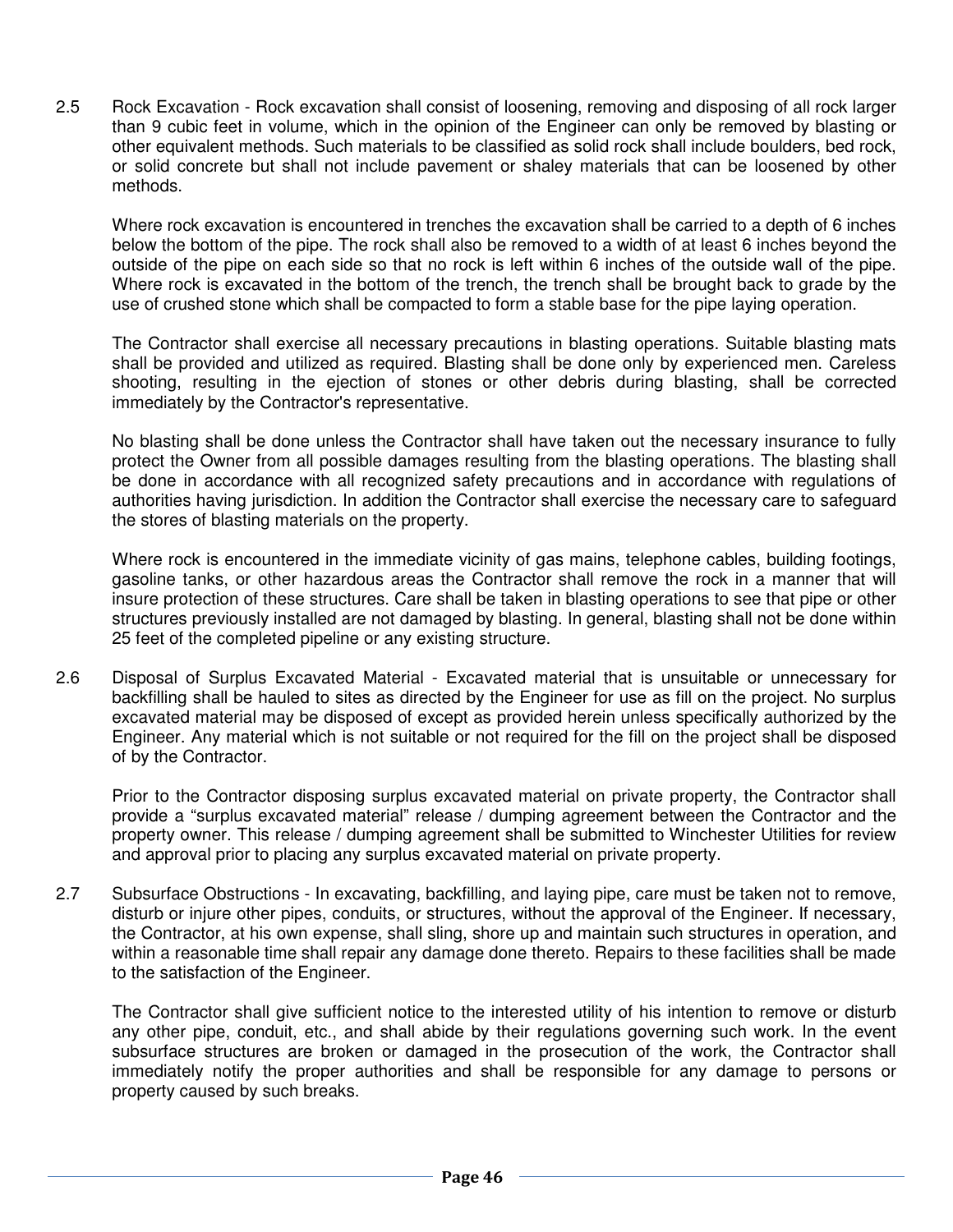When pipes or conduits providing service to adjoining buildings are broken during the progress of the work. the Contractor shall have them repaired at once. Delays, such as would result in buildings being without service overnight or for needlessly long periods during the day, will not be tolerated, and the Owner reserves the right to make repairs at the Contractor's expense without prior notification. Should it become necessary to move the position of a pipe, conduit, or structure, it shall be done by the Contractor in strict accordance with instructions given by the Engineer or the utility involved.

 The Owner or Engineer will not be liable for any claim made by the Contractor based on underground obstructions being different than that indicated on the Drawings. Where ordered by the Engineer, the Contractor shall uncover subsurface obstructions in advance of construction so that the method of avoiding same may be deter mined before pipe laying reaches the obstructions.

 The Contractor shall be governed by instructions of the Engineer regarding the laying of pipe along State Highways and the latter will determine whether the pipe shall be laid over, under, or along the end of various drainage structures encountered.

2.8 Special Conditions - Special care must be exercised in excavation under or near State Highways, railroads, or other areas as designated on the Drawings in order to avoid or minimize delays or injuries resulting there from. Where it is necessary to cross beneath state highways, railroads, or other designated areas, the Contractor shall make such installations as shown on the Drawings and/or as directed in Section 6 - Special Construction Items.

#### 3. INSTALLATION OF WATER LINE AND APPURTENANCES

3.1 General - The Contractor shall use only experienced men in the final assembly of pipe in the trench, and all pipe shall be layed in accordance with these Specifications and the recommended practice of the pipe manufacturer. Trench bottoms shall be carefully prepared and shall be free of water.

 Care shall be exercised to insure that pipe of the proper strength or classification meeting the specifications in every respect is provided at the site of pipe laying operations. Recommended tools, equipment, lubricant and other accessories needed for proper assembly or installation of the pipe shall be provided at the site of the work. Any damaged or defective pipe discovered during the pipe laying operations shall be discarded and removed from the site of the pipe laying operations.

 The Contractor shall exercise care in the storage and handling of pipe, both on the storage yard and at the site of laying operations. Suitable clamps, slings, or other lifting devices shall be provided for handling pipe and fittings. Pipe and fittings shall be carefully lowered into the trench piece by piece. Pipe and fittings shall be carefully inspected for defects and for dirt or other foreign material immediately before placing them in the trench. Suitable swabs shall be available at the site of laying operations, and any dirt or foreign material shall be removed from the pipe before it is lowered into the trench.

 Bell holes for bell and spigot and mechanical joint pipe shall be dug in trench to allow entire length of pipe barrel to be bedded and to allow proper jointing of pipe. Alignment of pipe shall be as true as possible in order to avoid air pockets. When work is suspended either for the night or for any other reason, open ends of the pipe shall be securely plugged to prevent the entrance of foreign materials. Dead ends of the pipe and unused branches of crosses, tees, valves, etc. shall be closed with plugs suitable to the type of pipe in use.

 Dead ends of the pipe and unused branches of crosses, tees, valves, etc., shall be closed with plugs suitable to the type of pipe in use.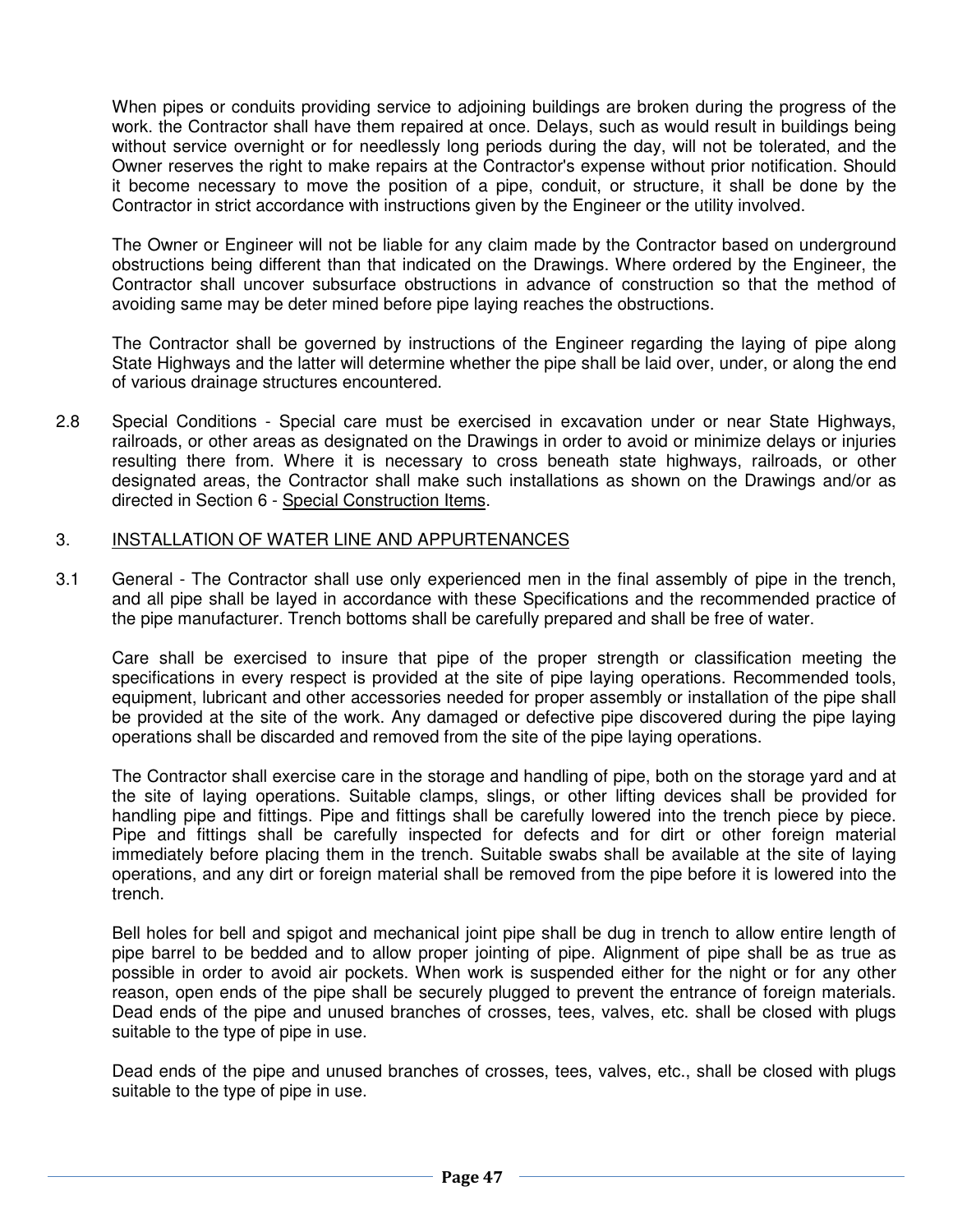Cutting of pipe shall be done in a neat, workmanlike manner without damage to pipe, coatings and linings and so that a smooth end remains at right angles to axis of pipe.

3.2 Removal of Water - The Contractor shall be responsible for handling run-off, ground water, and sewage in such a way as to maintain trenches and excavations in a dry condition until the work is completed. Pumps, piping, well points, labor, fuel, and other facilities necessary to control, intercept, remove and/or dispose of water shall be provided by the Contractor at his own expense. Water removed from trenches or holes shall be discharged to natural drains in such a way as to avoid danger or damage to adjacent property owners or sewers. No pipe shall be laid with water in the bells.

 Where the Contractor fails, refuses, or neglects to control water in trenches or other excavations, and corrective work is deemed by the Engineer to be necessary as a consequence thereof, such work shall be at the Contractor's expense.

3.3 Ductile Iron Pipe - Provision of AWWA Specifications C600, latest revision, "AWWA Standard for Installation of Gray and Ductile Cast Iron Water Mains" shall apply. Laying conditions shall be Type 2 (flat bottom trench without blocks) with tamped backfill.

 Joints shall be an approved slip-on type or mechanical joint. Unless otherwise indicated on Drawings, lines laid below ground shall have approved slip-on joints, lines laid above ground shall have mechanical joints. Flanged joints shall be used only where designated on Drawings. Cement joints will not be permitted.

 Mechanical joint and slip-on type or mechanical joint. Unless otherwise indicated on Drawings, lines laid below ground shall have approved slip-on joints; lines laid above ground shall have mechanical joints. Flanged joints shall be used only where designated on Drawings. Cement joints will not be permitted.

 Mechanical joint and slip-on type water line shall be jointed together in trench according to recommendations of pipe manufacturer. Inside of bell and outside of spigot end shall be thoroughly cleaned to remove oil, grit, excess coating and other foreign matter. Circular rubber gasket shall be flexed inward and inserted in gasket recess of bell socket. Thin film of gasket lubricant shall be applied to inside surface of gasket or spigot end of pipe or both. Gasket lubricant shall be as supplied by pipe manufacturer and approved by Engineer. Spigot end of pipe shall be inserted into socket, with care used to keep joint end to bottom of socket with forked tool, jack-type tool, or other device approved by Engineer. Pipe not furnished with depth mark shall be marked before assembly to assure that spigot and is inserted to full depth of joint. Field cut pipe lengths shall be filled or ground to resemble spigot end as manufactured.

Whenever it is desirable to deflect slip-on joint pipe in order to form long-radius curve, amount of deflection shall not to exceed maximum limits as follows:

| Diameter     | Joint Length | Deflection |
|--------------|--------------|------------|
| 4" thru 12"  | 18 feet      | 18 inches  |
| 14" thru 30" | 18 feet      | 10 inches  |

3.4 Polyvinyl Chloride Pipe (Class 200 PVC) - Installation of polyvinyl chloride pipe shall conform to ASTM 2321 and AWWA C900, latest revision. Pipe shall be bedded in compacted granular material to centerline of pipe and compacted granular material to a point 6 inches over pipe. Type 5 Trench Condition as set forth in AWWA-C-600-87. The bedding material shall be shaped to provide continuous support for the PVC pipe throughout its length except at bells. Blocking shall not be used to bring the pipe to grade.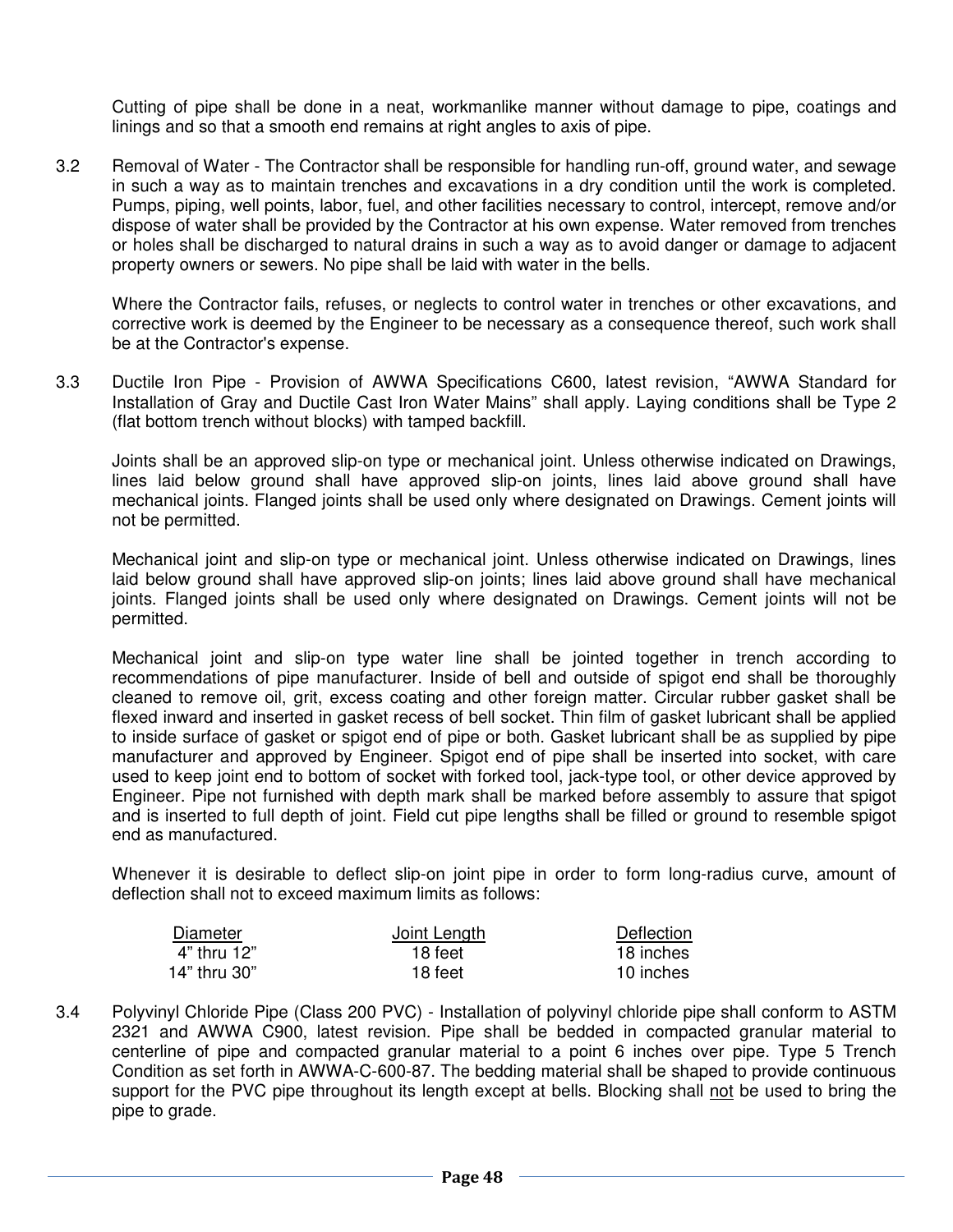Whenever it is necessary to cut a joint of pipe in order to fit the trench conditions, the cutting may be made with either hand or mechanical saws or plastic pipe cutters. The cut shall be square and perpendicular to the pipe axis. The cut end shall be beveled as specified by the pipe manufacturer.

Assemble all joints in accordance with recommendations of the manufacturer.

 Note: For installation of PVC water main materials, the Contractor shall provide and install 3-inch detection tape as per specifications. This detection tape shall be placed over the newly installed water main at a level of 15 inches below the finish ground surface.

 Additionally, the Contractor shall provide and install a 14-gauge insulated copper wire directly on top of the newly installed water main. This copper wire shall be stubbed up into each valve box along the water main alignment. This stub-up shall be suitably secured in the valve box to be readily attached to pipe-locating equipment. Any splices of this wire shall be performed in a manner approved by the Engineer.

3.5 Installation of Fittings - Fittings in pipe lines shall be firmly secured to prevent the fitting from being blown off the line when under pressure. When connections are made between the new work and existing mains, the connections shall be made using specials and fittings to suit the actual conditions.

 All tees, caps, plugs, bends or other fittings subjected to unbalanced forces tending to pull the joints apart shall be protected with concrete thrust blocks. Thrust blocks shall be provided in accordance with details shown on Drawings and must bear against an undisturbed trench face. Thrust blocks must be used unless written permission is obtained from the Engineer to use special locked-joint fittings, anchoring fittings, or pipe clamps with tie rods.

 Fittings shall be placed in locations indicated on Drawings or designated by Engineer and shall be in stalled in accordance with provisions of these Specifications dealing with laying of Ductile Iron Pipe. Joints shall be as designated under Section 2, Materials.

 All fittings, valves, etc. shall be assembled to the Ductile Iron Pipe by the use of pipe retainer glands similar or equal to Series 1200 EBAA iron, or approved equal. This is in addition to the standard concrete thrust blocking.

 Before being placed in trench, all fittings shall be subjected to inspection by Engineer; and any defective, unsound or damaged fittings shall be rejected and Contractor shall remove at once from work area.

3.6 Installation of Valves, Valve Boxes - Valves shall be placed in the locations indicated on the Plans or at locations designated by the Engineer. All valves shall be set vertically. Before being placed in the trench, all valves shall be carefully examined by the Contractor and Engineer to see that they are in good working order.

All valves must be assembled to the Ductile Iron Pipe by the use of retainer glands.

 Over each valve shall be placed a valve box. All valves which, when properly set, have operating nuts deeper than 30 inches below the top of the valve box shall have extension stems with operating nuts located within one foot of the valve box cap.

See Special Detail on Contract Drawings concerning the pipeline trace wire stub-ups at all valve boxes.

 The valve box shall not come in contact with valve, valve stem, extension, or operating nut at any point. Backfill around boxes shall be tamped to maintain centered and plumbed alignment of box.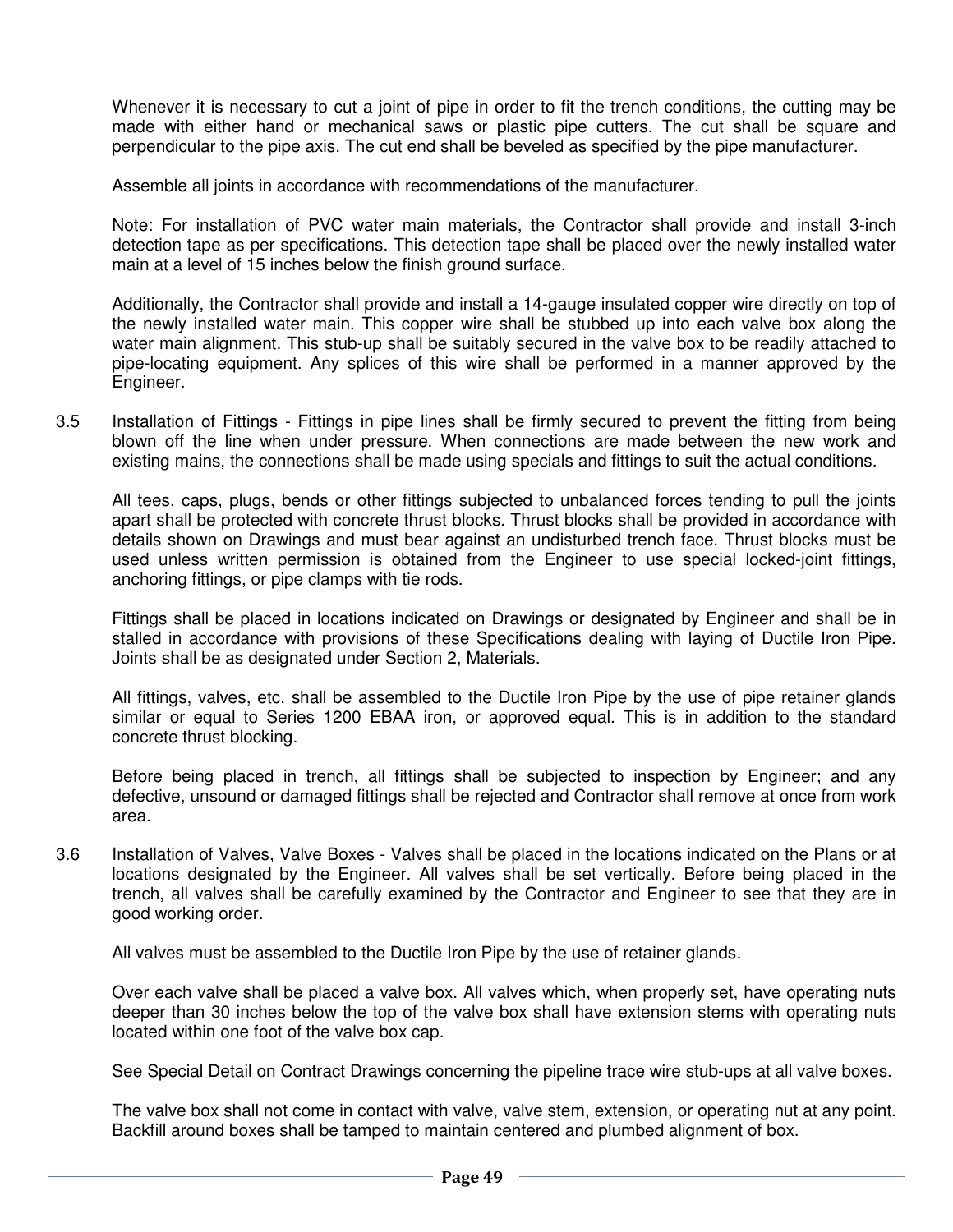Box shall be installed with top set flush with finished surface in paved areas and to 2 inches above natural ground level in unpaved areas.

 Upon completion of project, the Contractor shall operate all buried valves in the presence of the Engineer to verify proper operation.

3.7 Installation of Fire Hydrants - Hydrants shall be located generally as shown on the Drawings subject to review and approval by the Fire Department. Location shall provide complete accessibility and minimize possibility of damage from vehicles or injury to pedestrians.

Hydrants shall stand plumb (vertically) with pump nozzle facing street or public rights-of-way. Hydrants shall be set so that groundline, as indicated on hydrant barrel, is within 4 inches of finished grade. Hydrants without ground lines marked on barrel shall be set so that barrel flange is no more than 2 inches below finished grade. Hydrant barrels shall be minimum bury of 36 inches. Greater bury depths might be required to accomplish the above described grade setting. It is desired to accomplish the proper grade setting without the use of barrel extensions. All cost for barrel extensions and greater depth of bury shall be included in the unit price bid for the fire hydrant assemblies.

 A hydrant drain consisting of at least 7 cubic feet of clean, washed gravel or crushed stone shall be placed around base of hydrant. After installation is complete, hydrant will be tested for drainage and Contractor must correct situation if hydrant does not drain satisfactorily.

 Concrete thrust block shall be poured at base of hydrant with care taken not to plug hydrant drains. Blocks must be poured in addition to retainer glands, locked joint base fittings, anchoring fittings, or pipe clamps and tie rods.

 Painting of hydrants after installation shall be required if factory finish is not satisfactory or has been damaged. All hydrants shall be red unless otherwise directed by the Engineer.

 In case of damaged or otherwise unsatisfactory paint, Contractor shall apply two (2) coats of approved enamel.

Hydrant installation shall conform to details in Project Drawings.

#### 4. BACKFILL

- 4.1 General Backfilling shall be carried out as expeditiously as possible, but shall not be undertaken until the Engineer has been given the opportunity to inspect the work. The Contractor must carry out all backfilling operations with due regard to: the protection of pipes, structures and appurtenances; the use of prescribed backfill materials; and procedures to obtain the desired degree of compaction. No equipment may be used which will result in damage to or misalignment of the pipe.
- 4.2 Acceptable Backfill Material All backfill material shall be free from cinders, ashes, refuse, vegetable or organic material, boulders, rocks or stones, or other material that in the opinion of the Engineer is unsuitable. From one foot above top of pipe to within twelve inches of finished grade in unpaved areas, back fill may contain stones up to six inches in their greatest dimension, unless otherwise specified. Back fill containing rock must contain enough dirt to fill voids between rock.

When backfill material is not specified on Project Drawings or elsewhere in these Specifications, Contractor may backfill with the excavated material provided material consists of loam, clay, sand, gravel, or other materials than, in opinion of Engineer, are suitable for backfilling.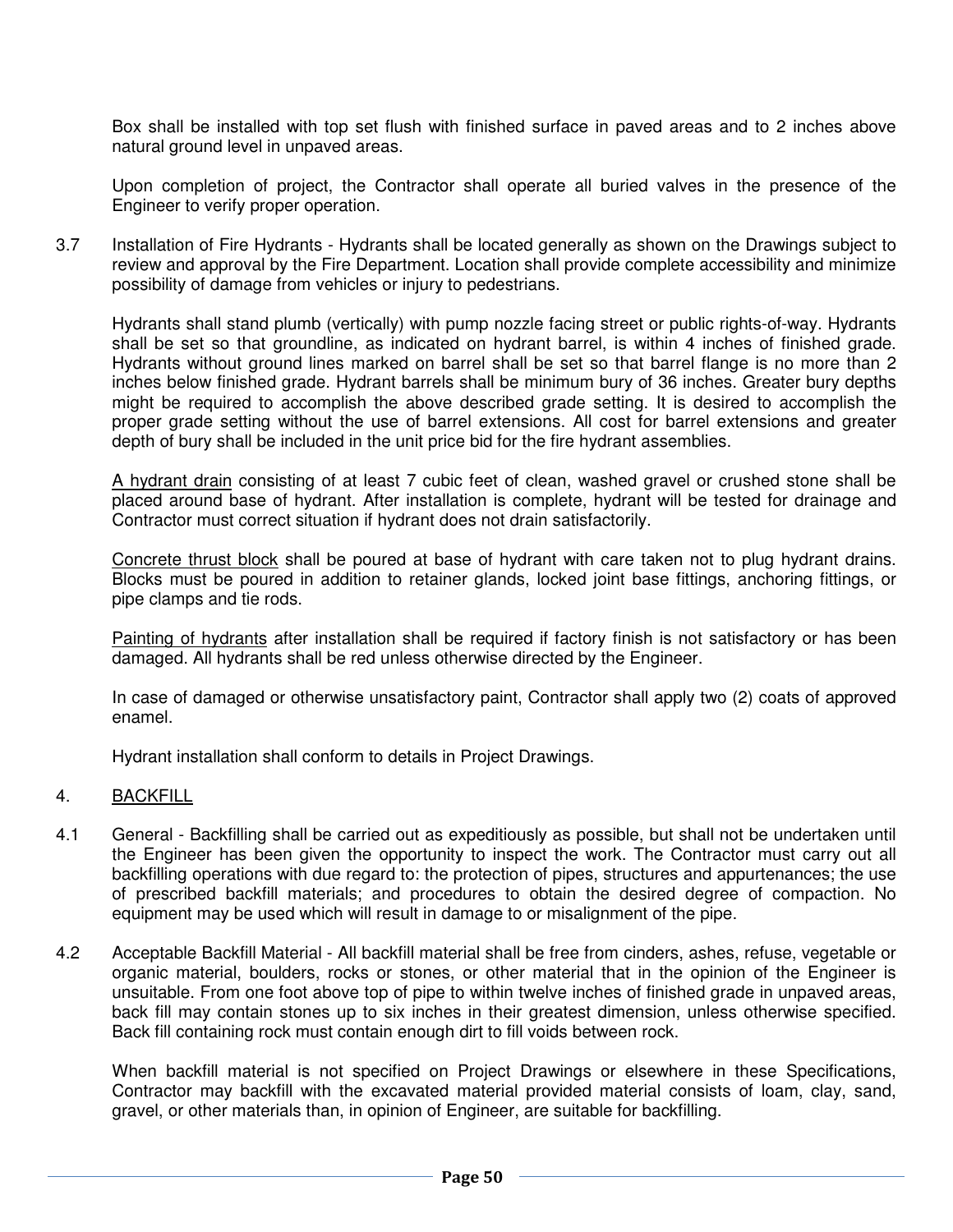Backfilling shall not be done in freezing weather and it shall not be made with frozen material. No fill shall be made where material already in trench is frozen. Backfill shall not be made with material which, in Engineer's opinion, is too wet.

 Where crushed stone backfill is required the crushed stone shall be No. 67 size as designated by the State Department of Transportation Standards for crushed stone used in road surfacing.

- 4.3 Backfilling Under Pipe All trenches shall be backfilled by hand from bottom of trench to centerline of pipe. Approved backfill material (Crushed Stone No. 67) shall be placed in 6-inch layers and thoroughly compacted by hand tamping. Backfill material shall be deposited in trench for its full width on each side of pipe, fittings and appurtenances simultaneously. Care must be taken to compact fill along sides of pipe and appurtenances adjacent to pipe wall.
- 4.4 Backfilling Under Pipe in Rock Where trench is excavated in rock or shale, 6-inch space below pipe shall be backfilled with approved bedding (Crushed Stone No. 67) material firmly compacted to form a cushion for pipe and appurtenances.
- 4.5 Backfilling Over Pipe From centerline of pipe, fittings and appurtenances to a depth of 1 foot above top of pipe, trench shall be backfilled by hand or by approved mechanical methods of 6-inch layers and thoroughly compacted by hand tamping or by approved mechanical methods. Contractor shall use special care in placing this portion of backfill in order to avoid injuring or moving pipe.

 After the backfill has been placed to a depth of at least 12 inches above top of pipe, additional backfill may be placed by means of front end loaders, bulldozers or other suitable mechanical equipment subject to a 9-inch limitation of maximum thickness of layers placed before compaction.

4.6 In Areas Subject to Vehicular Traffic or Under Sidewalks - Where excavation is made through pavement, curbs, driveways, sidewalks, road shoulders, or other areas subject to vehicular traffic or supporting permanent structures, or where such areas, items or structures are undercut by excavation, entire backfill shall be crushed stone (No. 67) which shall be placed in layers or lifts not exceeding 9 inches in thickness.

After placing in layers, crushed stone shall be carefully compacted to maximum density or minimum volume. Such backfill, placed where called for on the Drawings or as directed by the Engineer, shall be designated as Crushed Stone Backfill.

 Where excavation is made through permanent pavements, backfill shall be placed as described above to subgrade elevation only. Remainder of backfill shall be crushed stone placed as directed to finished pavement grade to serve as temporary pavement.

The last 8 to 10 inches of backfill shall be compacted pug mix to stabilize trench cut.

 From time that backfilling is complete until time permanent pavement surface is replaced or, in absence of pavement replacement, until job is accepted, Contractor shall, at direction of Engineer, water streets, roads, etc. to settle dust where excessive dust has, in opinion of Engineer, been caused by Contractor's operations. If Contractor refuses or delays unnecessarily to obey direction of Engineer, the Owner shall, after 24 hours written notice through Engineer, be permitted to proceed with such work with cost to be billed to Contractor.

 The Contractor's attention is directed to the fact that water main items on this project are established as "under" and "outside" of roadway. Therefore, crushed stone backfill for pipe indicated to be under roadway shall not be a separate pay item.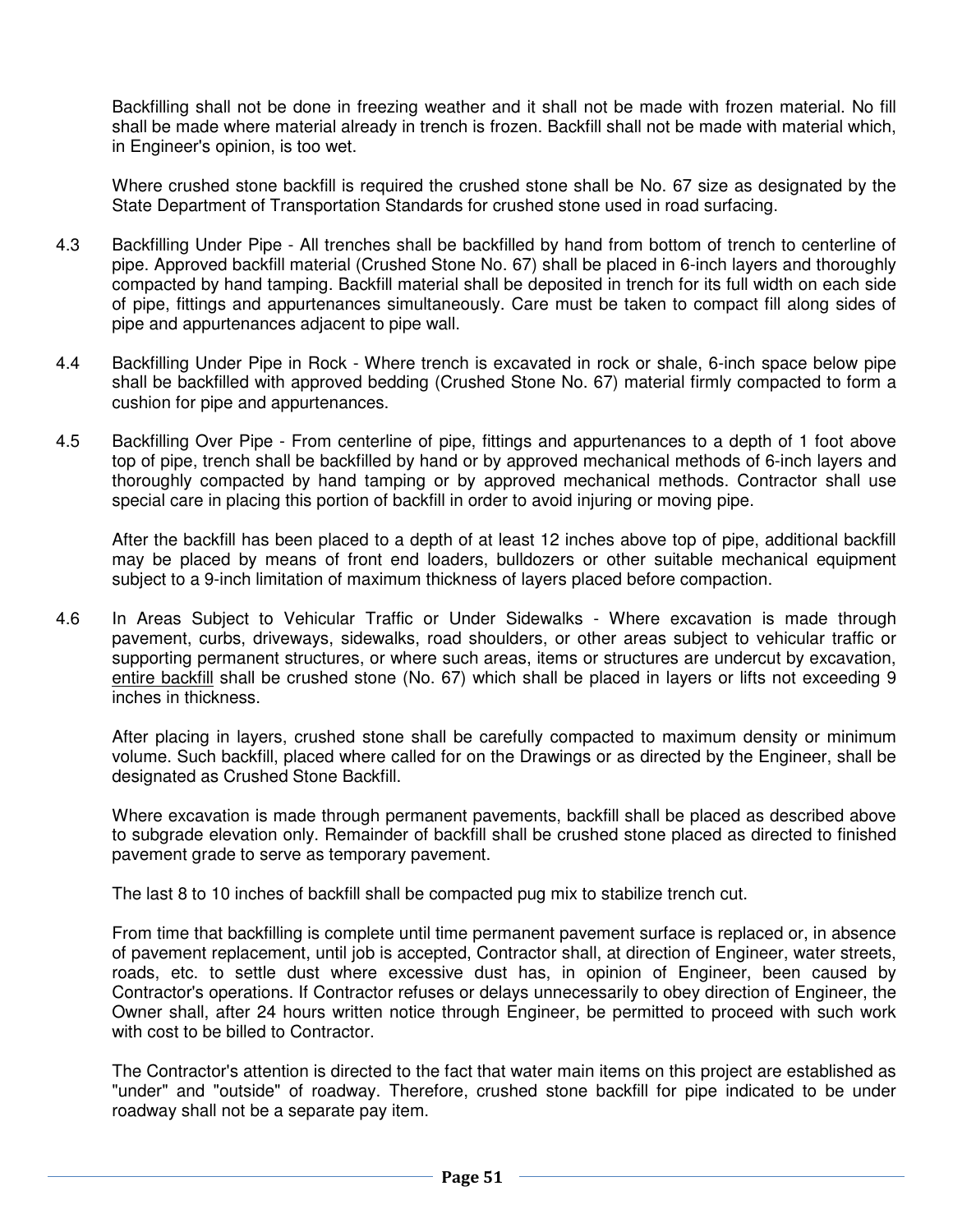In Areas Not Subject to Vehicular Traffic - Where excavation is made in areas not subject to vehicular traffic or supporting permanent structures and where settlement is not as critical, Contractor may backfill trench from 1 foot above top of pipe to top of trench with approved excavated material using hand or approved methods. Backfill material shall be brought up to the original ground level in layers and walked in with suitable equipment. More restrictive compaction of this backfill material will not be required, however, the Contractor shall be responsible for bringing in such additional fill material as may be required from time to time during the one year warranty period to fill in areas where excessive settlement has occurred.

#### 5. COMPLETING INSTALLATION OF LINES, STRUCTURES, ETC.

5.1 General - The Contractor shall not, without the permission of the Engineer, remove from the line of work any earth excavated therefrom which may be suitable for backfilling or surfacing until the excavation has been refilled and surfaced.

As soon as the backfilling of any excavation is completed and when in areas of existing development, the Contractor must at once begin the removal of all surplus dirt except that actually necessary to provide for the settlement of the fill. He shall also remove all the pipe and other material placed or left on the street by him except material needed for the replacement of paving, and the street shall be opened up and made passable for traffic. Following the above work, the repairing and complete restoration of the street surfaces, bridges, crossings, and all places affected by the work shall be done as promptly as possible.

 All excavated material shall be cleared from adjacent street surfaces, gutters, sidewalks, parkways, railroads, grass plots, yards, etc., and the whole work shall be left in tidy and acceptable condition. Contractor will be required to regrass lawns or neutral grounds where trenches are excavated in these locations or where Contractor has damaged lawns or neutral grounds by his operations.

 The Engineer shall be sole authority in determining time in which rough and final clean-up shall be prosecuted. Rough clean-up shall consist of removal of large rocks, grading of excess backfill material over pipe line or removal of said material, opening of any drainage device, restoration of any street or roadway to condition so that traffic may safely and conveniently use street or roadway, restoration of pedestrian ways to condition where pedestrians may safely and conveniently use same. Rough cleanup shall, in general, be prosecuted no later than 1 day after pipe laying and backfilling or nor farther behind pipe laying operations than 1,000 feet; whichever time limit is shortest shall govern. Final cleanup consisting of pavement replacement, sidewalk replacement, removal of rocks, handraking with seeding, strawing, etc., of lawns and neutral grounds, adjusting grade of ground over pipeline, property repairs, and other items shall be prosecuted as soon as is practical after pipe has been laid and backfilled. In general, this would be no later than 2 to 3 weeks after completion of backfilling.

- 5.2 Final Grading and Seeding Final clean-up shall consist of, among other items, final grading of disturbed areas and seeding of areas where grass growth was damaged or destroyed by the Contractor's operation. In areas of established lawns no rock shall be left in the top 6 inches of soil and the finished grade shall be that which existed before construction began. In all cases, lawn areas shall be left neat and in a condition so that hand mowing is as easy and convenient as before construction began. The lawn areas and other areas disturbed by the Contractor's activities shall have ground cover restored at least equal to the condition which existed before construction began. In established lawn areas new grass shall be of the same type as originally present. Grass and other ground cover shall be properly applied, fertilized, strawed, and watered as necessary and required to establish a good stand of grass.
- 5.3 Pavement Replacement Where existing paved streets, roads, parking lots, drives or sidewalks must be disturbed during construction of the project, the Contractor shall take the necessary steps to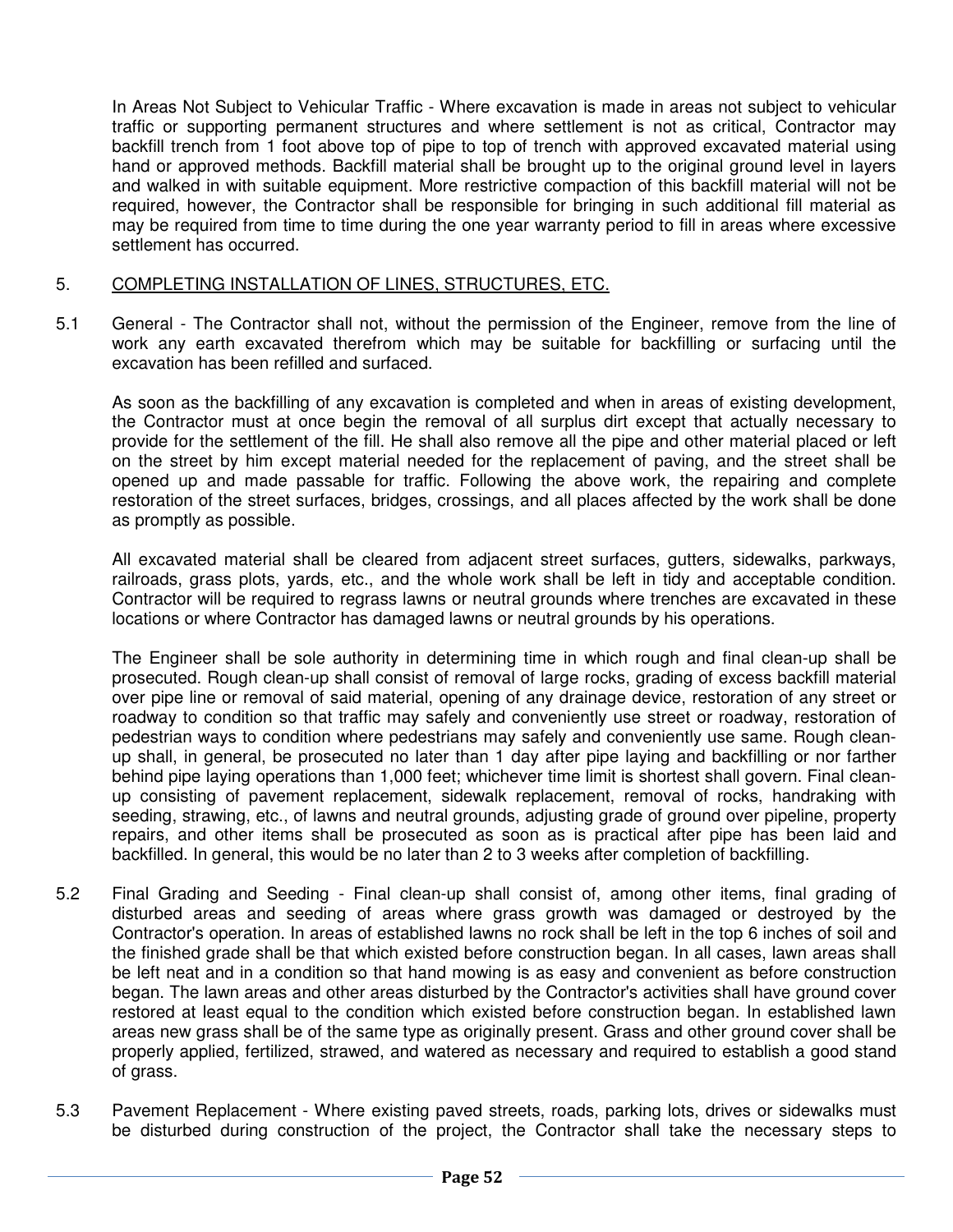minimize damage. Permanent type pavement shall be cut or sawed in a straight line before removal and care shall be taken during excavation to avoid damage to adjacent pavement. Where trucks or other heavy equipment must cross curbs or sidewalks, such areas shall be suitably protected.

 In roadway areas as soon as the pipe has been installed, the trench shall be backfilled as specified and, where directed by Engineer, a temporary pavement patch shall be provided in areas which have permanent paving. "Permanent paving" shall mean asphaltic concrete ("hot mix") or Portland cement concrete. Cold mix, surface treatments, crushed stone are excluded from the "permanent pavement" classification. The temporary pavement patch shall consist of at least 6 inches of compacted stone base brought to within 2 inches of the surface of the existing permanent pavement. A 1-inch layer of cold mix asphaltic concrete shall then be applied to protect the base, prevent "pot holes" or "chuck holes", and provide a reasonably smooth pavement surface until the permanent patch is made. The temporary pavement patch shall be placed within 48 hours of receipt of written instruction of the Engineer.

Pavement types shall be designated by Engineer for installation in specific location where such designation is not shown on Drawings. All street pavements, unless otherwise noted herein, or directed by the Engineer, which have sewers installed parallel with the road, across streets, driveways or parking lots, shall be restored by the following:

 Prior to placement of the pavement restoration, the Contractor shall reshape the street or roadway surface. Street preparation shall include all required scarifying, shaping, and rolling in pug mix of areas to be paved. This item will also include the removal of all pavement which is heaved by the Contractor's blasting operations. This street preparation shall return the streets to the template which existed prior to construction. This street preparation shall be satisfactory to the local street department or authority before the street is accepted for paving operations.

 Contractor shall be responsible for replacing all crushed stone surfacing damaged by his operation with measurement and payment to be described in these Specifications. The Contractor shall be responsible for maintaining temporary patches during construction and shall promptly repair any defects. Upon completion of the work the paved surfaces shall be left in as good or better condition than before the start of construction.

In paved or improved roads, or where sidewalks, curbs, gutters or driveways have been damaged by Contractor, and where replacement of surfaces or damaged items is required, items shall be repaired or replaced without any needless delay and in the best workmanlike manner with same kind of materials as were removed or damaged in construction operation. Underlying foundation courses for roads, etc., finished surfaces, etc. shall conform to undisturbed item. Decision of Engineer shall be final as to classification of any form of pavement or surfacing not specified on Project Drawings or of any forms of pavement or surfacing where classification is at all doubtful. Should Contractor fail or refuse to repair any damage after receiving directions of Engineer, Owner may, after 24 hours written notice, employ such force and furnish such materials as may be necessary to do the work with cost to be billed to Contractor.

 All gas valves, water valves, and manholes will be adjusted to the final surface elevations by the Contractor.

1. Asphalt Pavement Replacement Type A

 This item of pavement restoration shall conform to the details included in the Contract Drawings. The leveling binder course and the surface course shall be furnished and placed in accordance with the Tennessee Department of Transportation.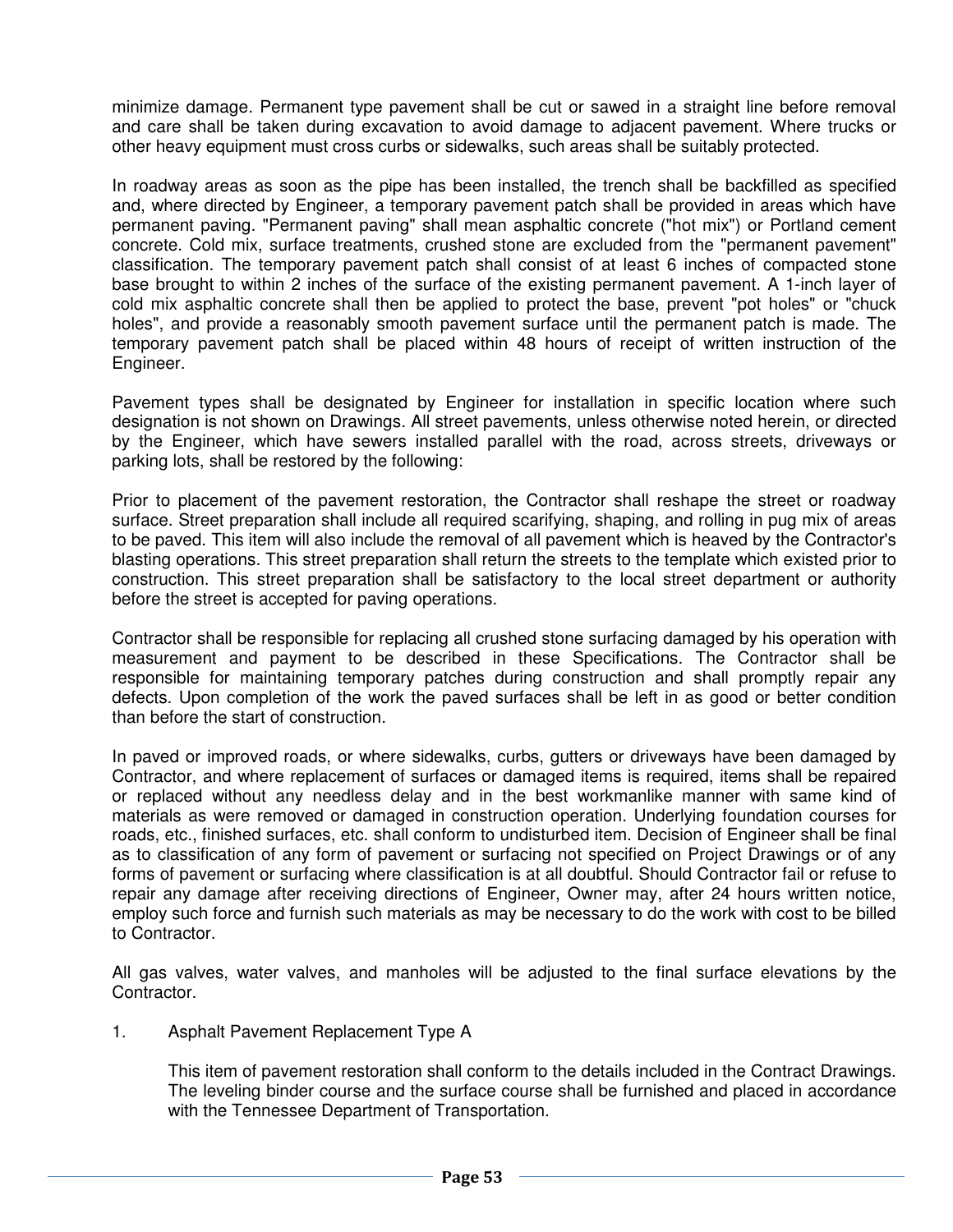2. 4 Inches or 2 Inches of Leveling Course Binder in Trenches

 Place 4 or 2 inches of leveling course binder in trenches. Furnish and place in accordance with the Tennessee Department of Transportation Standard Specifications, conforming to the details included in the Contract Drawings. This item is intended for use and placement prior to full-width overlay with asphaltic surface course.

3. Asphalt Surface Course

 Place 2 inches of asphalt surface course over the trench cut patch pavement and place 1-1/2 inches of asphalt surface course over parking lots, entire roadway or traffic lanes of streets. Furnish and place in accordance with Tennessee Department of Transportation Standard Specifications. Prior to placing the surface course, a tack coat shall be applied in accordance with the Standard Specifications.

The above asphalt pavement replacements will be measured for payment as indicated in the Unit Price Items. These payments shall also include full compensation for applying all necessary prime or tack coats required by the Tennessee Department of Transportation Standard Specifications prior to the placement of base or surface courses.

4. Asphalt Driveway and Parking Lot Patch Replacement

 Asphalt Driveways and Parking Lots shall be replaced equal to that existing prior to construction and shall consist of no less than 2 inches of surface course conforming to the Tennessee Department of Transportation Standard Specifications.

5. Crushed Stone Roadway Replacement or Driveway Replacement

 Crushed Stone Roadways and Pavement shall be replaced to that existing prior to construction but in no case less than 6 inches in depth.

6. Concrete Driveway or Ramp Replacement

 Concrete driveway shall be replaced equal to that existing prior to construction but in no case less than 6 inches in depth with 4" x 4" reinforcing wire mesh.

- 5.4 Dust Control From time that backfilling is complete until time permanent pavement surface is replaced or, in absence of pavement replacement, until job is accepted, Contractor shall, at direction of Engineer, water or apply calcium chloride to streets, roads, etc. to settle dust where excessive dust has, in opinion of Engineer, been caused by Contractor's operations. If Contractor refuses or delays unnecessarily to obey direction of Engineer, the Owner shall, after 24 hours written notice through Engineer, be permitted to proceed with such work with cost to be billed to Contractor.
- 5.5 Sodding or Sprigging Where shown on the Drawings or directed by Engineer, Contractor shall install sodding or sprigging in lieu of seeding in order to establish ground cover. Normally this would be done in areas subject to erosion in soils that are difficult to hold.

 Prior to sodding or sprigging, soil shall be properly prepared and fertilized. The top 3± inches of soil shall be pulverized to remove roots, sticks, etc. and smooth the surface. Area shall be fertilized at a minimum rate of 500 pounds per acre. Fertilizer shall be mixed into the top 3 inches of soil by raking, disking, or other acceptable method. Do not overfertilize areas in order to avoid damaging growth. Fertilizer shall be "Vertigreen", "Vigaro", or approved equal. It shall contain not less than 5% nitrogen,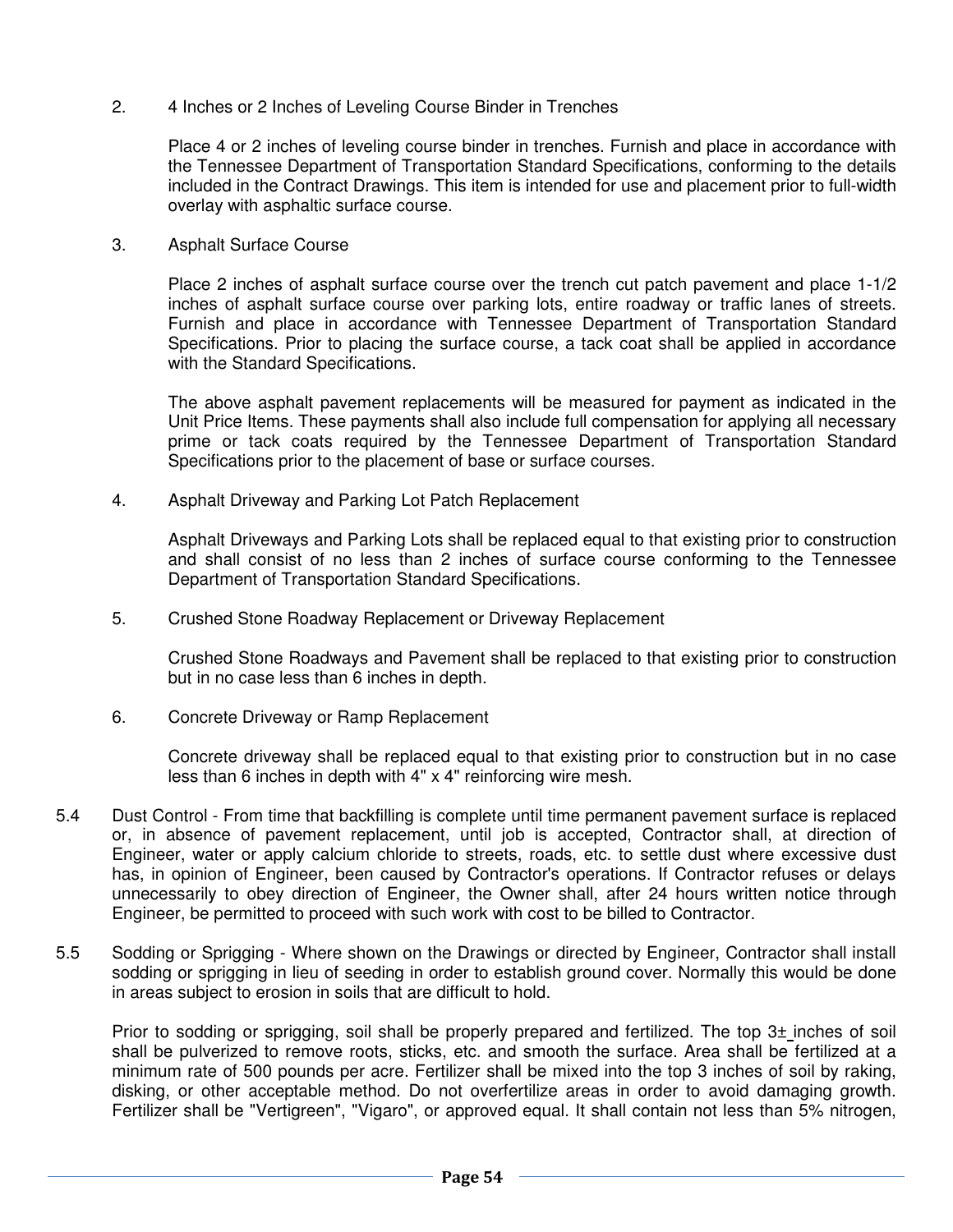10% phosphorus, and 4% potash. If the area soil requires, by test, adjustment of the pH for proper growth of ground cover, ground limestone shall be applied to bring the pH into the proper range.

 Sod shall be at least 8 inches wide and 12 inches long with at least 3 inches of dirt on the roots. It shall be placed on the prepared surfaces with edges in close contact and, as just as is practicable, in a position to break joints. Each section shall be pounded into place with wooden tamps or other approved implements. Sod shall be maintained moist from the time of its removal until reset and shall be reset as soon as practicable after removal. Immediately after placing, it shall be rolled or hand tamped to the satisfaction of the Engineer. On steep slopes, pinning or pegging will be required to hold the sod in place.

 Sprigs shall be placed in a random manner at spacing suitable for optimum growth and cover as recommended by the supplier.

 Immediately prior to sodding or sprigging, the area shall be sprinkled until saturated to at least a 1inch depth and kept moist until sodding or sprigging is completed. Sprigs or sod shall be watered as required after setting (normally through a 14-day period). Contractor shall not allow any equipment or material on any planted area and shall erect barricades and guards if necessary to prevent his equipment, labor or the public from traveling on any planted area until satisfactory growth is established.

#### 6. SPECIAL CONSTRUCTION ITEMS

6.1 Roadway Crossings - Roads, streets or highways will be crossed at locations and in the manner as designated by the Drawings. State Highway crossings will be subject to the requirements of the crossing permit obtained from the Tennessee Department of Transportation.

When working in or near lines of traffic, the Contractor shall provide warning signals or flagmen as required by the Tennessee Department of Transportation.

6.2 Water Main In Tunnel/Bore - The carrier pipe in the tunnel/bore shall be as specified in the Materials section of this specification. All work performed beneath existing structures, across railroad rights-ofway, and under pavements shall be performed in accordance with the requirements of the parties or agencies having jurisdiction over these locations. The Contractor shall contact the parties or agencies prior to starting work and shall meet all requirements of the parties or agencies in regard to methods of construction and the safety precautions to be taken in performing the tunnel work. All costs involved in meeting these requirements shall be paid for by the Contractor and no additional compensation allowed.

 At the Contractor's option and with consent of the parties or agencies having jurisdiction, steel pipe may be jacked or bored into place in lieu of a liner plate tunnel provided the Contractor be responsible for all approvals from the parties and/or agencies having jurisdiction including, but not limited to, furnishing complete details of the methods to be employed for approval.

 The water main pipe shall be adequately secured in the tunnel/bore casing by a method approved by the Engineer. At a minimum, the carrier pipe must be secured and new compressible sand or pea gravel shall be placed in the space between the liner/casing and the carrier pipe by a method approved by the Engineer. Concrete bulkheads will be placed at the end of the tunnel, thickness and placement of which shall be subject to the Engineer's approval.

 Note: In situations where the bore method is utilized with a steel casing pipe, the carrier pipe shall be secured inside the steel casing pipe with casing chocks (minimum three per joint) as manufactured by Powerseal Pipeline Products Corporation of Wichita Falls, Texas, or Engineer-approved equal. Where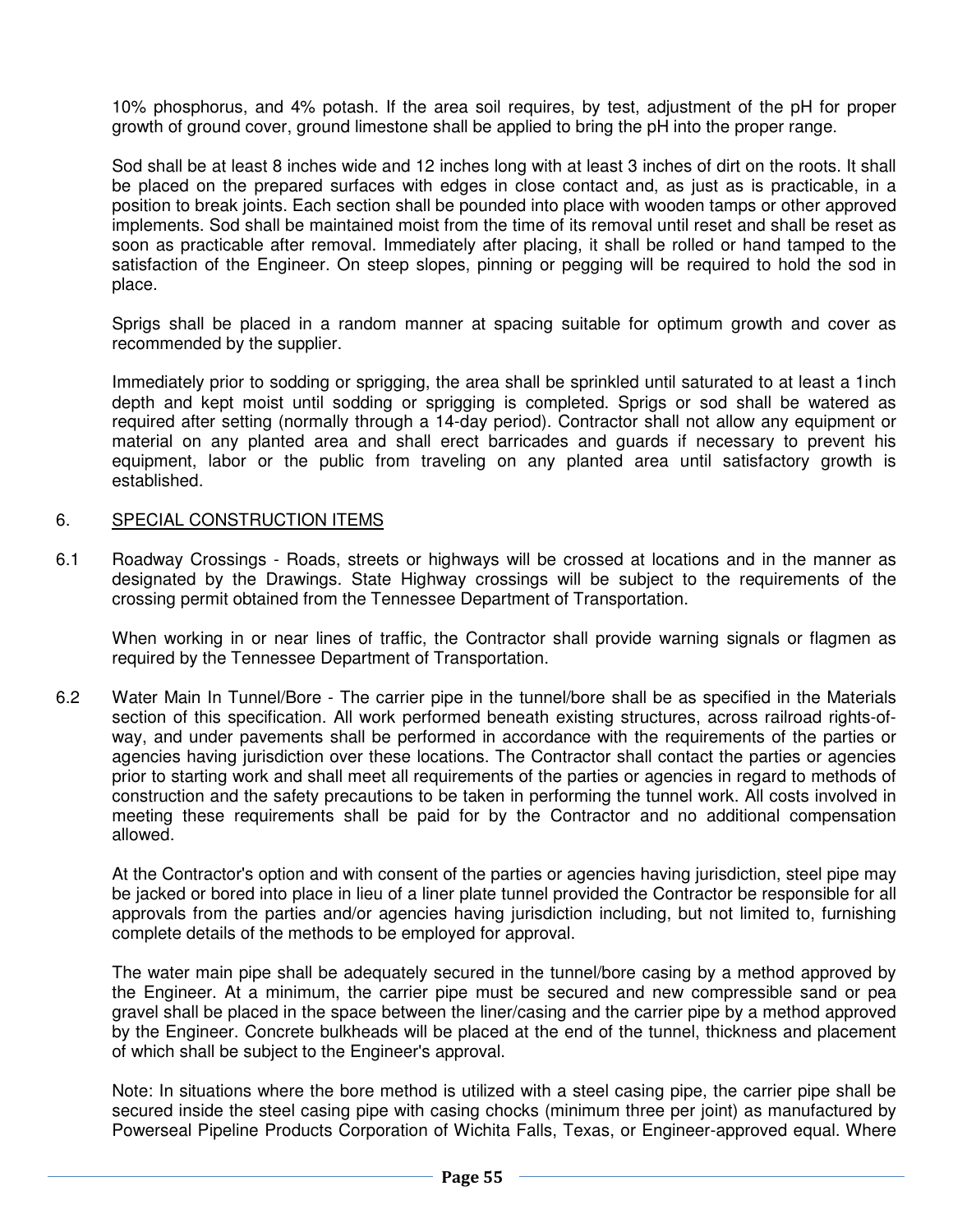casing chocks are used inside steel casing pipes, the requirement for sand or pea gravel backfill can be eliminated. Additionally, the ends of the steel casing pipe shall be sealed with casing pipe "End Seals", "Link-seal", or Engineer-approved equal.

 Construction of the tunnel/bore shall be carried on in such a manner that settlement of the ground surface above the tunnel/bore shall be held to an absolute minimum. Where ground conditions are unstable, poling plates or poling boards shall be used to prevent caving of material above the tunnel before the liner plates can be installed. Steel liner plates shall be installed as soon after the excavation is removed as possible and excavation shall not be removed more than 24 inches ahead of the installed liner plates.

 Excavation shall be carried on in such a manner that voids behind the liner plates will be held to a minimum. However, should any boulders larger than one foot in diameter be encountered, they shall be removed so that none are closer than 6 inches to the outer face of the liner plates. Should piling be encountered, each pile shall be cut out so that no portion remaining shall be closer than one foot to the outer face of the liner. Where boulders or piling are excavated, the holes shall be backfilled by tamped material.

The steel lining shall consist of plates not to exceed 18 inches wide. Each circumferential ring shall be composed of the number and length of plates to complete the required diameter. The Contractor shall submit details of the lining for approval.

 The strength of the casing or tunnel lining will be determined by its section modulus. Thickness of the metal for these steel plates shall not be less than 8 gauge allowing for standard mill tolerance.

 All plates shall be punched for bolting on both longitudinal and circumferential seams and shall be so fabricated as to permit complete erection from the inside of the tunnel. The longitudinal seam shall be of the lap type with offset equal to gauge of metal for full width of plates including flanges and shall have staggered bolt construction so fabricated as to allow the cross-section of the plate to be continuous through the seam. All plates shall be of uniform fabrication and those intended for one size tunnel shall be interchangeable.

 The material used for the construction of these plates shall be new and unused and suitable for the purpose intended. Workmanship shall be first-class in every respect.

 After the plates are formed to shape and after all holes are punched, the plates shall be galvanized on all surfaces by the hot-dip process. A coating of prime western spelter, or equal, shall be applied at the rate of not less than three ounces per foot of double exposed surface. If the average spelter coating as determined from the required samples is less than the amount specified above, or if any one specimen shows a deficiency of 0.2 ounce, the lot shall be rejected. Spelter coating shall be of first-class commercial quality free from injurious defects such as blisters, flux and uncoated spots.

All nuts and bolts shall be galvanized.

 Plates shall be fabricated with grout holes to facilitate grouting above and around the tunnel liner. These grout openings shall be 2-inch I.P.T. half couplings welded into a hole in the center corrugation couplings welded into a hole in the center corrugation of a plate and a galvanized C.I. plug shall be provided for each opening to permit tight closure after grout holes so that the spacing of 18-inch centers at the top of the tunnel and at the top quarter points, staggered with the holes at the top.

 Field coating material shall be asphaltic mastic, Trumbull 5X, or approved equal, and shall be applied with hydraulic spray equipment using a minimum of 2,400 pounds pressure at the nozzle tip. The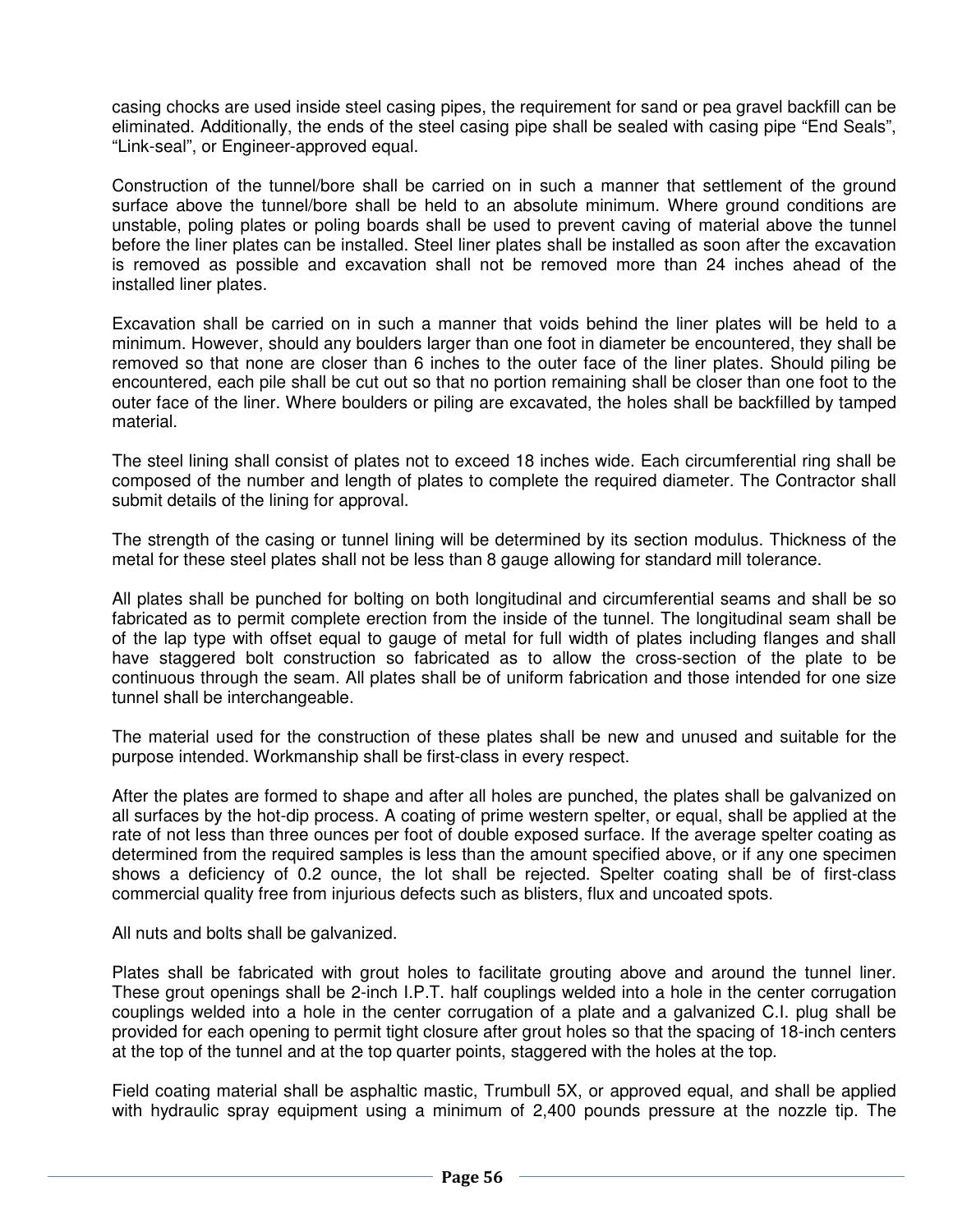material shall be supplied at spraying consistency and shall be applied both the outside and inside of the liner plates. Plates may be hot-dipped to produce a similar coating.

 When installing liner plate by the tunneling method, the excavation shall be performed in such a manner that voids between the undisturbed earth and the liner plate shall be maintained at a minimum. Any void occurring shall be filled with a Portland cement and sand grout pumped under pressure through grouting openings in the liner plate.

 The minimum provision for grouting openings shall be one opening in a top plate of the tunnel or conduit at locations not to exceed 54 inches apart. Additional plates with grouting openings are to be installed at the top quarter points on each side between the top openings. The opening shall be staggered but shall not exceed 54 inches in any one line. Grout vent pipes will be required at a minimum of one per monolithic pour.

 The grout shall consist of Portland cement, water, sand and 2% approved additive (Bentorite, Septamine Seax, Hydrocide liquid, etc.). One part Portland cement with additive shall be combined to four parts clean sand and sufficient water added to provide a grout having the consistency of thick cream when well mixed.

 A pump shall be provided for placing the grout which shall be capable of exerting sufficient pressure to assure the filling of all voids between the liner plate/ casing and the undisturbed ground. Minimum acceptable pressure will be five pounds per square inch.

 Pumping of grout shall be done (1) at the completion of the installation of approximately each 9 feet of liner plate, (2) at more frequent intervals than 9 feet if conditions indicate the necessity, and (3) at the end of a work day or when there is work stoppage for any reason.

 The carrier pipe shall be furnished by the Contractor. Upon acceptance of the liner/casing, install the carrier pipe in the casing by jacking it through the casing. A concrete invert may be poured if necessary to achieve proper line and grade on the carrier pipe to offset any minor variations in the alignment of the casing.

6.3 Maintaining Traffic while Crossing Streets and Highways - At various locations on this project (in addition to what might be specifically shown on the Contract Drawings) the nature of construction and traffic conditions will require that the Contractor utilize and maintain heavy steel plates to facilitate traffic. These steel plates shall be of sufficient size and thickness to be utilized for varying trenching conditions.

#### 7. SLOPE PROTECTION AND EROSION CONTROL

 This section shall consist of temporary control measures as shown in the Drawings or directed by the Engineer or as required by the State of Tennessee, Water Pollution Control Division during the life of the Contract to control erosion and water pollution through the use of hay bales and other control devices.

 The temporary pollution control provisions contained herein shall be coordinated with the permanent erosion control features to assure economical, effective, and continuous erosion control throughout the construction and post-construction period.

 a. Baled hay or straw erosion checks are temporary measures to control erosion and prevent siltation. Bales shall be either hay or straw containing five cubic feet or more of material.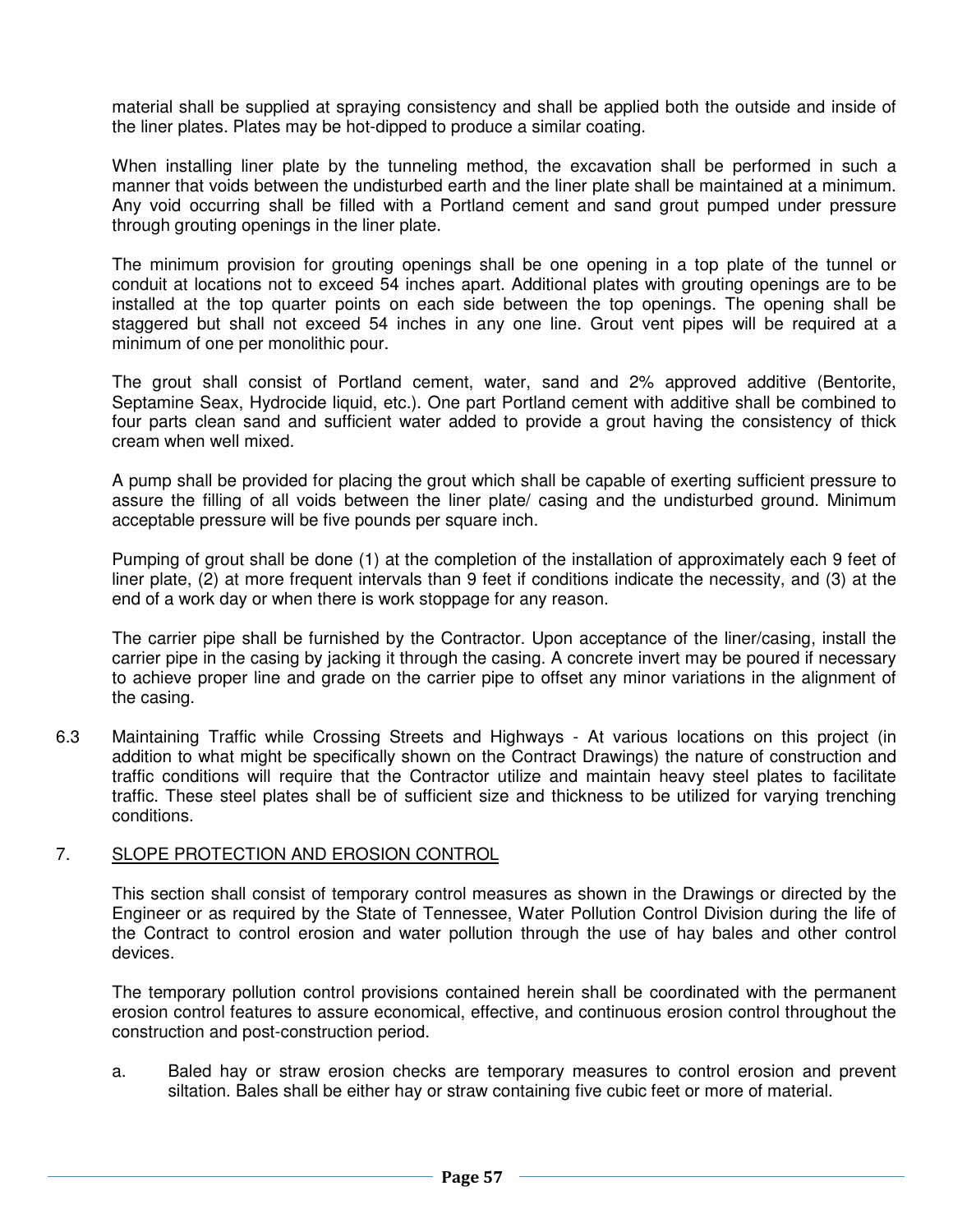Baled hay or straw checks shall be used where the existing ground slopes in ditches or other areas where siltation erosion or water run-off is a problem.

- b. Baled hay or straw erosion checks Hay or straw erosion checks shall be embedded in the ground 4 to 6 inches to prevent water flowing under them. The bales shall also be anchored securely to the ground by wooden stakes driven through the bales into the ground. Bales can remain in place until they rot, or be removed after they have served their purpose, as determined by the Engineer. The Contractor shall keep the checks in good condition by replacing broken or damaged bales immediately after damage occurs. Normal debris clean-out will be considered routine maintenance.
- c. Temporary silt fences Silt fences utilizing posts, filter cloth (burlap or plastic filter fabric, etc.) or other approved materials are temporary measures for erosion control. These fences shall be installed to retain suspended silt particles in the run-off water.
- d. The temporary erosion control features installed by the Contractor shall be acceptably maintained by the Contractor until no longer needed or permanent erosion control methods are installed. Any materials removed shall become the property of the Contractor.

In the event that temporary erosion and pollution control measures are required due to the Contractor's negligence, carelessness, or failure to install permanent controls as a part of work as scheduled, and are ordered by the Engineer, such work shall be performed by the Contractor at his own expense.

 e. Erosion control outside project area - Temporary pollution control shall include construction work outside the project area where such work is necessary as a result of construction such as borrow pit operations, haul roads and equipment storage sites. Bid price in such cases shall include all necessary clearing and grubbing, construction incidentals, maintenance, and site restoration when no longer needed.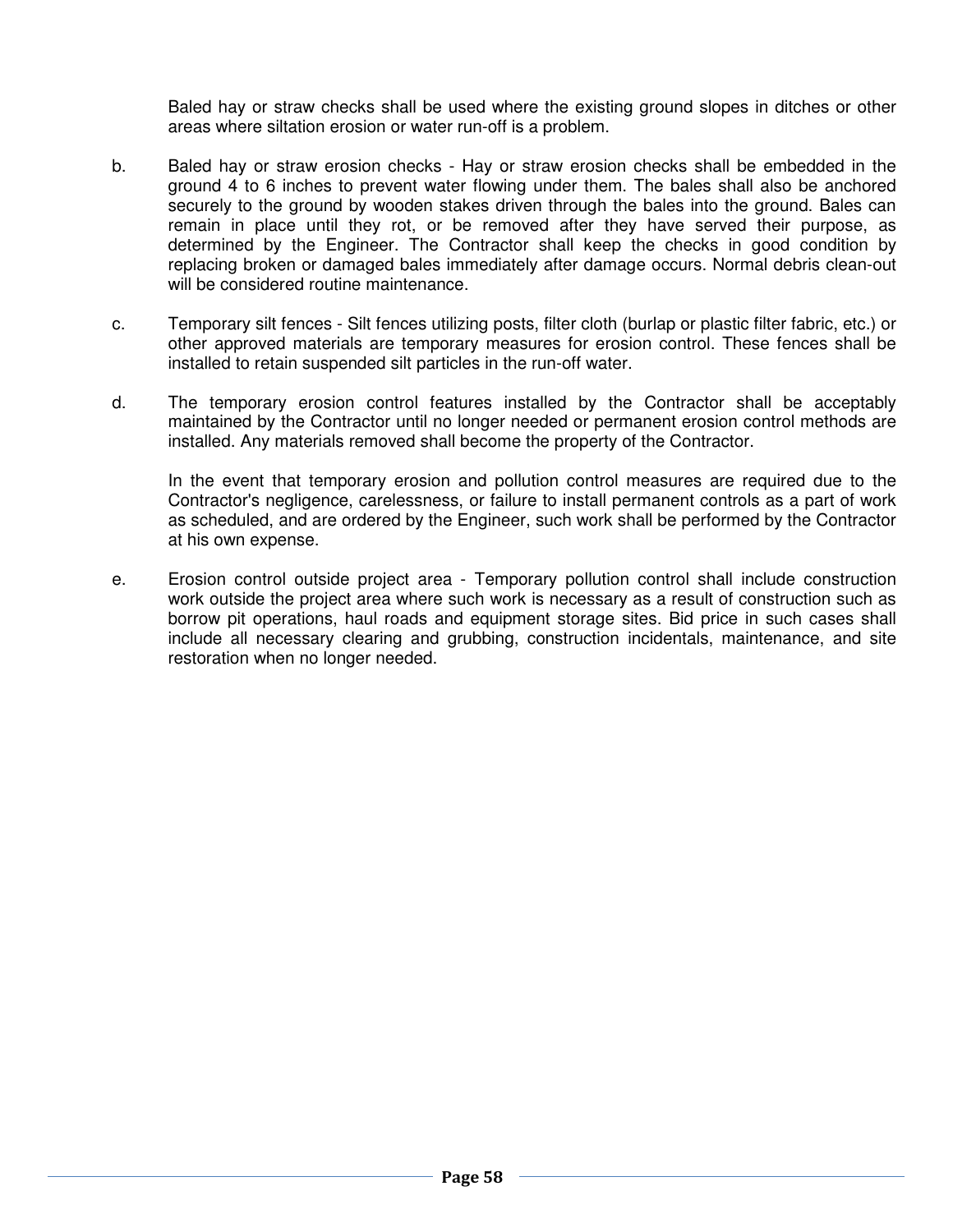# TESTING AND ACCEPTANCE - SMALL PROJECTS

#### 1. GENERAL

 Upon completion of the construction work the Contractor shall conduct the necessary pressure and leakage tests, and shall disinfect the completed water mains and appurtenances. The Contractor shall furnish all labor, tools, equipment and materials for making the tests. In the event that the pressure or leakage test is unsatisfactory, or bacteriological tests indicate that disinfection is in complete, the Contractor shall take corrective measures and shall repeat the tests until satisfactory results are obtained. Tests shall be made in the presence of an authorized representative of the Engineer.

#### 2. PRESSURE AND LEAKAGE TESTS

 Each section of the completed water line shall be subjected to a pressure test. The section to be tested shall be valved off after having been filled with water, and a positive displacement test pump shall be used to pump clean water into the section to build up a test pressure of 200 psi at the point of maximum pressure in the test section. Each valved section of pipe shall be slowly filled with water, and the specified test pressure, based on the elevation of the lowest point of the line or section under test and corrected to the elevation of the test gauge, shall be applied by means of a pump connected to the pipe in a manner satisfactory to the Engineer. Valves shall not be operated in either the opening or closing direction at differential pressures above the rated pressure. The system shall be allowed to stabilize at the test pressure before conducting any leakage test. The test pump shall then be valved off from the system and the pressure shall be observed over a period of at least 2 hours.

 Before applying the specified test pressure, air shall be expelled completely from the pipe, valves, and hydrants. If permanent air vents are not located at all high points, the contractor shall install corporation cocks at such points so that the air can be expelled as the line is filled with water. After all the air has been expelled, the corporation cocks shall be closed and the test pressure applied. At the conclusion of the pressure test, the corporation cocks shall be removed and plugged or left in place at the discretion of the Owner.

 Any exposed pipe, fittings, valves, hydrants, and joints shall be examined carefully during the test. Any damage or defective pipe, fittings, valves, hydrants, or joints that are discovered following the pressure test shall be repaired or replaced with sound material, and the test shall be repeated until it is satisfactory to the Owner.

 No pipe installation will be accepted if the leakage is greater than that established in AWWA C600. Leakage shall be defined as the quantity of water that must be supplied into the newly laid pipe or any valved section thereof to maintain pressure within 5 psi of the specified test pressure after the pipe has been filled with water and the air has been expelled. Leakage shall not be measured by a drop in pressure in a test section over a period of time.

 A drop in pressure of 5 psi or more during the one hour test shall be taken as an indication of leakage. In the event leaks are found and corrected, the Contractor shall repeat the pressure test using the same procedure described above. Should the Contractor be unable to obtain a satisfactory pressure test over a duration of at least 2 hours, he shall then be required to perform a leakage test using a water tap and standard water meter to measure the leakage in the test section at system pressure over a period of 24 hours. Leakage during the 24-hour period must not exceed the allowable leakage for mechanical or push-on joints as shown in Table 7 of AWWA C600, latest revision, and reproduced on the following page. Should the system fail to pass the leakage test, the Contractor will be required to locate and correct the leaks and to retest the system until satisfactory results can be obtained.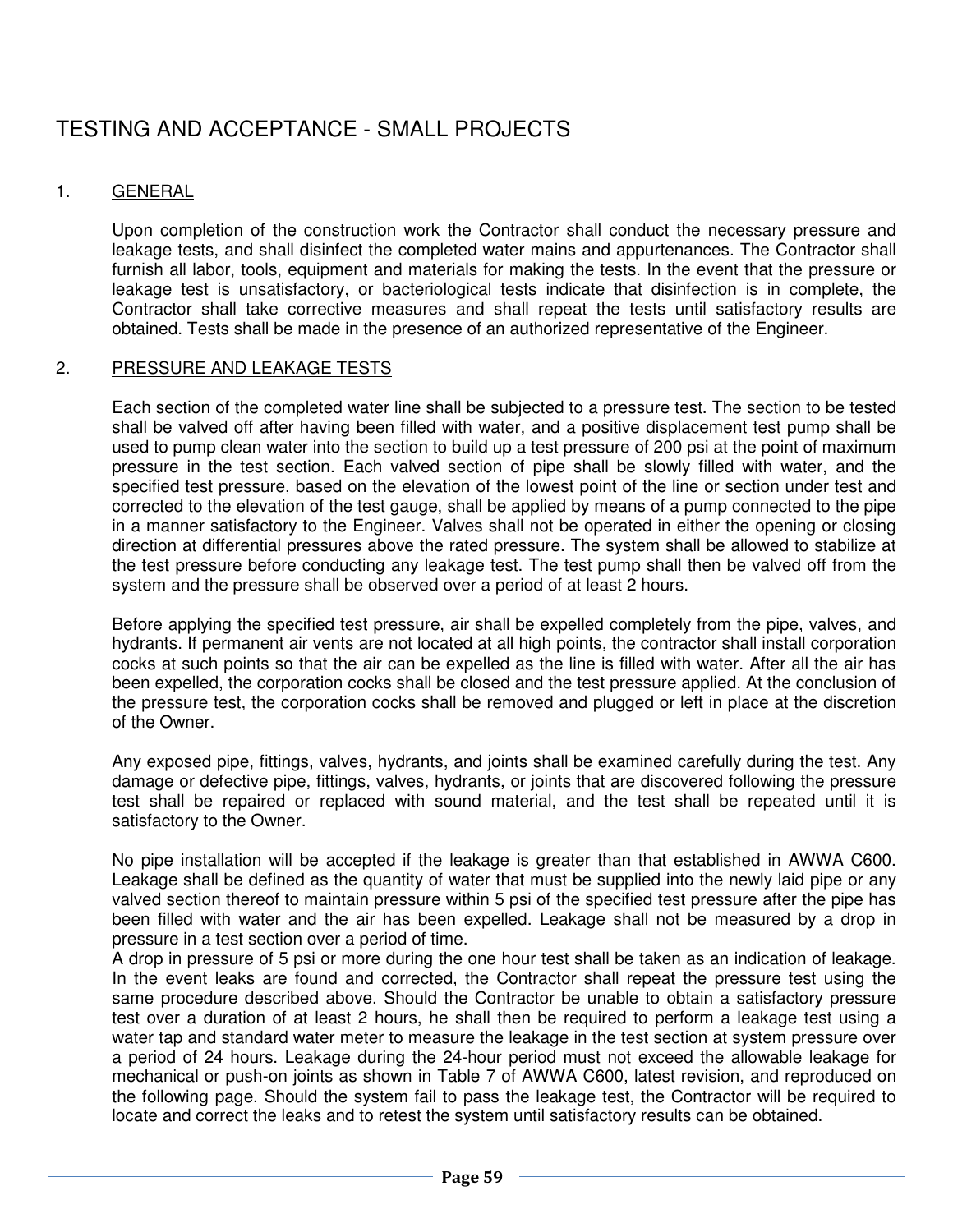The Contractor shall provide suitable first quality pressure gauges with 5 lb. or smaller graduations and a standard 5/8" x 3/4" water meter in the event the meter is required for the leakage test. Pressure gauges and water meter shall be in good condition and shall be subject to such tests for proof of accuracy as the Engineer may require.

| $\frac{1}{2}$ increased Educated por 1,000 1001 (000 111) or 1 iponito                                                                                                                                   |                                                                                                                                                                                                                                                                                                                                                                                                                               |                             |   |   |  |  |  |  |  |                                  |  |  |       |
|----------------------------------------------------------------------------------------------------------------------------------------------------------------------------------------------------------|-------------------------------------------------------------------------------------------------------------------------------------------------------------------------------------------------------------------------------------------------------------------------------------------------------------------------------------------------------------------------------------------------------------------------------|-----------------------------|---|---|--|--|--|--|--|----------------------------------|--|--|-------|
|                                                                                                                                                                                                          |                                                                                                                                                                                                                                                                                                                                                                                                                               | Nominal Pipe Diameter - in. |   |   |  |  |  |  |  |                                  |  |  |       |
| Avg. Test<br>Pressure<br>psi (Bar)                                                                                                                                                                       | 3                                                                                                                                                                                                                                                                                                                                                                                                                             | 4                           | 6 | 8 |  |  |  |  |  | 10 12 14 16 18 20 24 30 36 42 48 |  |  | $-54$ |
| 450 (31)                                                                                                                                                                                                 | $10.48\,\,\rule{0pt}{0pt}\,\rule{0pt}{0pt}\,\rule{0pt}{0pt}\,\rule{0pt}{0pt}\,\rule{0pt}{0pt}\,\rule{0pt}{0pt}\,\rule{0pt}{0pt}\,\rule{0pt}{0pt}\,\rule{0pt}{0pt}\,\rule{0pt}{0pt}\,\rule{0pt}{0pt}\,\rule{0pt}{0pt}\,\rule{0pt}{0pt}\,\rule{0pt}{0pt}\,\rule{0pt}{0pt}\,\rule{0pt}{0pt}\,\rule{0pt}{0pt}\,\rule{0pt}{0pt}\,\rule{0pt}{0pt}\,\rule{0pt}{0pt}\,\rule{0pt}{0pt}\,\rule{0pt}{0pt}\,\rule{0pt}{0pt}\,\rule{0pt}{$ |                             |   |   |  |  |  |  |  |                                  |  |  |       |
| 400 (28)                                                                                                                                                                                                 | $0.45\cdot 0.60\cdot 0.90\cdot 1.20\cdot 1.50\cdot 1.80\cdot 2.10\cdot 2.40\cdot 2.70\cdot 3.00\cdot 3.60\cdot 4.50\cdot 5.41\cdot 6.31\cdot 7.21\cdot 8.11$                                                                                                                                                                                                                                                                  |                             |   |   |  |  |  |  |  |                                  |  |  |       |
| 350 (24)                                                                                                                                                                                                 | $0.42$ $0.56$ $0.84$ $1.12$ $1.40$ $1.69$ $1.97$ $2.25$ $2.53$ $2.81$ $3.37$ $4.21$ $5.06$ $5.90$ $6.74$ $7.58$                                                                                                                                                                                                                                                                                                               |                             |   |   |  |  |  |  |  |                                  |  |  |       |
| 300(21)                                                                                                                                                                                                  | !0.39 !0.52 !0.78 !1.04 !1.30 !1.56 !1.82 !2.08 !2.34 !2.60 !3.12 !3.90 !4.68 !5.46 !6.24 !7.02                                                                                                                                                                                                                                                                                                                               |                             |   |   |  |  |  |  |  |                                  |  |  |       |
| 275 (19) $\mid$ 0.37 $\mid$ 0.50 $\mid$ 0.75 $\mid$ 1.00 $\mid$ 1.24 $\mid$ 1.49 $\mid$ 1.74 $\mid$ 1.99 $\mid$ 2.24 $\mid$ 2.49 $\mid$ 2.99 $\mid$ 3.73 $\mid$ 4.48 $\mid$ 5.23 $\mid$ 5.98 $\mid$ 6.72 |                                                                                                                                                                                                                                                                                                                                                                                                                               |                             |   |   |  |  |  |  |  |                                  |  |  |       |
| 250 (17) $\mid$ 0.36 $\mid$ 0.47 $\mid$ 0.71 $\mid$ 0.95 $\mid$ 1.19 $\mid$ 1.42 $\mid$ 1.66 $\mid$ 1.90 $\mid$ 2.14 $\mid$ 2.37 $\mid$ 2.85 $\mid$ 3.56 $\mid$ 4.27 $\mid$ 4.99 $\mid$ 5.70 $\mid$ 6.41 |                                                                                                                                                                                                                                                                                                                                                                                                                               |                             |   |   |  |  |  |  |  |                                  |  |  |       |
| 225 (16) $\mid$ 0.34 $\mid$ 0.45 $\mid$ 0.68 $\mid$ 0.90 $\mid$ 1.13 $\mid$ 1.35 $\mid$ 1.58 $\mid$ 1.80 $\mid$ 2.03 $\mid$ 2.25 $\mid$ 2.70 $\mid$ 3.38 $\mid$ 4.05 $\mid$ 4.73 $\mid$ 5.41 $\mid$ 6.03 |                                                                                                                                                                                                                                                                                                                                                                                                                               |                             |   |   |  |  |  |  |  |                                  |  |  |       |
| 200(14)                                                                                                                                                                                                  | $1.03210.4310.6410.8511.0611.2811.4811.7011.9112.1212.5513.1913.8214.4615.0915.73$                                                                                                                                                                                                                                                                                                                                            |                             |   |   |  |  |  |  |  |                                  |  |  |       |
| 175 (12)                                                                                                                                                                                                 | $1.59$ 1.7.8 $1.17$ $1.47$ 1.59 $1.69$ 1.9 $1.19$ 1.79 $1.59$ 1.79 $1.79$ 1.98 $2.38$ $2.98$ $3.58$ $1.17$ $1.477$ $1.536$                                                                                                                                                                                                                                                                                                    |                             |   |   |  |  |  |  |  |                                  |  |  |       |
| 150 (10) $\overline{10.28 \cdot 0.37 \cdot 0.55 \cdot 0.74 \cdot 0.92 \cdot 1.10 \cdot 1.29 \cdot 1.47 \cdot 1.66 \cdot 1.84 \cdot 2.21 \cdot 2.76 \cdot 3.31 \cdot 3.86 \cdot 4.41 \cdot 4.97}$         |                                                                                                                                                                                                                                                                                                                                                                                                                               |                             |   |   |  |  |  |  |  |                                  |  |  |       |
| 125(9)                                                                                                                                                                                                   | $0.25\cdot 0.34\cdot 0.50\cdot 0.67\cdot 0.84\cdot 1.01\cdot 1.18\cdot 1.34\cdot 1.51\cdot 1.68\cdot 2.01\cdot 2.52\cdot 3.02\cdot 3.53\cdot 4.03\cdot 4.53$                                                                                                                                                                                                                                                                  |                             |   |   |  |  |  |  |  |                                  |  |  |       |
| 100(7)                                                                                                                                                                                                   | 0.23   0.30   0.45   0.60   0.75   0.90   1.05   1.20   1.35   1.50   1.80   2.25   2.70   3.15   3.60   4.05                                                                                                                                                                                                                                                                                                                 |                             |   |   |  |  |  |  |  |                                  |  |  |       |

Allowable Leakage per 1,000 feet (305 m) of Pipeline\* -  $mh+$ 

If the pipeline under test contains sections of various diameters, the allowable leakage will be the sum of the **computed leakage for each size.** 

 **+ To obtain leakage in liters/hour, multiply the values in the table by 3.785**

Copied from AWWA C600.

#### 3. DISINFECTION

 All water line extensions and appurtenances shall be disinfected upon completion. After the lines have been flushed or otherwise suitably cleaned to remove dirt or debris which may have been introduced into the lines during construction, disinfection shall be accomplished in accordance with the provisions of AWWA Standard for Disinfecting Water Mains: AWWA C651, latest revision.

 The basic disinfection procedure consists of: (1) Preventing contaminating materials from entering water lines and appurtenances during storage, construction or repair; (2) Removing, by flushing or other means, those materials that may have entered the water lines and appurtenances; (3) Chlorinating any residual contamination that may remain and flushing the chlorinated water from the lines; and (4) Determining the bacteriological quality by laboratory testing after disinfection.

#### 3.1 Preventing Contamination During Construction

 Heavy particulate matter and debris generally contain bacteria and can prevent even very high chlorine concentrations from contacting and killing such organisms. It is, therefore, essential that the Contractor utilize procedures to assure that the water lines and appurtenances are thoroughly clean for the final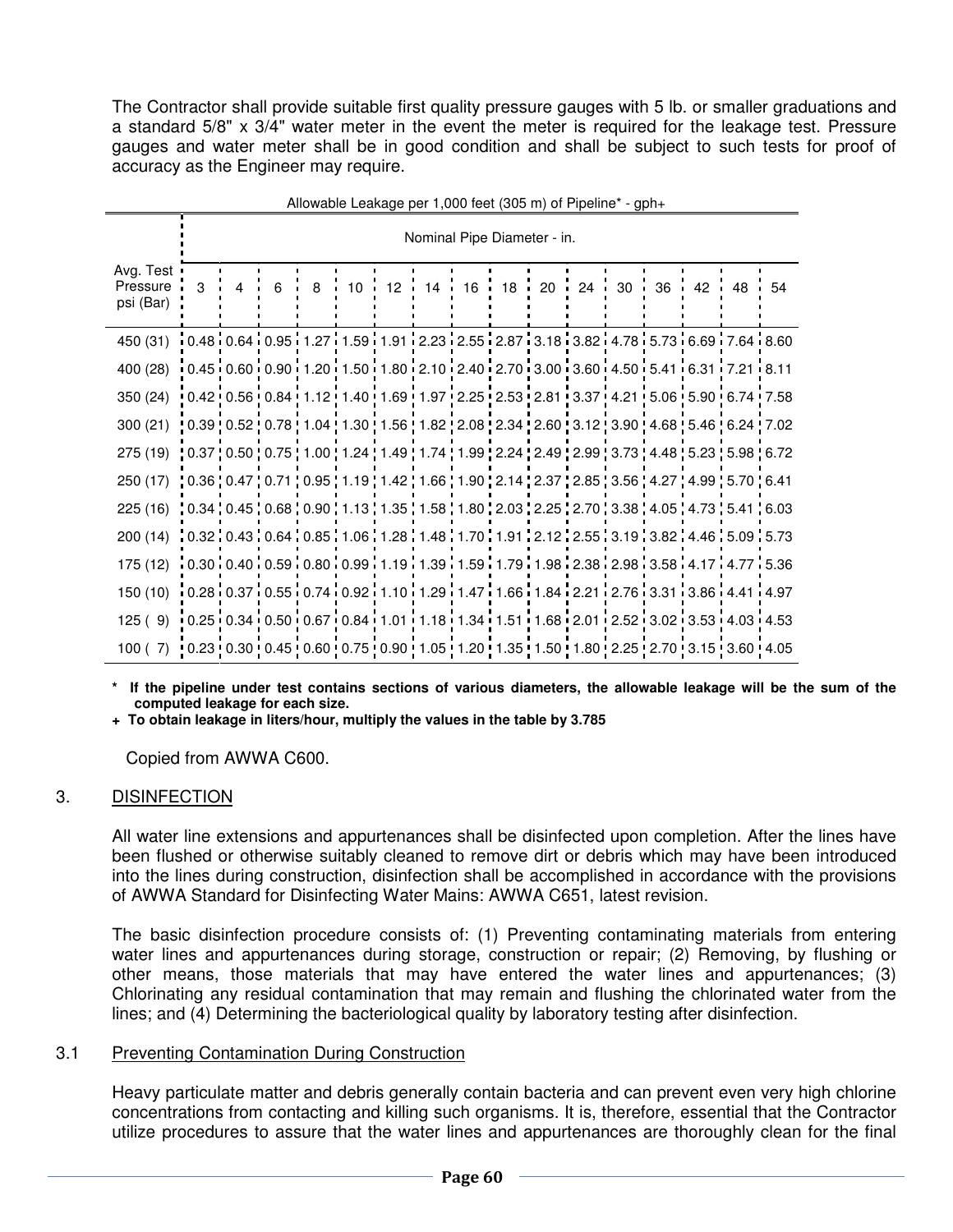disinfection by chlorination. Toward that end, it is important for the Contractor to prevent contamination of water lines and appurtenances during storage and installation.

 All openings in the pipelines shall be closed with watertight plugs when pipe laying is stopped for any reason. Rodent proof plugs may be used when it is determined that watertight plugs are not practicable, where their use could result in pipe flotation if water enters the trench, or where thorough cleaning will be performed by flushing or other means. Workmen need to routinely check the pipeline for contaminating material and keep the pipeline as clean as practicable.

 Joints of all pipe in the trench shall be completed before work is stopped. If water accumulates in the trench, the plugs shall remain in place until the trench is dry enough to prevent trench water from entering the pipeline. All jointing material and lubricates shall be as recommended by the pipe manufacturer and shall be suitable for use in potable water lines. Trench water shall be kept out of the pipelines, if possible, by the use of plugs or other suitable means. Protect the jointing material and lubricates from contamination. Lubricates shall be delivered to the Project site in closed containers and shall be kept clean.

#### 3.2 Flushing or Cleaning by Other Means

 If dirt or debris does find its way into the pipeline and it is likely that it will not be removed by flushing, the interior of the pipe shall be cleaned by mechanical means and then shall be swabbed with one (1) percent hypochlorite disinfecting solution. Cleaning with a swab, pig or similar device should be undertaken only when it has been determined that such operation will not force mud or debris into pipe joint spaces where removal is difficult or impossible.

 Velocities of about 2.5 feet per second (fps) or higher are generally required to adequately flush a pipeline. The Contractor is cautioned that the flow rate necessary to reach these velocities is not always practical or even possible. Other methods of cleaning must be employed, and it is even more important to take extra precautions to keep the pipeline clean during the pipe laying operation. This is especially true of large diameter pipes. The following tabulation shows the approximate gallons per minute required to reach a velocity of 2.5 fps for various pipe diameters.

| Pipe Diameter, Inches | <b>Gallons per Minute Required</b> |
|-----------------------|------------------------------------|
| 4                     | 100                                |
| 6                     | 200                                |
| 8                     | 400                                |
| 10                    | 600                                |
| 12                    | 900                                |
| 16                    | 1,600                              |
| 20                    | 2,500                              |
| 24                    | 3,500                              |
| 30                    | 5,500                              |
| 36                    | 7,900                              |
| 42                    | 10,800                             |
| 48                    | 14,100                             |
| 54                    | 17,900                             |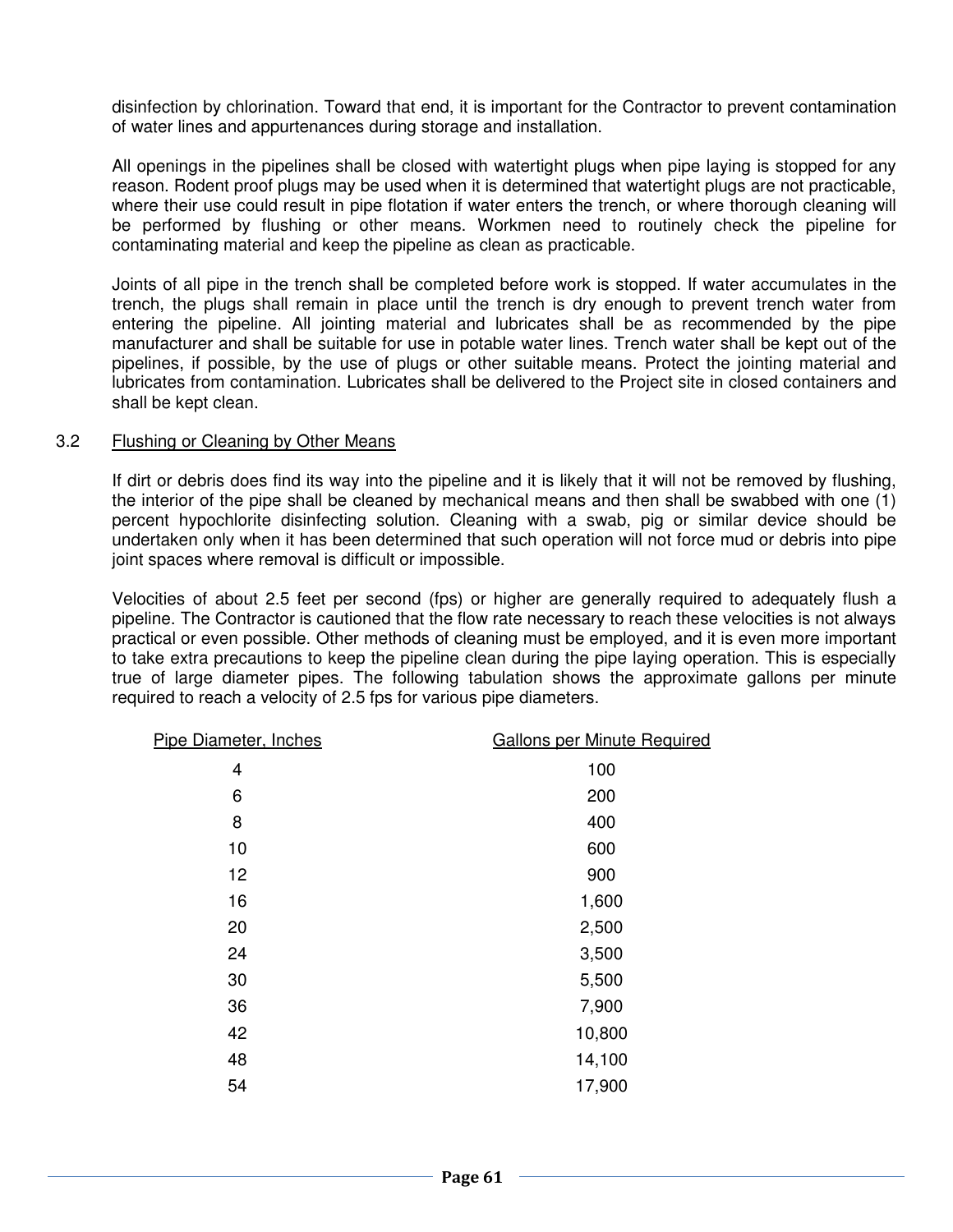When flushing is used to clean pipelines, the Contractor must use care and caution concerning the disposal of water flushed from the lines.

#### 3.3 Chlorination for Disinfection

 The forms of chlorine that may be used for disinfection are: (1) liquid chlorine; (2) sodium hypochlorite solution; and (3) calcium hypochlorite granules or tablets. Liquid chlorine must meet the requirements of AWWA B301 and sodium and calcium hypochlorites must meet the requirements of AWWA B300.

 Three methods are approved for use under the AWWA standard: (1) the tablet method; (2) the continuous feed method; and (3) the slug method. Each has its advantages under certain situations. The method to be used on this project must be approved by the Engineer before implementation by the Contractor. The continuous feed method is suitable for general application. The slug feed method is suitable for use in large diameter lines where the volume of chlorinated water which must be flushed to waste is of concern and where chemical costs are a consideration. The tablet method is generally more suitable for small diameter pipelines; but the line must be kept dry during installation, preliminary flushing for cleaning is not possible, and the chlorine concentration tends to be less uniform.

 (a) The Tablet Method - This method consists of placing granules or tablets in the pipeline as it is being installed and filling the pipeline with potable water when the installation is completed. Only use this method if the pipes and appurtenances are kept clean and dry during construction.

Granules - during construction, granules are placed at the upstream end of the first section of pipe, then at the upstream end of each branch pipeline, and along the pipeline at intervals of 500 feet. The quantity shall be as shown in AWWA C651 and as approved by the Engineer. Do not use this method on solvent-weld plastic or on screwed-joint steel pipe because of the danger of fire or explosion from a reaction of the joint compounds with the calcium hypochlorite.

Tablets - During construction, 5 gram calcium hypochlorite tablets shall be placed in each section of pipe and also one such tablet in each fire hydrant, fire hydrant branch and other appurtenances. The number of tablets shall be as required in AWWA C651 and as approved by the Engineer. The tablets shall be attached by an adhesive such as Permatex No. 1, or approved equal. there shall be no adhesive on the tablet except on the broad side attached to the surface of the pipe. Attach all tablets to the inside of the pipe at the top with approximately an equal number of tablets at each end of a given pipe length. Make sure the tablets end up at the top of the pipe as installed in the trench.

**Filling and Contact** - when pipe installation is complete, the pipeline shall be filled with potable water at such a rate that the water within the pipeline will flow at a velocity no greater than one foot per second ( 1 fps). Precautions shall be taken to assure that air pockets are eliminated. This water shall remain in the pipeline for at least 24 hours. If the temperature is less than 41 degrees F ( 5 degrees C), the water shall remain in the pipeline at least 48 hours. During this period of contact, all valves and hydrants in the treated section shall be operated to ensure disinfection of these appurtenances. Valves shall be positioned so that the strong chlorine solution in the treated pipeline willm not flow into pipelines in active service

 (b) Continuous Feed Method - This method consists of placing calcium hypochlorite granules in the pipeline during construction (Contractor's option), completely filling the pipeline with potable water in order to remove all air pockets, flushing the completed pipeline if necessary to remove particulates, then filling the pipeline with potable water chlorinated so that after 24 hour holding period in the pipeline there will be free chlorine residual of not less than 10 milligrams per liter (mg/l).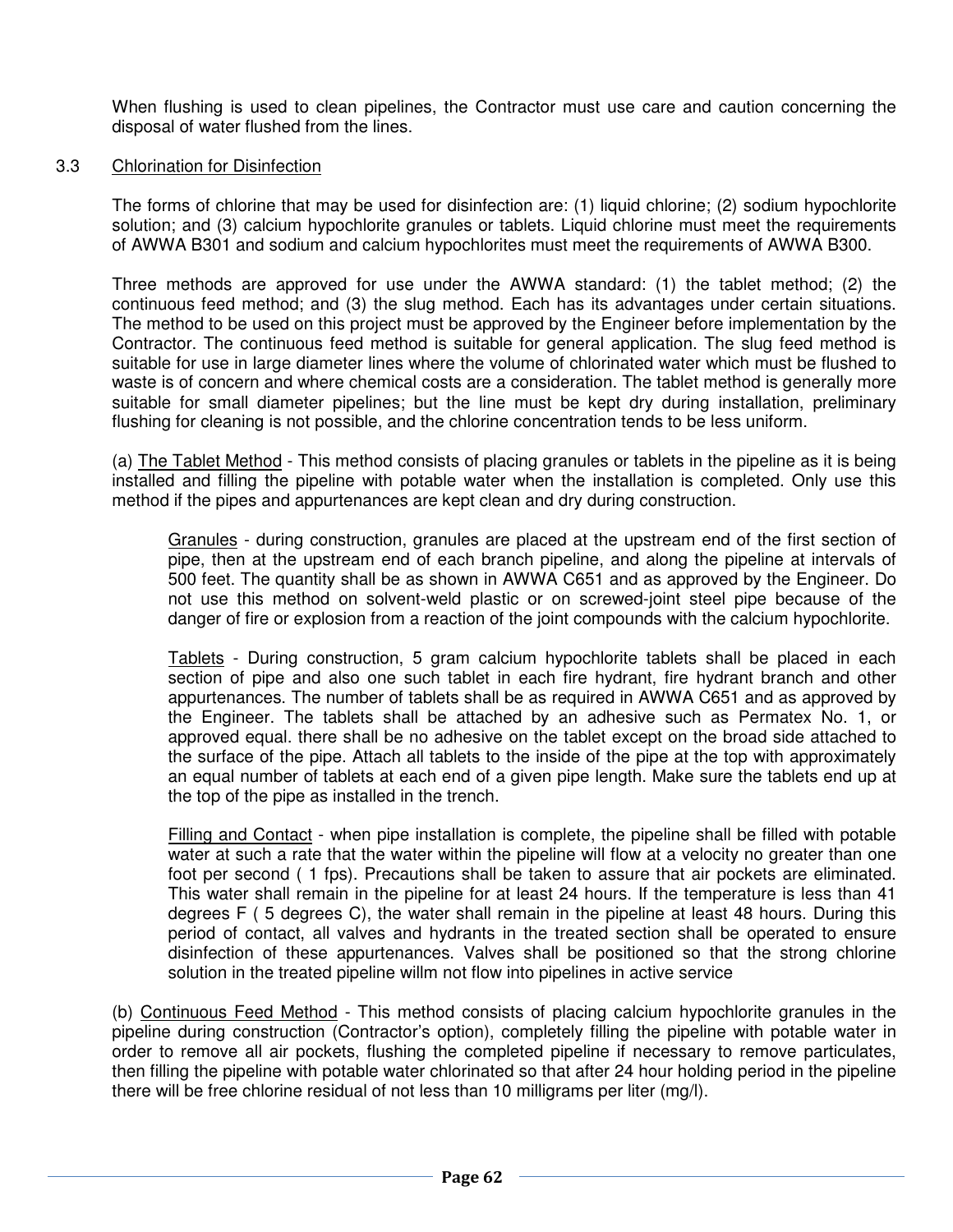Placing Hypochlorite Granules - This procedure shall be as outlined under "Tablet Method" above and is at the Contractor's option. Its purpose is to provide a strong chlorine concentration in the first flow of flushing water passing through the pipeline.

Preliminary Flushing - Before being chlorinated, the pipeline shall be filled to eliminate air pockets and shall be flushed to remove particulates. The flushing velocity shall not be less than 2.5 fps. Part 3.2 above contains a table showing the rates of flow required to produce this velocity in pipelines of various sizes. Flushing is no substitute for keeping the pipeline clean during construction because some contaminants resist removal by flushing at any feasible velocity. For pipelines of 24-inch diameter and larger, broom sweeping and careful removal of all debris, silt and other contaminants is an acceptable alternative to flushing.

Chlorinating the Pipeline and Appurtenances - Water from existing distribution system or other approved source shall be made to flow at a constant, measures rate of flow into the newly laid pipeline. The regulation of this rate of flow is important and shall be as approved by the Engineer.

At a point not more than 10 feet downstream from the beginning of the new pipeline, water entering this line shall receive a dose of chlorine fed at a constant rate such that the water will have not less than 25 mg/l free chlorine. To assure that this concentration is provided, the concentration shall be measured at regular intervals in accordance with procedures established in AWWA C651.

The devices and methods used to measure rates of flow, apply the chlorine solution and test the concentration shall be as approved by the Engineer and in accordance with AWWA C651.

during the application of chlorine, valves shall be positioned so that the strong chlorine solution in the pipeline being treated will not flow into water lines in active service. Chlorine application shall not cease until the entire pipeline is filled with heavily chlorinated water. The chlorinated water shall be retained in the pipeline for at least 24 hours, during which time all valves and hydrants in the treated section shall be operated to ensure disinfection of the appurtenances. At the end of this 24-hour period, the treated water in all portions of the pipeline shall have a residual of not less than 10 mg/l free chlorine.

 (c) Slug Method - This method differs from the Continuous Feed Method described above in that the disinfection is accomplished by a slug of water containing highly concentrated chlorine (100 mg/l) flowing slowly through the length of the pipeline. The slow flow ensures that all parts of the pipeline and the appurtenances will be exposed to the highly chlorinated water for a period of not less than 3 hours.

 For the execution of this method, refer to Part 3.3(b) above for all procedures except as described below.

Chlorinating the Pipeline and Appurtenances - At a point not more than 10 feet downstream from the beginning of the new pipeline, water entering the new pipeline shall receive a dose of chlorine fed at a constant rate such that the water will have not less than 100 mg/l free chlorine. To ensure that this concentration is provided, the chlorine concentration should be measured at various intervals. The chlorine shall be applied continuously and for a sufficient period to develop a solid column, or "slug", of chlorinated water that will, as it moves through the pipeline, expose all surfaces to a concentration of approximately 100 mg/l for at least 3 hours.

The free chlorine residual shall be measured in the slug as it moves through the pipeline. If at any time it drops below 50 mg/l, the flow shall be stopped, chlorination equipment shall be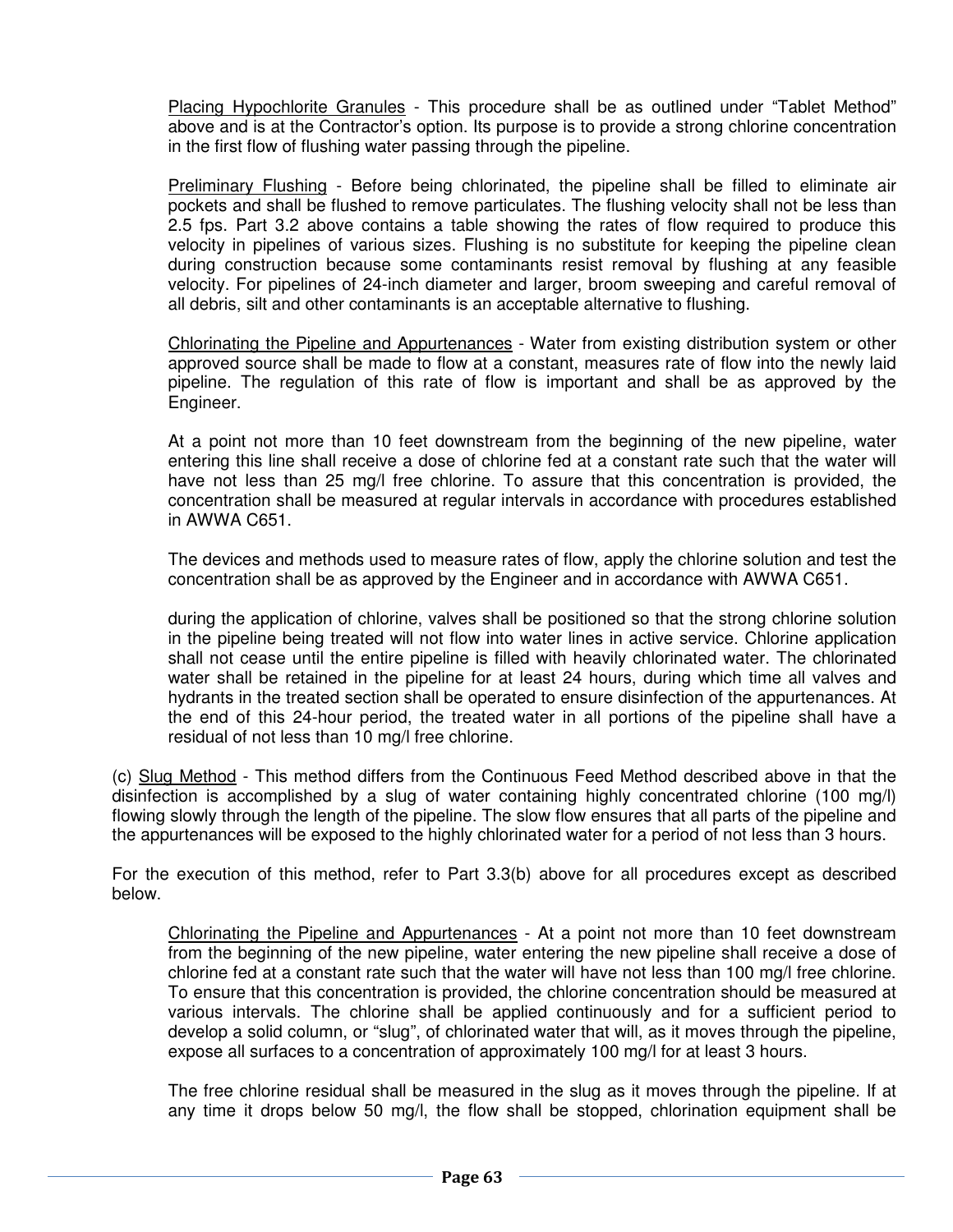located to the head of the slug; and, as flow is resumed, chlorine shall be applied to restore the free chlorine in the slug to not less than 100 mg/l.

As the chlorinated water flows past fittings and valves, these valves, hydrants and other appurtenances shall be operated so as to disinfect these items.

 (d) Final Flushing - After the applicable retention period (contact time), heavily chlorinated water should not remain in prolonged contact with the pipeline or appurtenances. To prevent damage to the pipe lining, the pipe itself or to appurtenances, the heavily chlorinated water shall be flushed from the pipeline until chlorine measurements show that the concentration in the water leaving the pipeline is no higher than that generally prevailing in the water system or is acceptable for domestic water use.

Disposal of Heavily Chlorinated Water - The environment to which the chlorinated water will be discharged shall be inspected. If there is any question that discharge of the water flushed from the pipeline will cause damage to the environment, then a reducing agent shall be applied to the water to be wasted in order to neutralize the chlorine residual remaining in the water. Where necessary, federal, state or local regulatory agencies should be contacted to determine specific provisions for the disposal of heavily chlorinated water. The procedure used for disposal shall be subject to review and approval by the Engineer prior to initiating any disposal.

#### 3.4 Bacteriological Testing

 Upon completion of the disinfection and flushing procedures, samples of the water from the treated pipeline shall be taken using methods in accordance with AWWA C651 and as approved by the Engineer. Samples shall show the absence of coliform organisms before the testing is considered complete and the new pipeline put in service.

 In the event that the samples show the presence of coliform bacteria or an excessive total count, the disinfection procedure shall be repeated by the Contractor until samples of satisfactory bacteriological quality are obtained.

 The Contractor shall furnish all equipment, material (except for the sample bottles which will be furnished to the Contractor by the Owner at no cost to the Contractor) and labor necessary for this testing procedure and shall perform the sampling. The samples shall be turned over to the Owner for testing at a laboratory designated by the Owner.

 (a) Procedures - All sampling and testing shall be done in accordance with AWWA C651 and Standard Methods for the Examination of Water and Wastewater.

At least one sample shall be collected from the new pipeline and one from the branch. In the case of long pipelines, samples shall be taken along its length as well as at its end. Sample spacing shall generally not exceed 2,500 feet.

If, during construction, trench water has entered the pipeline or excessive quantities of dirt or debris have entered the pipeline, bacteriological samples shall be taken at intervals of approximately 200 feet and shall be identified by location. In these cases, samples shall not be taken until water has stood in the pipeline for at least 16 hours after completion of the flushing.

Samples shall be collected in sterile bottles furnished by the Owner for the purpose of bacteriological sampling (treated with sodium thiosulfate).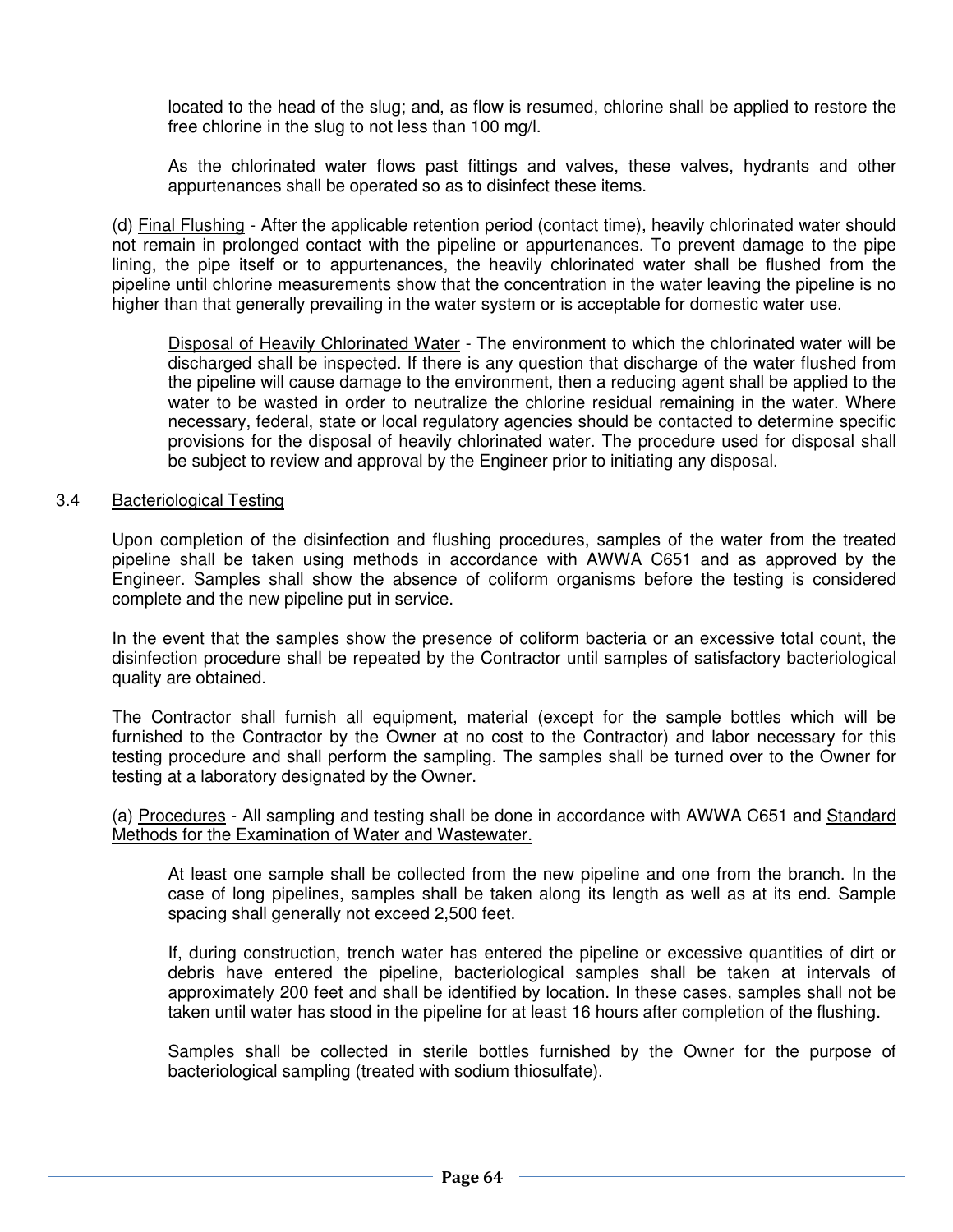No hose or fire hydrant shall be used in the collection of the samples. A corporation cock installed in the pipeline with a copper tube gooseneck assemble, or other arrangement as approved by the Engineer, may be used.

 (b) Redisinfection - If the initial disinfection fails to produce satisfactory bacteriological samples, the pipeline may be reflushed and shall be resampled. If check samples show the presence of coliform organisms, the pipeline shall be rechlorinated by the continuous feed method or by the slug feed method until satisfactory results are obtained.

#### 3.5 Acceptance

 When testing of the samples shows that there is no presence of coliform organisms or, in the case of the standard plate count, there is not an excessive total count, the disinfection procedure is considered successful and the pipeline and appurtenances may be put in service provided all other Contract provisions, necessary or required for putting the pipeline in service, have been met.

#### 4. TESTING OF VALVES and OTHER APPURTENANCES

 Upon completion of installation, all valves, fire hydrants, service connections, meters, and other appurtenances shall be operated in the presence of the Engineer to verify proper operation.

#### 5. TESTING OF WATER SERVICES

 The Contractor shall test all new water services at the same time that the water main is tested or the Contractor shall expose all connections, taps, curb cocks, unions, and any other fittings when the system water pressure is restored to the meter. These fittings shall be inspected by the Contractor in the presence of the Engineer. If any leaks are found, these leaks shall be repaired in a manner approved by the Engineer.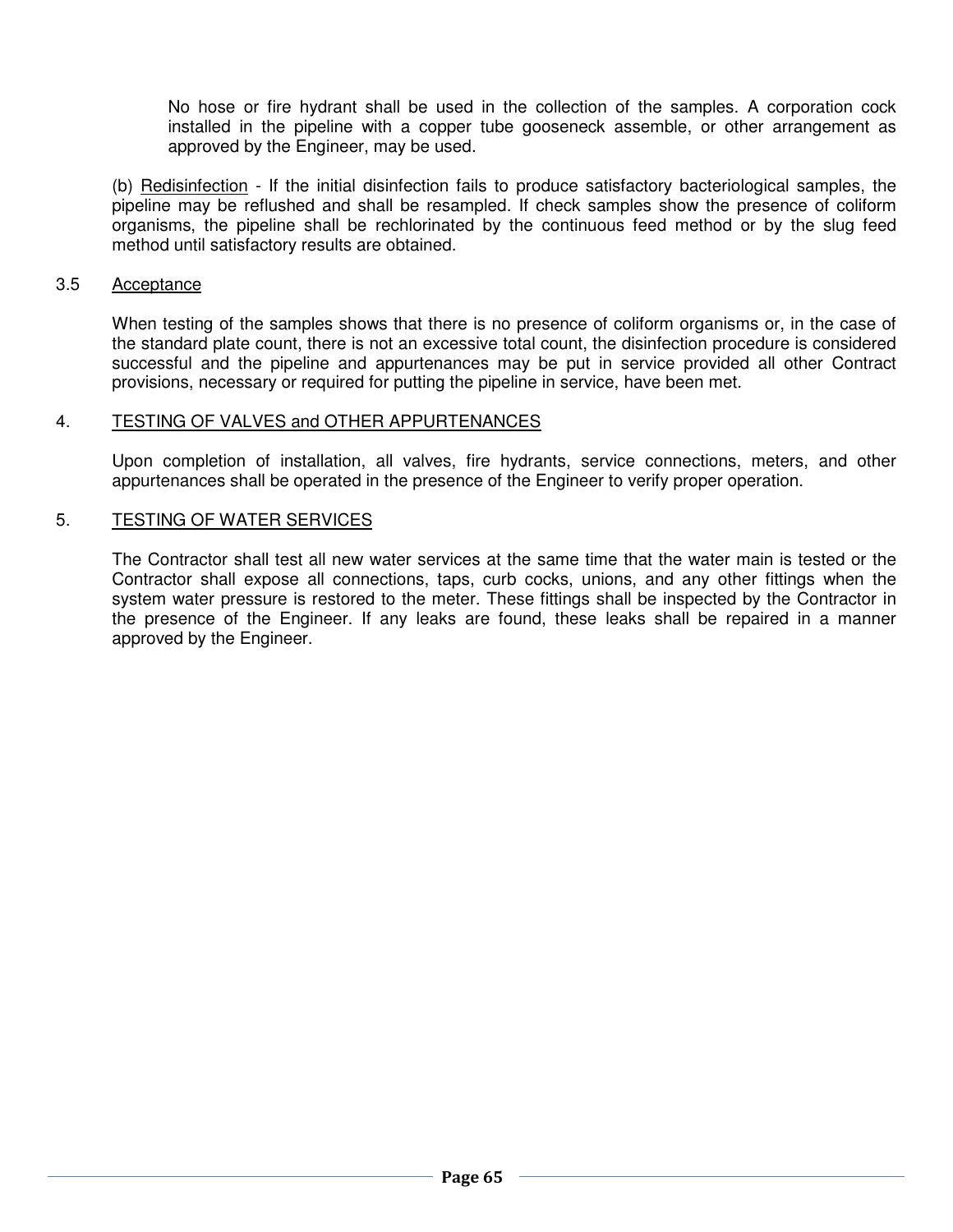# TESTING AND ACCEPTANCE - LARGE PROJECTS

#### 1. GENERAL

 Upon completion of the construction work the Contractor shall conduct the necessary pressure and leakage tests, and shall disinfect the completed water mains and appurtenances. The Contractor shall furnish all labor, tools, equipment and materials for making the tests. In the event that the pressure or leakage test is unsatisfactory, or bacteriological tests indicate that disinfection is in complete, the Contractor shall take corrective measures and shall repeat the tests until satisfactory results are obtained. Tests shall be made in the presence of an authorized representative of the Engineer.

#### 2. PRESSURE AND LEAKAGE TESTS

 Each section of the completed water main extension shall be subjected to a pressure test. The section to be tested shall be valved off after having been filled with water, and a positive displacement test pump shall be used to pump clean water into the section to build up a test pressure of 200 psi. The test pump shall then be valved off from the system and the pressure shall be observed over a period of one hour. A drop in pressure of 5 psi or more during the one hour test shall be taken as an indication of leakage. In the event leaks are found and corrected, the Contractor shall repeat the pressure test using the same procedure described above. Should the Con tractor be unable to obtain a satisfactory pressure test over a duration of one hour, he shall then be required to perform a leakage test using a water tap and standard water meter to measure the leakage in the test section at system pressure over a period of 24 hours. Leakage during the 24 hour period must not exceed the allowable leakage for mechanical or push-on joints as shown in Table 7 of ANSI/AWWA C600, latest revision, and reproduced on the following page. Should the system fail to pass the leakage test, the Contractor will be required to locate and correct the leaks and to retest the system until satisfactory results can be obtained.

 The Contractor shall provide suitable first quality pressure gauges with 5 lb. or smaller graduations and a standard 5/8" x 3/4" water meter in the event the meter is required for the leakage test. Pressure gauges and water meter shall be in good condition and shall be subject to such tests for proof of accuracy as the Engineer may require.

Allowable Leakage per 1,000 feet (305 m) of Pipeline\* - gph+

Nominal Pipe Diameter - in.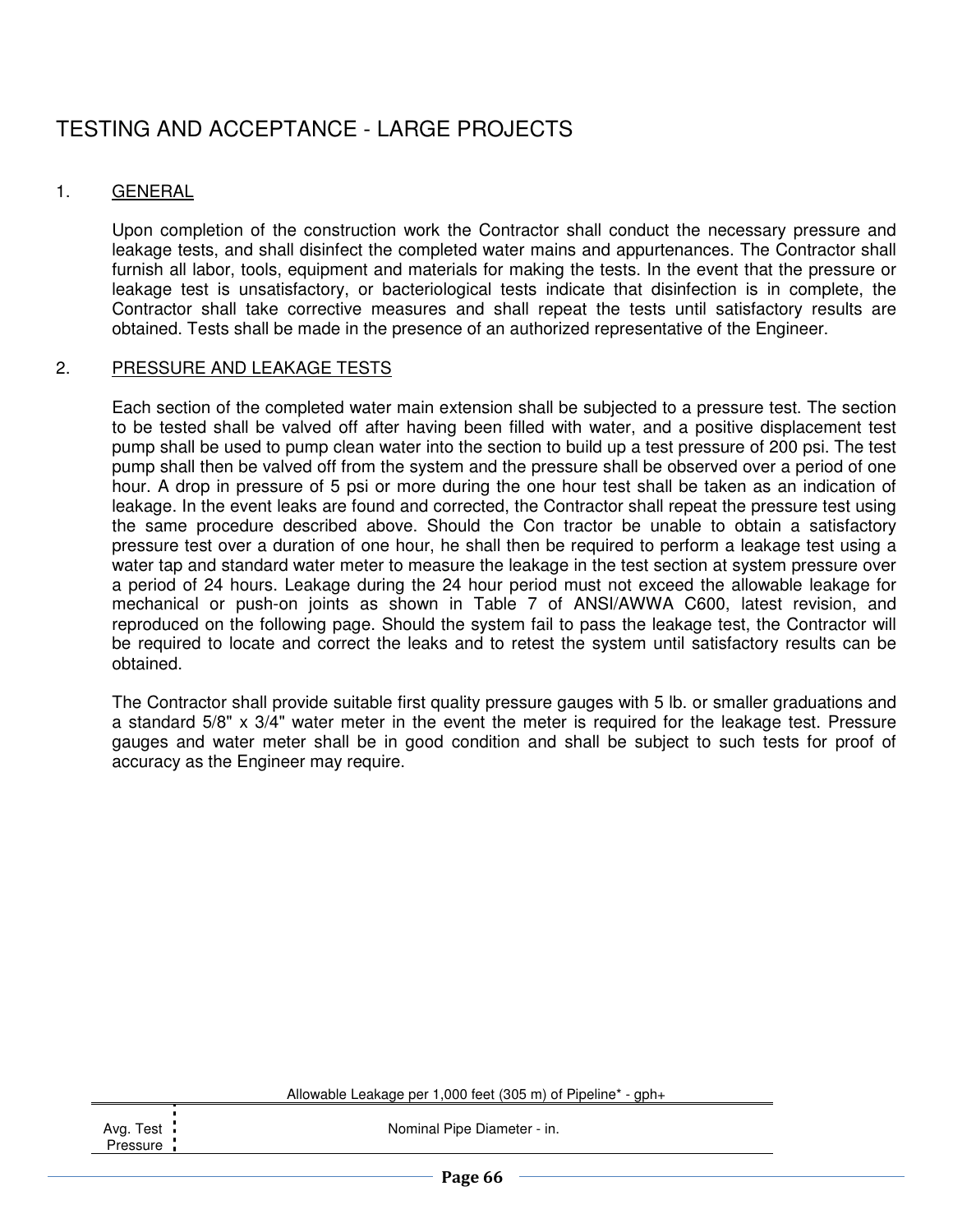| psi (Bar) | 3                                                                                                                                                                                                                              | 4 | 6 | 8 | 10 | $12 \cdot$ | $14$ : |                                                                                                                                                                             | 16 18 20 | 24 | 30 | 36 42 48 | 54 |
|-----------|--------------------------------------------------------------------------------------------------------------------------------------------------------------------------------------------------------------------------------|---|---|---|----|------------|--------|-----------------------------------------------------------------------------------------------------------------------------------------------------------------------------|----------|----|----|----------|----|
| 450 (31)  | $10.48\overline{10.64}\overline{10.95}$ $11.27\overline{11.59}$ $1.91\overline{12.23}\overline{12.55}$ $12.87\overline{13.18}\overline{13.82}\overline{14.78}\overline{15.73}\overline{16.69}\overline{17.64}\overline{18.60}$ |   |   |   |    |            |        |                                                                                                                                                                             |          |    |    |          |    |
| 400 (28)  |                                                                                                                                                                                                                                |   |   |   |    |            |        | $0.45 \cdot 0.60 \cdot 0.90 \cdot 1.20 \cdot 1.50 \cdot 1.80 \cdot 2.10 \cdot 2.40 \cdot 2.70 \cdot 3.00 \cdot 3.60 \cdot 4.50 \cdot 5.41 \cdot 6.31 \cdot 7.21 \cdot 8.11$ |          |    |    |          |    |
| 350(24)   |                                                                                                                                                                                                                                |   |   |   |    |            |        | $0.42:0.56:0.84:1.12:1.40:1.69:1.97:2.25:2.53:2.81:3.37:4.21:5.06:5.90:6.74:7.58$                                                                                           |          |    |    |          |    |
| 300(21)   |                                                                                                                                                                                                                                |   |   |   |    |            |        | 0.39 0.52 0.78 1.04 1.30 1.56 1.82 2.08 2.34 2.60 3.12 3.90 4.68 5.46 6.24 7.02                                                                                             |          |    |    |          |    |
| 275 (19)  |                                                                                                                                                                                                                                |   |   |   |    |            |        | 0.37   0.50   0.75   1.00   1.24   1.49   1.74   1.99   2.24   2.49   2.99   3.73   4.48   5.23   5.98   6.72                                                               |          |    |    |          |    |
| 250(17)   |                                                                                                                                                                                                                                |   |   |   |    |            |        | 0.36   0.47   0.71   0.95   1.19   1.42   1.66   1.90   2.14   2.37   2.85   3.56   4.27   4.99   5.70   6.41                                                               |          |    |    |          |    |
| 225(16)   |                                                                                                                                                                                                                                |   |   |   |    |            |        | , 0.34 , 0.45 , 0.68 , 0.90 , 1.13 , 1.35 , 1.58 , 1.80 , 2.03 , 2.25 , 2.70 , 3.38 , 4.05 , 4.73 , 5.41 , 6.03                                                             |          |    |    |          |    |
| 200(14)   |                                                                                                                                                                                                                                |   |   |   |    |            |        | $(0.32, 0.43, 0.64, 0.85, 1.06, 1.28, 1.48, 1.70, 1.91, 2.12, 2.55, 3.19, 3.82, 4.46, 5.09, 5.73)$                                                                          |          |    |    |          |    |
| 175 (12)  | $10.30$ $10.40$ $10.59$ $10.80$ $10.99$ $11.19$ $11.39$ $11.59$ $11.79$ $11.98$ $12.38$ $12.38$ $13.58$ $14.17$ $14.77$ $15.36$                                                                                                |   |   |   |    |            |        |                                                                                                                                                                             |          |    |    |          |    |
| 150 (10)  |                                                                                                                                                                                                                                |   |   |   |    |            |        | 0.28 0.37 0.55 0.74 0.92 1.10 1.29 1.47 1.66 1.84 2.21 2.76 3.31 3.86 4.41 4.97                                                                                             |          |    |    |          |    |
| 125(9)    |                                                                                                                                                                                                                                |   |   |   |    |            |        | $0.25:0.34:0.50:0.67:0.84:1.01:1.18:1.34:1.51:1.68:2.01:2.52:3.02:3.53:4.03:4.53$                                                                                           |          |    |    |          |    |
| 100(7)    |                                                                                                                                                                                                                                |   |   |   |    |            |        | 0.23 0.30 0.45 0.60 0.75 0.90 1.05 1.20 1.35 1.50 1.80 2.25 2.70 3.15 3.60 4.05                                                                                             |          |    |    |          |    |

If the pipeline under test contains sections of various diameters, the allowable leakage will be the sum of the **computed leakage for each size.** 

 **+ To obtain leakage in liters/hour, multiply the values in the table by 3.785**

Copied from AWWA C600.

#### 3. DISINFECTION

 All water main extensions and appurtenances shall be disinfected upon completion, and after the system has been flushed to remove dirt or foreign objects which may have been accidentally introduced into the line, disinfection shall be accomplished by use of a main sterilizer of applying chlorine gas or a hypochlorinator for application of a hypochlorite solution.

 The chlorine shall be introduced into the main as water is being added so that adequate mixing will occur. Chlorine shall be added until a concentration of not less than 50 parts per million of available chlorine is observed at check points throughout the section being disinfected. The chlorine solution shall be left in the mains for a period of 24 hours after which the mains shall be flushed until only the normal residual chlorine found in tap water is present. Samples of water shall then be taken by methods and personnel approved by the Engineer and the Owner and shall be submitted to the bacteriological laboratory of the State Division of Water or the Owner as the Owner may direct. In the event any of the bacteriological samples show the presence of coliform organisms or an excessive total count, the disinfection procedure shall be repeated until samples of satisfactory bacteriological quality can be obtained.

 The Contractor shall furnish the chlorine for main disinfection and shall furnish all labor, tools and equipment for the disinfection and sampling, but the sample bottles will be furnished at no cost by the Water Utility.

 Disinfection procedures shall generally be in accordance with the AWWA Standard for Disinfecting Water Mains, AWWA C651, latest revision.

> Chlorine Required to Produce 50 mg/l Concentration in 100 Feet of Pipe by Diameter